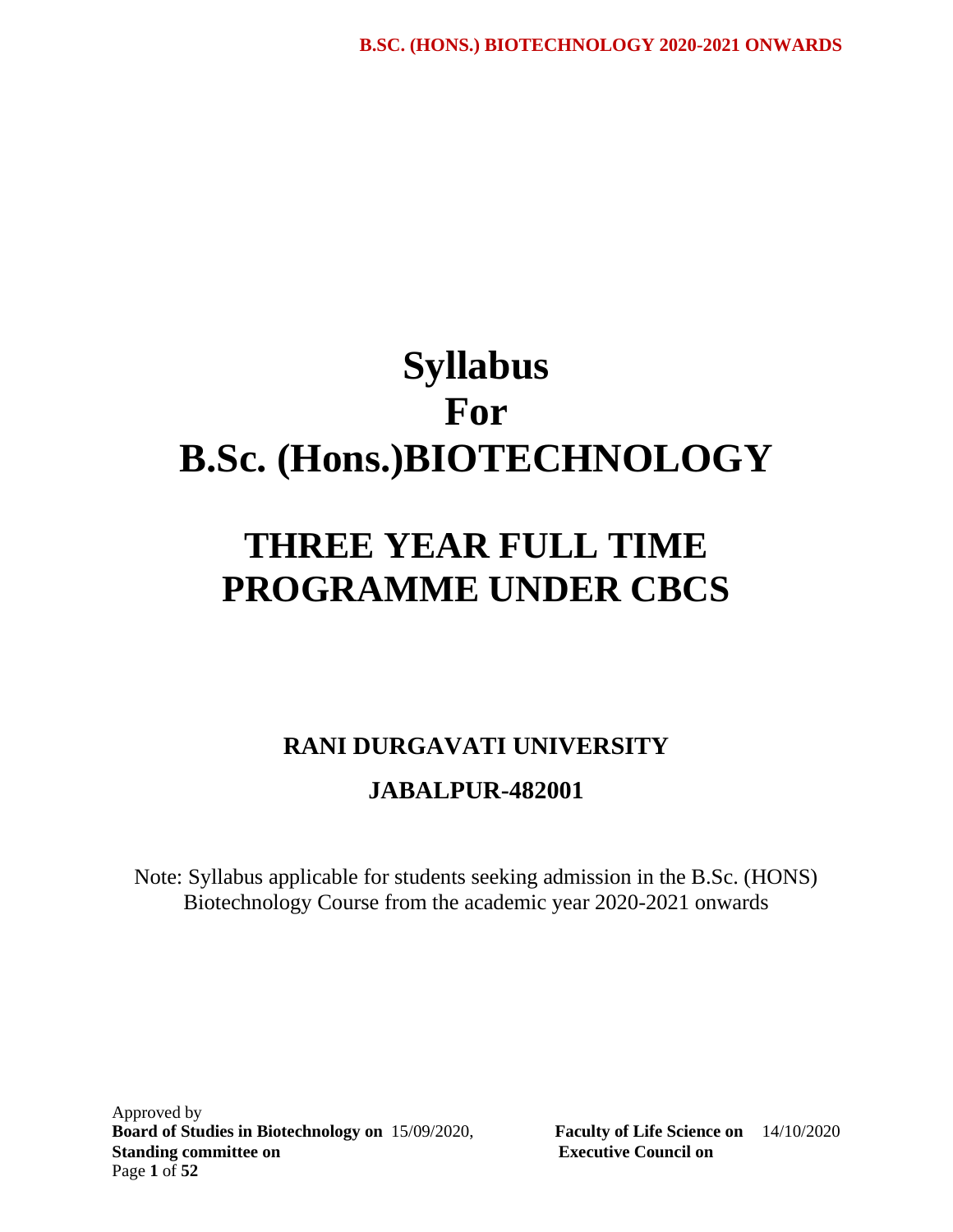# **Syllabus For B.Sc. (Hons.) BIOTECHNOLOGY (CBCS Pattern) ACADEMIC YEAR 2020-2021 ONWARDS**

The B.Sc. (Hons.) Biotechnology course would be of three years duration, divided into six semesters. Semester I to V would comprise of three core theory courses, two core practicals courses and one Elective course out of two choices, making a total of 30 courses in five semesters. Students will carry out Research work and submit a Dissertation in Semester VI. The course will commence from the academic session 2020-21. The syllabus has been prepared keeping in view the unique requirements of B.Sc. (Hons.) Biotechnology students under CBCS Programme. The contents have been drawn to accommodate the widening horizons of the Biotechnology discipline. It reflects the changing needs of the students, pertaining to the fields of Chemistry, Bioinformatics and Computational skills. The detailed syllabus for each paper is appended with a list of suggested readings. Teaching time allotted for each course shall be 3 hours for each theory course and 4 hours for each practical course per week, and 1 tutorial period for per week. Each practical batch should not have more than 20 students. Any number exceeding 20 will be divided into two equal batches. This is because biotechnology practical's require individual attention for imparting correct and adequate hands – on training to the students. One short educational trip will be planned to industry/national/research institutes in the 5<sup>th</sup>/6<sup>th</sup> semester to keep the students abreast with latest developments in the field of biotechnology.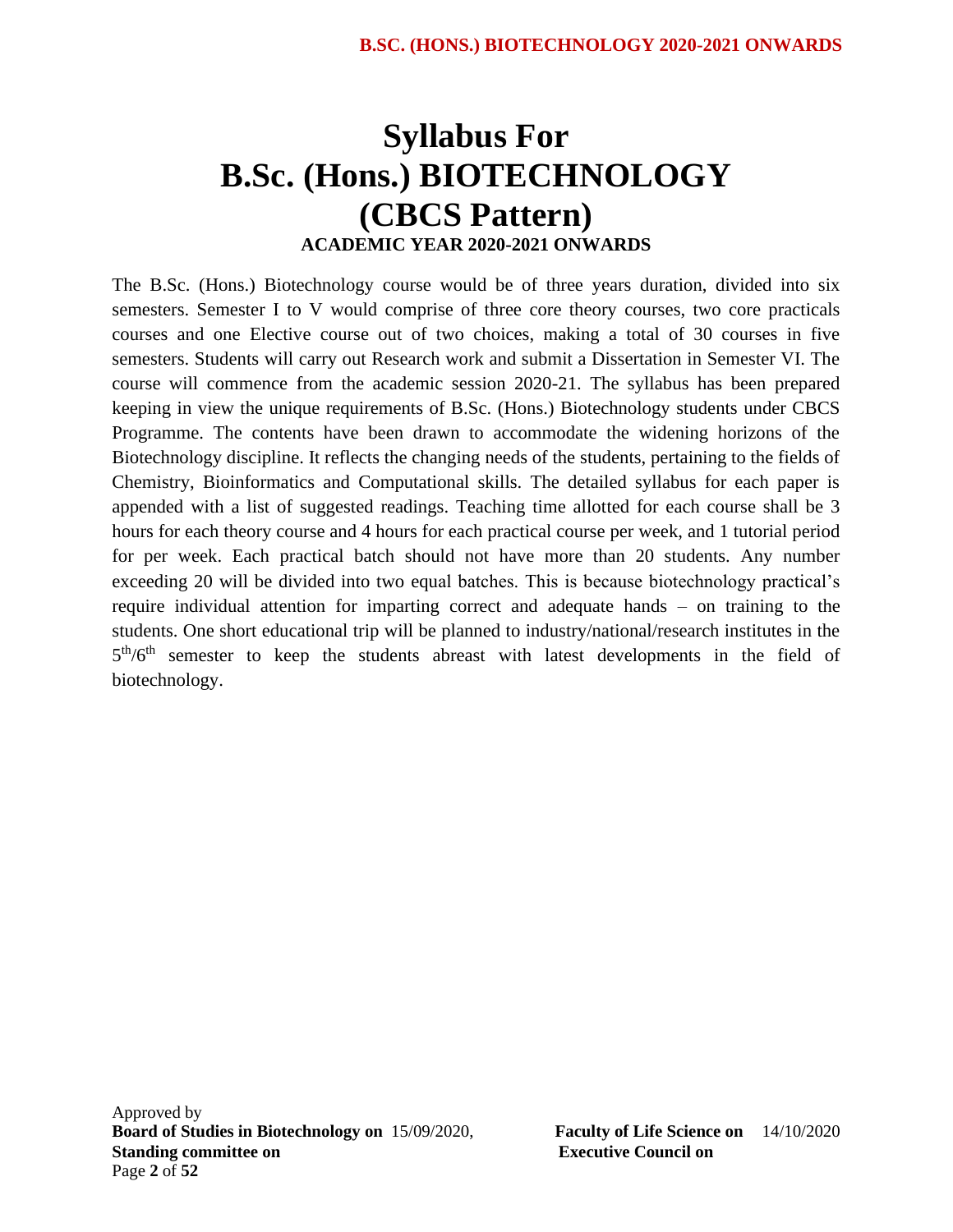# **BACHELOR OF SCIENCE IN BIOTECHNOLOGY THREE YEAR FULL TIME PROGRAMME PROGRAMME STRUCTURE**

|                 | <b>SEMESTER/</b>                          |                                               |
|-----------------|-------------------------------------------|-----------------------------------------------|
| <b>PART</b>     | <b>COURSE TITLE</b><br><b>COURSE CODE</b> |                                               |
|                 | Semester-1                                |                                               |
|                 | <b>UBC 101</b>                            | <b>Botany</b>                                 |
|                 | <b>UBC 102</b>                            | <b>Microbiology</b>                           |
|                 | <b>UBC 103</b>                            | <b>Chemistry-I</b>                            |
|                 | <b>UBC 104</b>                            | Practical Based on UBC 101 & UBC 102          |
|                 | <b>UBC 105</b>                            | Practical Based on UBC 103 & UBE 101/ UBE 102 |
|                 | <b>UBE 101/</b>                           | <b>Communicative English</b>                  |
| <b>PART I</b>   | <b>UBE 102</b>                            | <b>Fundamentals of Statistics</b>             |
|                 | Semester-2                                |                                               |
|                 | <b>UBC 201</b>                            | Zoology                                       |
|                 | <b>UBC 202</b>                            | <b>Basics of Computers</b>                    |
|                 | <b>UBC 203</b>                            | <b>Chemistry-II</b>                           |
|                 | <b>UBC 204</b>                            | Practical Based on UBC 201 & UBC 202          |
|                 | <b>UBC 205</b>                            | Practical Based on UBC 203 & UBE 201/ UBE 202 |
|                 | <b>UBE 201/</b>                           | <b>Fundamentals of Biochemistry</b>           |
|                 | <b>UBE 202</b>                            | <b>Bioanalytical Techniques</b>               |
|                 | Semester-3                                |                                               |
|                 | <b>UBC 301</b>                            | <b>Cell Biology-I</b>                         |
|                 | <b>UBC 302</b>                            | <b>Molecular Biology-I</b>                    |
|                 | <b>UBC 303</b>                            | <b>Recombinant DNA Technology</b>             |
|                 | <b>UBC 304</b>                            | Practical Based on UBC 301 & UBC 302          |
|                 | <b>UBC 305</b>                            | Practical Based on UBC 303 & UBE 301/ UBE 302 |
|                 | <b>UBE 301/</b>                           | <b>Fundamentals of Biophysics</b>             |
| <b>PART II</b>  | <b>UBE 302</b>                            | <b>Fermentation Technology</b>                |
|                 | Semester-4                                |                                               |
|                 | <b>UBC 401</b>                            | <b>Immunology</b>                             |
|                 | <b>UBC 402</b>                            | <b>Cell Biology-II</b>                        |
|                 | <b>UBC 403</b>                            | <b>Molecular Biology-II</b>                   |
|                 | <b>UBC 404</b>                            | Practical Based on UBC 401 & UBC 402          |
|                 | <b>UBC 405</b>                            | Practical Based on UBC 403 & UBE 401/ UBE 402 |
|                 | <b>UBE 401/</b>                           | <b>Genetics and Genomics-I</b>                |
|                 | <b>UBE 402</b>                            | <b>Bioinformatics</b>                         |
|                 | Semester-5                                |                                               |
|                 | <b>UBC 501</b>                            | <b>Plant Biotechnology</b>                    |
|                 | <b>UBC 502</b>                            | <b>Environmental Biotechnology</b>            |
|                 | <b>UBC 503</b>                            | <b>Animal Biotechnology</b>                   |
| <b>PART III</b> | <b>UBC 504</b>                            | Practical Based on UBC 501 & UBC 502          |
|                 | <b>UBC 505</b>                            | Practical Based on UBC 503 & UBE 501/ UBE 502 |
|                 | <b>UBE 501/</b>                           | <b>Entrepreneurship and IPR</b>               |
|                 | <b>UBE 502</b>                            | <b>Genetics &amp; Genomics-II</b>             |
|                 | Semester-6                                | <b>DISSERTATION</b>                           |

Approved by **Board of Studies in Biotechnology on** 15/09/2020, **Faculty of Life Science on** 14/10/2020 **Standing committee on Executive Council on**  Page **3** of **52**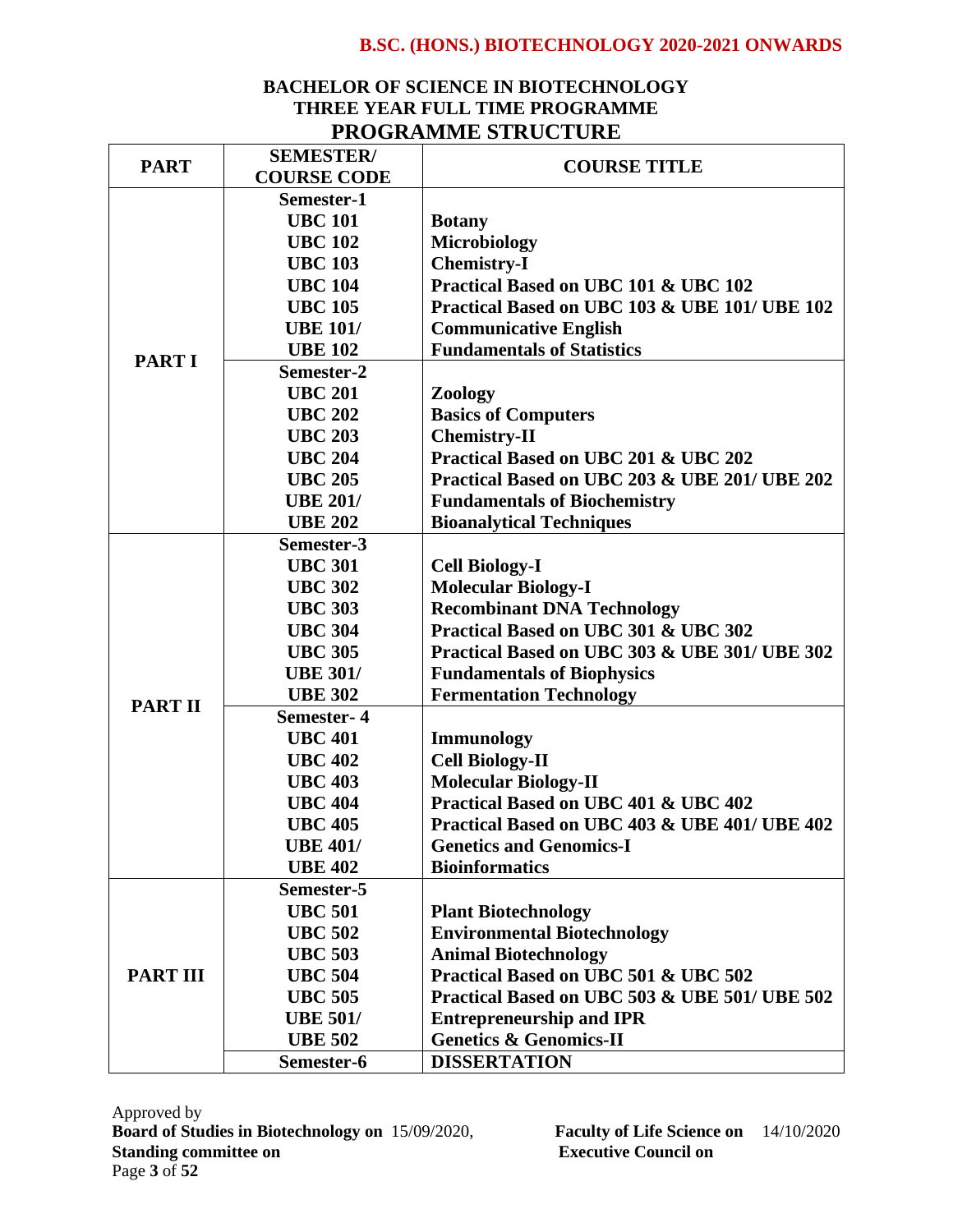# **SCHEME OF EXAMINATION**

# **FIRST SEMESTER**

| (A) Continuous evaluation, Theory,<br><b>Practical</b> |                                                   | <b>Credits</b> | <b>Maximum Marks</b>                   |                                       |              |
|--------------------------------------------------------|---------------------------------------------------|----------------|----------------------------------------|---------------------------------------|--------------|
| <b>Course</b><br>Code                                  | <b>Course Title</b>                               |                | <b>Continuous</b><br><b>Evaluation</b> | End<br><b>Semester</b><br><b>Exam</b> | <b>Total</b> |
| <b>I-Core Courses</b>                                  |                                                   |                |                                        |                                       |              |
| <b>UBC 101</b>                                         | <b>Botany</b>                                     | 3              | 40                                     | 60                                    | 100          |
| <b>UBC 102</b>                                         | Microbiology                                      | 3              | 40                                     | 60                                    | 100          |
| <b>UBC 103</b>                                         | Chemistry-I                                       | 3              | 40                                     | 60                                    | 100          |
|                                                        | <b>II-Practical core courses</b>                  |                |                                        |                                       |              |
| <b>UBC 104</b>                                         | Practical based<br>on UBC 101 and UBC 102         | 4              | 40                                     | 60                                    | 100          |
| <b>UBC 105</b>                                         | Practical based On UBC103<br>and UBE 101/ UBE 102 | $\overline{4}$ | 40                                     | 60                                    | 100          |
| <b>III-Elective Courses (Any one to choose)</b>        |                                                   |                |                                        |                                       |              |
| <b>UBE 101</b>                                         | Communicative English                             | 3              | 40                                     | 60                                    | 100          |
| <b>UBE 102</b>                                         | <b>Fundamentals of Statistics</b>                 |                |                                        |                                       |              |
| <b>IV-Skill Development course</b>                     |                                                   |                |                                        |                                       |              |
| <b>SKILL</b>                                           | Skill Development module 1                        | $\overline{2}$ | Grade Point will be provided by        |                                       |              |
|                                                        |                                                   |                | <b>Skill Development Centre</b>        |                                       |              |
| <b>Total valid credits</b>                             |                                                   | 22             |                                        |                                       |              |
|                                                        |                                                   |                |                                        |                                       |              |
| (B) Comprehensive viva voce<br>(Virtual credits)       |                                                   | 04             |                                        |                                       | 50           |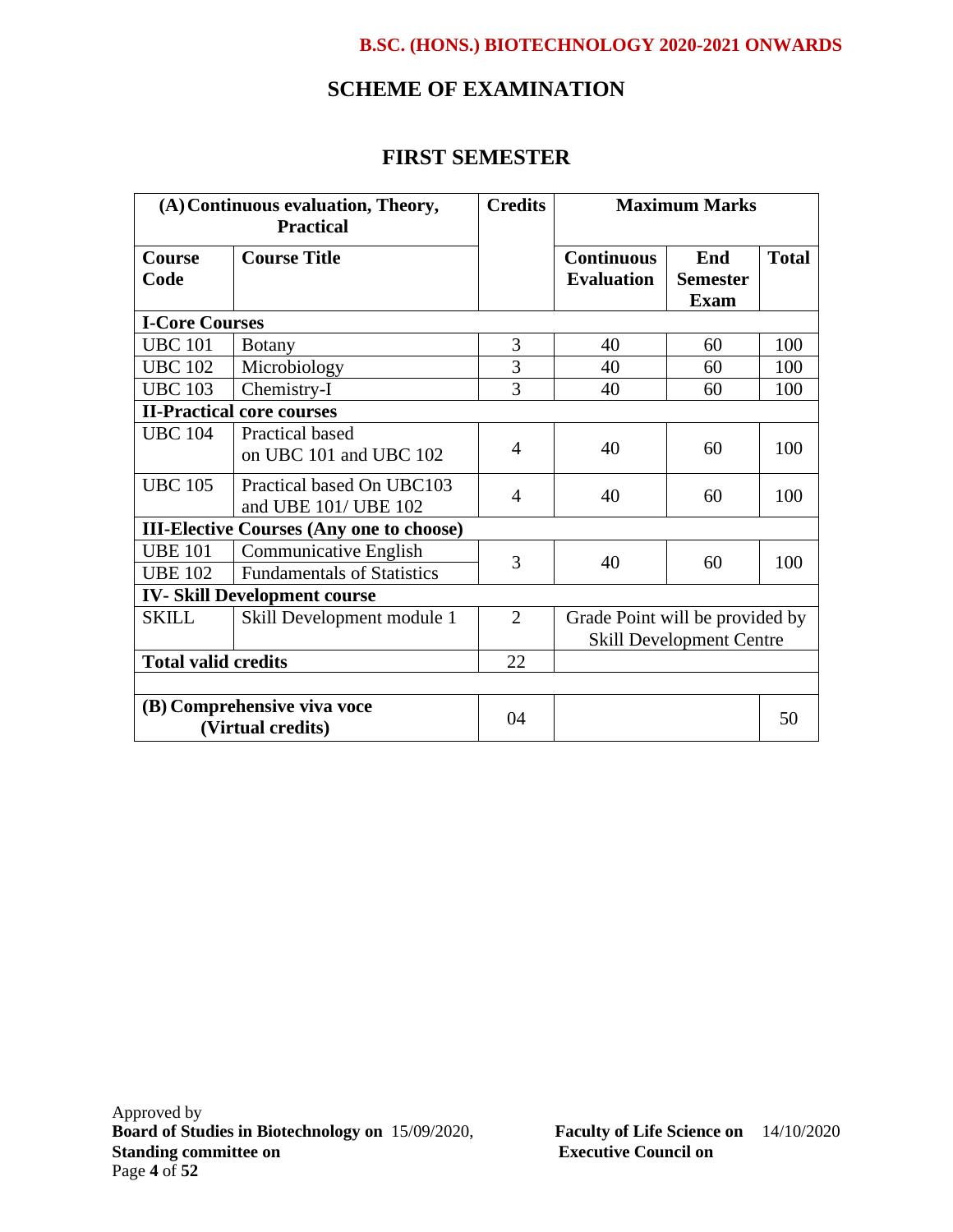# **SECOND SEMESTER**

| (A) Continuous evaluation, Theory,<br><b>Practical</b> |                                                                    | <b>Credits</b> | <b>Maximum Marks</b>                                               |                                       |              |  |
|--------------------------------------------------------|--------------------------------------------------------------------|----------------|--------------------------------------------------------------------|---------------------------------------|--------------|--|
| <b>Course</b><br>Code                                  | <b>Course Title</b>                                                |                | <b>Continuous</b><br><b>Evaluation</b>                             | End<br><b>Semester</b><br><b>Exam</b> | <b>Total</b> |  |
| <b>I-Core Courses</b>                                  |                                                                    |                |                                                                    |                                       |              |  |
| <b>UBC 201</b>                                         | Zoology                                                            | 3              | 40                                                                 | 60                                    | 100          |  |
| <b>UBC 202</b>                                         | <b>Basics of Computers</b>                                         | 3              | 40                                                                 | 60                                    | 100          |  |
| <b>UBC 203</b>                                         | Chemistry-II                                                       | 3              | 40                                                                 | 60                                    | 100          |  |
|                                                        | <b>II-Practical core courses</b>                                   |                |                                                                    |                                       |              |  |
| <b>UBC 204</b>                                         | Practical based<br>on UBC 201 and UBC 202                          | 4              | 40                                                                 | 60                                    | 100          |  |
| <b>UBC 205</b>                                         | Practical based on UBC 203<br>and UBE 201/ UBE 202                 | 4              | 40                                                                 | 60                                    | 100          |  |
| <b>III-Elective Courses (Any one to choose)</b>        |                                                                    |                |                                                                    |                                       |              |  |
| <b>UBE 201</b><br><b>UBE 202</b>                       | Fundamentals of<br>Biochemistry<br><b>Bioanalytical Techniques</b> | 3              | 40                                                                 | 60                                    | 100          |  |
|                                                        | <b>IV-Skill Development course</b>                                 |                |                                                                    |                                       |              |  |
| <b>SKILL</b>                                           | Skill Development module 2                                         | $\overline{2}$ | Grade Point will be provided by<br><b>Skill Development Centre</b> |                                       |              |  |
| <b>Total valid credits</b>                             |                                                                    | 22             |                                                                    |                                       |              |  |
|                                                        |                                                                    |                |                                                                    |                                       |              |  |
| (B) Comprehensive viva voce<br>(Virtual credits)       |                                                                    | $\overline{4}$ |                                                                    |                                       | 50           |  |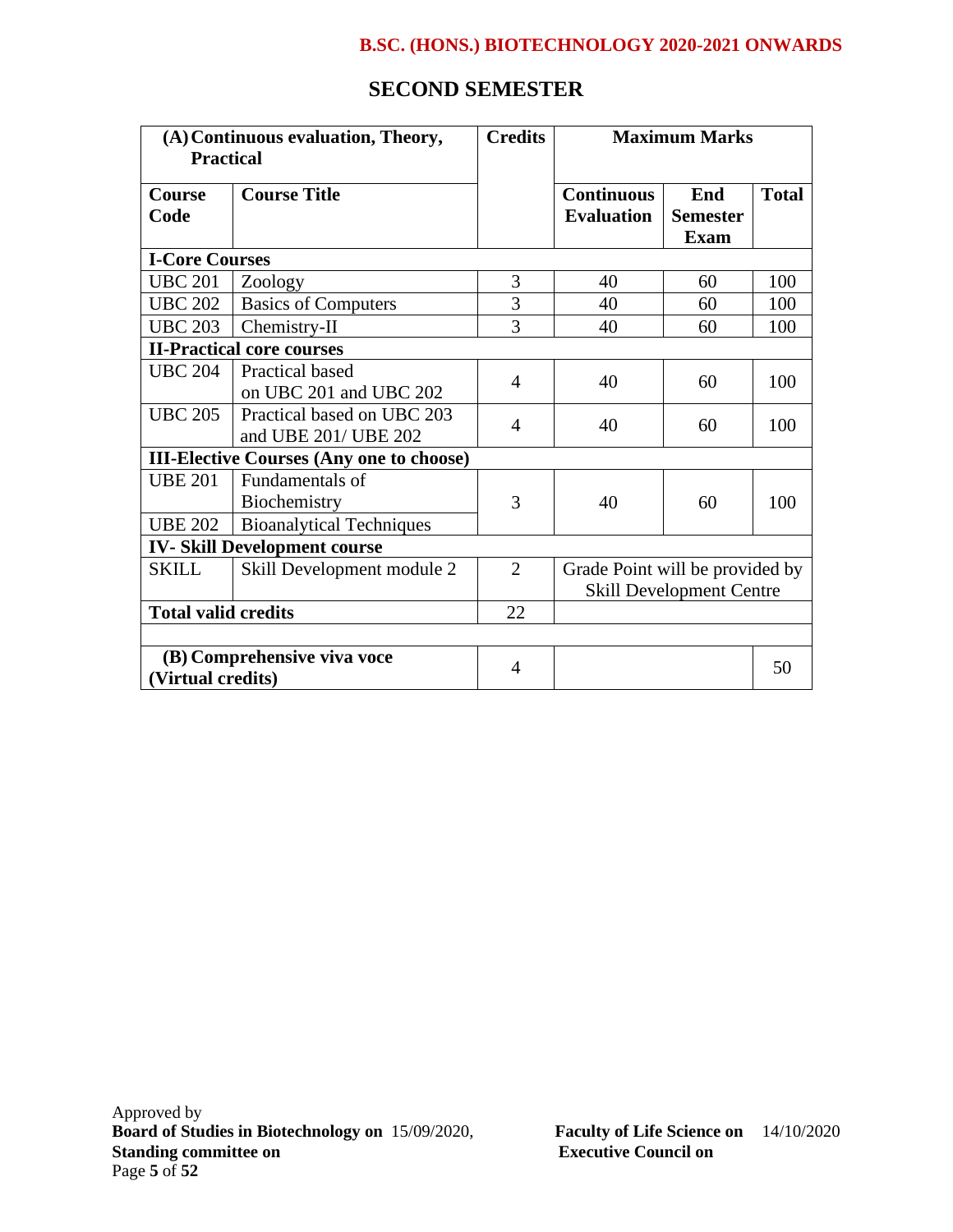# **THIRD SEMESTER**

| (A) Continuous evaluation, Theory,<br><b>Practical</b> |                                                     | <b>Credits</b> | <b>Maximum Marks</b>                                               |                                       |              |
|--------------------------------------------------------|-----------------------------------------------------|----------------|--------------------------------------------------------------------|---------------------------------------|--------------|
| <b>Course</b><br>Code                                  | <b>Course Title</b>                                 |                | <b>Continuous</b><br><b>Evaluation</b>                             | End<br><b>Semester</b><br><b>Exam</b> | <b>Total</b> |
| <b>I-Core Courses</b>                                  |                                                     |                |                                                                    |                                       |              |
| <b>UBC 301</b>                                         | Cell Biology-I                                      | 3              | 40                                                                 | 60                                    | 100          |
| <b>UBC 302</b>                                         | Molecular Biology-I                                 | 3              | 40                                                                 | 60                                    | 100          |
| <b>UBC 303</b>                                         | <b>Recombinant DNA</b><br>Technology                | $\overline{3}$ | 40                                                                 | 60                                    | 100          |
| <b>II-Practical core courses</b>                       |                                                     |                |                                                                    |                                       |              |
| <b>UBC 304</b>                                         | Practical basedon UBC 301<br>and UBC 302            | $\overline{4}$ | 40                                                                 | 60                                    | 100          |
| <b>UBC 305</b>                                         | Practical based on UBC 303<br>and UBE 301 / UBE 302 | $\overline{A}$ | 40                                                                 | 60                                    | 100          |
| <b>III-Elective Courses (Any one to choose)</b>        |                                                     |                |                                                                    |                                       |              |
| <b>UBE 301</b>                                         | <b>Fundamentals of Biophysics</b>                   | 3              | 40                                                                 | 60                                    | 100          |
| <b>UBE 302</b>                                         | <b>Fermentation Technology</b>                      |                |                                                                    |                                       |              |
| <b>IV-Skill Development course</b>                     |                                                     |                |                                                                    |                                       |              |
| <b>SKILL</b>                                           | Skill Development module 3                          | $\overline{2}$ | Grade Point will be provided by<br><b>Skill Development Centre</b> |                                       |              |
| <b>Total valid credits</b>                             |                                                     | 22             |                                                                    |                                       |              |
|                                                        |                                                     |                |                                                                    |                                       |              |
| (B) Comprehensive viva voce<br>(Virtual credits)       |                                                     | $\overline{4}$ |                                                                    |                                       | 50           |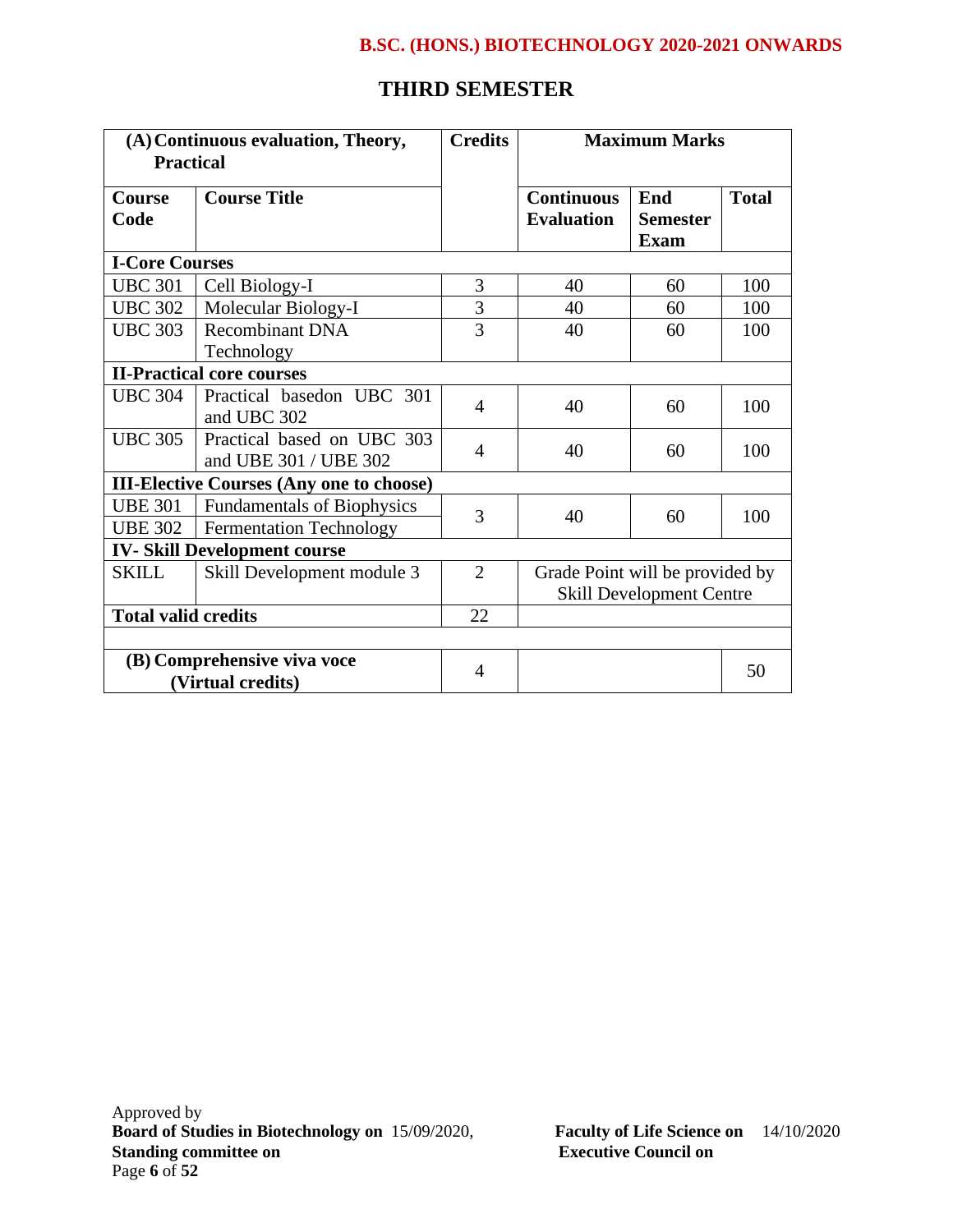# **FOURTH SEMESTER**

| (A) Continuous evaluation, Theory,<br><b>Practical</b> |                                                     | <b>Credits</b> | <b>Maximum Marks</b>                   |                                       |              |  |
|--------------------------------------------------------|-----------------------------------------------------|----------------|----------------------------------------|---------------------------------------|--------------|--|
| <b>Course</b><br>Code                                  | <b>Course Title</b>                                 |                | <b>Continuous</b><br><b>Evaluation</b> | End<br><b>Semester</b><br><b>Exam</b> | <b>Total</b> |  |
| <b>I-Core Courses</b>                                  |                                                     |                |                                        |                                       |              |  |
| <b>UBC 401</b>                                         | Immunology                                          | 3              | 40                                     | 60                                    | 100          |  |
| <b>UBC 402</b>                                         | Cell Biology-II                                     | $\overline{3}$ | 40                                     | 60                                    | 100          |  |
| <b>UBC 403</b>                                         | Molecular Biology-II                                | 3              | 40                                     | 60                                    | 100          |  |
|                                                        | <b>II-Practical core courses</b>                    |                |                                        |                                       |              |  |
| <b>UBC 404</b>                                         | Practical based on UBC 401<br>and UBC 402           | 4              | 40                                     | 60                                    | 100          |  |
| <b>UBC 405</b>                                         | Practical based on UBC 403<br>and UBE 401 / UBE 402 | 4              | 40                                     | 60                                    | 100          |  |
| <b>III-Elective Courses (Any one to choose)</b>        |                                                     |                |                                        |                                       |              |  |
| <b>UBE 401</b>                                         | Genetics and Genomics-I                             | 3              |                                        |                                       |              |  |
| <b>UBE 402</b>                                         | <b>Bioinformatics</b>                               |                | 40                                     | 60                                    | 100          |  |
| <b>IV-Skill Development course</b>                     |                                                     |                |                                        |                                       |              |  |
| <b>SKILL</b>                                           | Skill Development module 4                          | $\overline{2}$ | Grade Point will be provided by        |                                       |              |  |
|                                                        |                                                     |                | <b>Skill Development Centre</b>        |                                       |              |  |
| <b>Total valid credits</b>                             |                                                     | 22             |                                        |                                       |              |  |
|                                                        |                                                     |                |                                        |                                       |              |  |
| (B) Comprehensive viva voce (Virtual<br>credits)       |                                                     | 04             |                                        |                                       | 50           |  |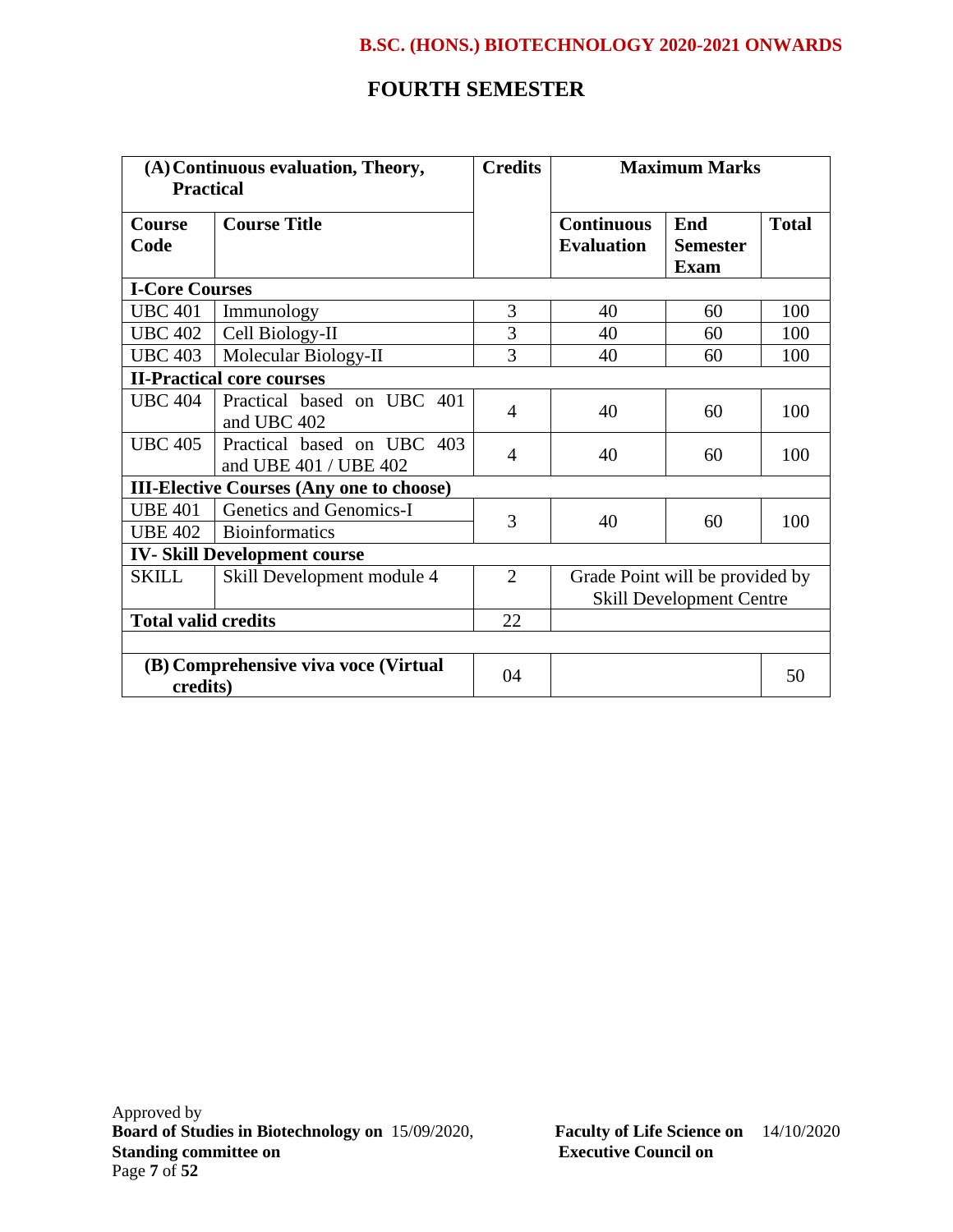# **FIFTH SEMESTER**

| <b>CO1:</b>                                      | Continuous evaluation,             | <b>Credits</b> | <b>Maximum Marks</b>            |                 |              |  |
|--------------------------------------------------|------------------------------------|----------------|---------------------------------|-----------------|--------------|--|
| <b>Theory, Practical</b>                         |                                    |                |                                 |                 |              |  |
| <b>Course</b>                                    | <b>Course Title</b>                |                | <b>Continuous</b>               | End             | <b>Total</b> |  |
| Code                                             |                                    |                | <b>Evaluation</b>               | <b>Semester</b> |              |  |
|                                                  |                                    |                |                                 | <b>Exam</b>     |              |  |
| <b>I-Core Courses</b>                            |                                    |                |                                 |                 |              |  |
| <b>UBC 501</b>                                   | <b>Plant Biotechnology</b>         | 3              | 40                              | 60              | 100          |  |
| <b>UBC 502</b>                                   | <b>Environmental Biotechnology</b> | 3              | 40                              | 60              | 100          |  |
| <b>UBC 503</b>                                   | Animal Biotechnology               | 3              | 40                              | 60              | 100          |  |
|                                                  | <b>II-Practical core courses</b>   |                |                                 |                 |              |  |
| <b>UBC 504</b>                                   | Practical based on UBC 501         | $\overline{4}$ |                                 | 60              | 100          |  |
|                                                  | and UBC 502                        |                | 40                              |                 |              |  |
| <b>UBC 505</b>                                   | Practical based on UBC 503         | $\overline{4}$ | 40                              | 60              | 100          |  |
|                                                  | and UBE 501/ UBE 502               |                |                                 |                 |              |  |
| <b>III- Elective Courses (Any one to choose)</b> |                                    |                |                                 |                 |              |  |
| <b>UBE 501</b>                                   | Entrepreneurship and IPR           | 3              |                                 |                 |              |  |
| <b>UBE 502</b>                                   | Genetics and Genomics-II           |                | 40                              | 60              | 100          |  |
| <b>IV-Skill Development course</b>               |                                    |                |                                 |                 |              |  |
| <b>SKILL</b>                                     | Skill Development module 5         | $\overline{2}$ | Grade Point will be provided by |                 |              |  |
|                                                  |                                    |                | <b>Skill Development Centre</b> |                 |              |  |
| <b>Total valid credits</b>                       |                                    | 22             |                                 |                 |              |  |
|                                                  |                                    |                |                                 |                 |              |  |
| CO2:                                             | Comprehensive viva voce            |                |                                 |                 |              |  |
| (Virtual credits)                                |                                    | $\overline{4}$ |                                 |                 | 50           |  |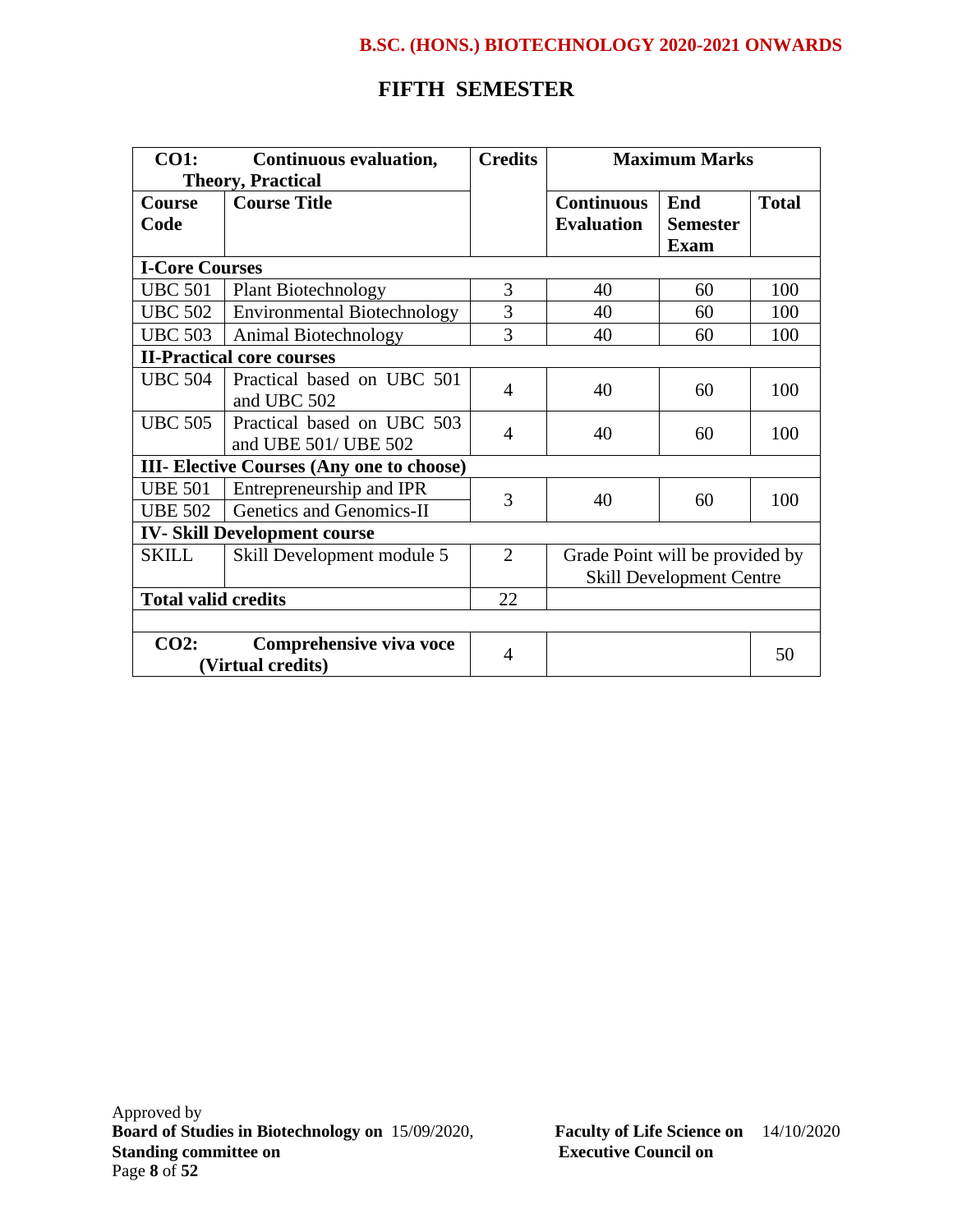| (A) DISSERTATION                              | <b>Credits</b> | Maximum<br><b>Marks</b> |  |
|-----------------------------------------------|----------------|-------------------------|--|
| A. Valuation                                  |                |                         |  |
| $(i)$ Language & Presentation                 |                |                         |  |
| (ii) Review of Literature                     |                |                         |  |
| (iii)Methodology                              |                | 300                     |  |
| $(iv)$ Analysis & interpretation of Result    | 18             |                         |  |
| <b>B.</b> Viva-Voce<br><b>EXTERNAL</b>        |                | 50                      |  |
| <b>INTERNAL</b><br>C. Viva-Voce               |                | 50                      |  |
| <b>Total</b>                                  |                | 400                     |  |
| (B) Comprehensive viva voce (virtual credits) | 4              | 50                      |  |

# **SIXTH SEMESTER**

# **PROGRAMME OUTCOMES**

The aim of the undergraduate degree in Biotechnology is to make students knowledgeable about the various basic concepts in wide ranging contexts which involve the use of knowledge and skills of living entities and their manipulation. Their understanding, knowledge and skills in emerging biotechnological tools needs to be developed through a thorough teaching learning processes in the class, practical skills through the laboratory work, their presentation and articulation skills, exposure to industry and interaction with industry experts, write short research-based projects where they are guided and mentored by the academic and other experts of the subject.

# **PROGRAMME SPECIFIC OUTCOMES**

A candidate who is conferred B.Sc. (Hons) degree in Biotechnology needs to have acquired/developed following competencies during the programme of the study:

1. Acquired knowledge and understanding of the biotechnological concepts as applicable to diverse areas such as medical, industrial, environment, genetics, agriculture, food and related areas.

2. Demonstrate key practical skills/competencies in working with various biological entities for study and use in the laboratory as well as outside, including the use of modern molecular assessment and manipulation protocols.

3. Empower the students to undertake advance knowledge about biotechnological protocols and researches.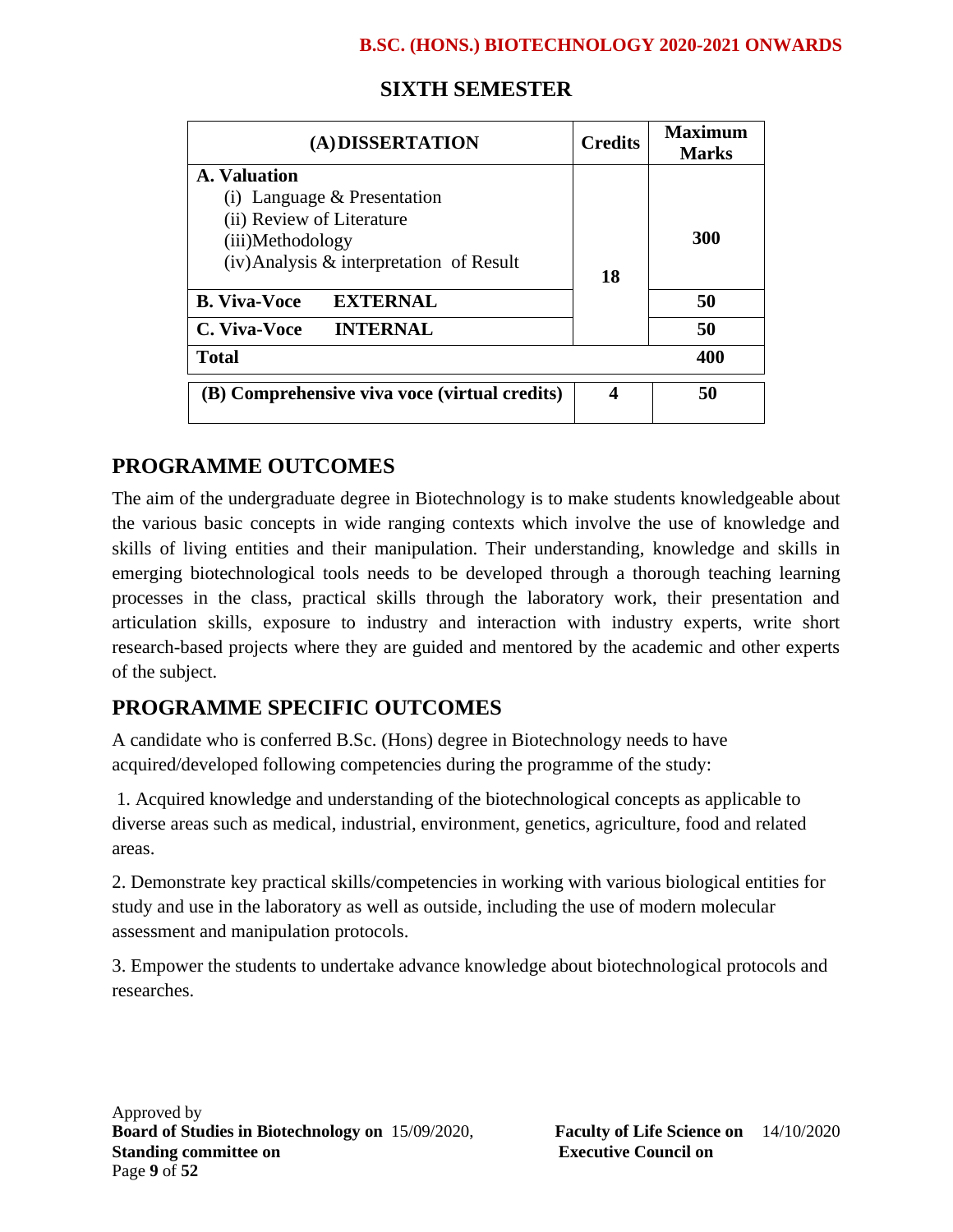# **FIRST SEMESTER**

### **CORE COURSE CODE UBC 101 BOTANY**

### **(COURSE CREDIT= 03)**

#### **Course Objectives:**

The course aims to empower the learners in the systematic position, occurrence, morphology, anatomy, development of reproductive structures, affinity and the classification of algae, fungi, bryophytes, pteridophytes, gymnosperms and angiosperms.

#### **Course Learning Outcomes:**

- CO1: The student will be able to identify major groups of plants and compare the characteristics of algae, fungi, bryophytes, pteridophytes, gymnosperms and angiosperms.
- CO2: Students will be able to use the evidence based comparative botanical approach to explain the evolution of organism and understand the genetic diversity on the earth.
- CO3: Students will be able to understand adaptation, development, behavior, morphology, anatomy and reproduction of different forms of life.
- CO4: Demonstrate proficiency in the experimental techniques and methods to study of algae, fungi, bryophytes, pteridophytes, gymnosperms and angiosperms.
- CO5: Students will be able to Understands concepts of Binomial Nomenclature and elementary knowledge of International Code of Botanical Nomenclature. Systematic position, distinguishing characters and economic importance of algae, fungi, bryophytes, pteridophytes, gymnosperms and angiosperms

### **COURSE CONTENTS**

#### **UNIT I**

**Algae:** Fritsch Classification, occurrence, structure, systematic position mode of reproduction and economic importance of the following generaChlamydomonas,,Chara, Sargassum, Polysiphonia, Nostoc.

#### **UNIT II**

**Fungi**: Outlines of classification of fungi, position, occurrence, structure and mode of reproduction in fungi, based on the following representatives:, Eurotium, Morchella, Agaricus and Alternaria, Economic importance of fungi, Lichens: Classification, occurrence, systematic position, mode of nutrition, reproduction and economic importance.

#### **UNIT III**

**Bryophytes:** Outlines of classification and importance of bryophytes, Systematic position occurrence, morphology, anatomy and reproduction in, Marchantia, Anthoceros (Development of Sporophyte only).

#### **UNIT IV**

Pteridophytes: Systematic Position, occurrence, morphology, anatomy and development of reproductive structures of Selaginella, Equisetum and Marsilea, Stelar system and its evolution in Pteridophytes, Heterospory and seed habit.

Approved by **Board of Studies in Biotechnology on** 15/09/2020, **Faculty of Life Science on** 14/10/2020 **Standing committee on Executive Council on Executive Council on** Page **10** of **52**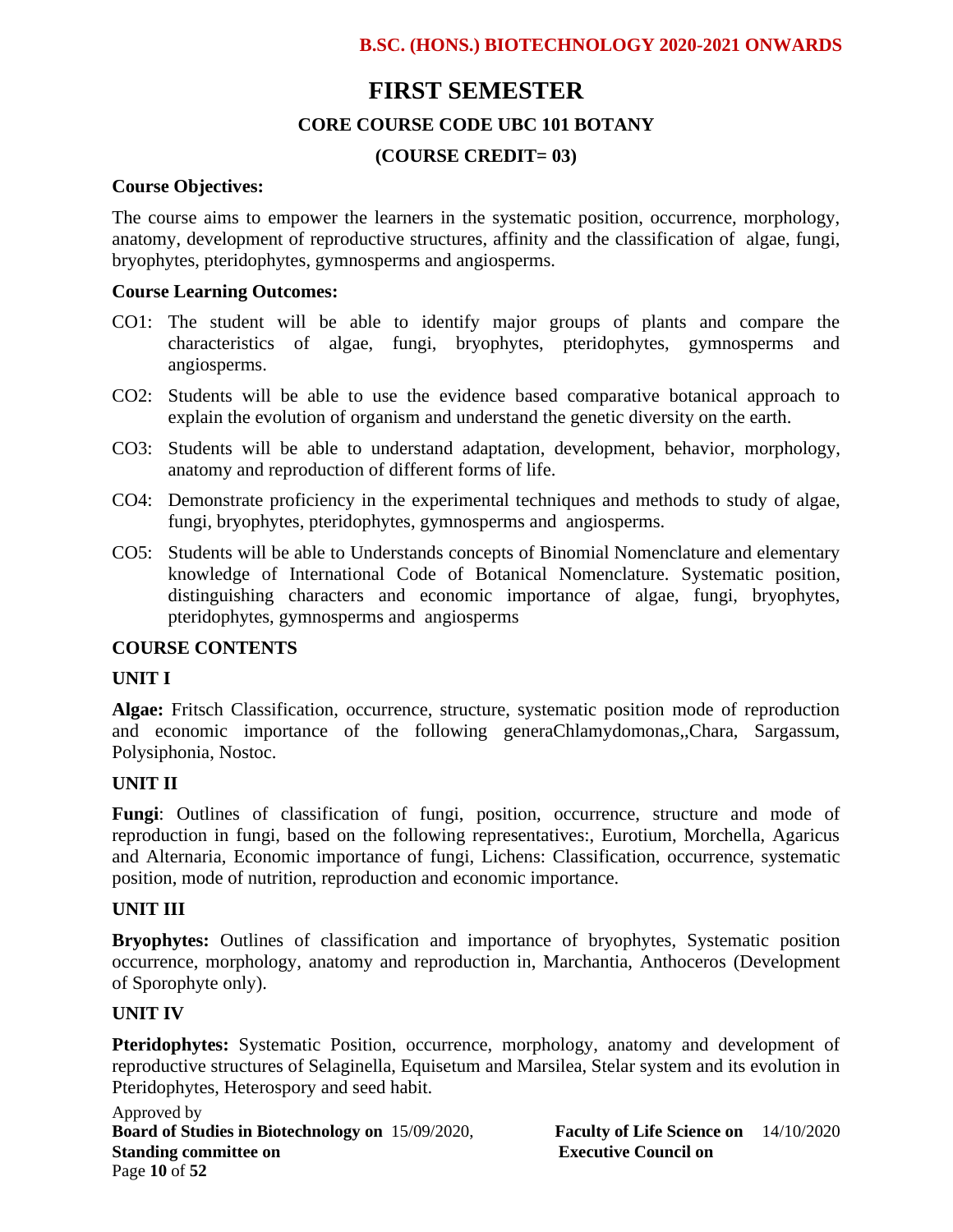# **UNIT V**

# **Gymnosperms & Taxonomy of Angiosperms**

General characteristics, affinities and classification of Gymnospermsm( Chamberlains' and D.D Pant's classification) Systematic position, occurrence, morphology and development of reproductive structures and Economic importance of the following taxa- Cycas, Pinus, Ephedra, of Cycas, Pinus and Ephedra. Classification as proposed by Bentham and Hooker and Hutchinson, merits, demerits and comparison. Binomial Nomenclature and elementary knowledge of International Code of Botanical Nomenclature.Systematic position, distinguishing characters and economic importance of family: Rutaceae, Cucurbitaceae, Rosaceae, Apiaceae, Apocynaceae, Asclepiadaceae, Lamiaceae, Euphorbiaceae, and Poaceae.

### **Suggested Readings:**

- College Botany Vol. I and II, Ganguli and Kar
- A Text Book of Botany, V. Singh, P.C. Pande & D.K. Jain
- Modern Plant Taxonomy, N.S. Subrahmanyam, Vikas Publishing House.
- A Text Book of Botany, V. Singh, P.C. Pande & D.K. Jain, Rastogi Publication.
- The Algae, V. J. Chapman and D. J. Chapman.
- Introductory Phycology, H. D. Kumar.
- A Text Book of Algae, H. D. Kumar and H.N. Singh.
- Introductory Mycology, Alexopaulos and Mims
- Cryptogamic Botany, G. M. Smith.
- A Text book of Algae, B. R. Vashishtha
- Bryophytes, N. S. Parihar
- Pteridophytes, N. S. Parihar
- An Introduction to Pteridophytes, A. Rashid. Plant Systematics Theory & Practice, Gurcharan Singh, Oxford & IBH Publishing Co.
- Taxonomy, V. Singh & D. K. Jain, Rastogi Publications.
- Botany for degree students Gymnosperms, P.C. Vashishtha, S. Chand & Co.
- Gymnosperm, S. P. Bhatnagar & A. Moitra, New Age.
- College Botary Vol.2, B.P. Pandey, S. Chand & Co.
- Systematic Botany, S.C. Datta, New Age.
- Text Book of Botany Vol. II. S. N. Pandey, S. P Misra, P. S. Trivedi, Vikas Publishing House.

# **CORE COURSE CODE UBC 102: MICROBIOLOGY**

# **(COURSE CREDITS = 03)**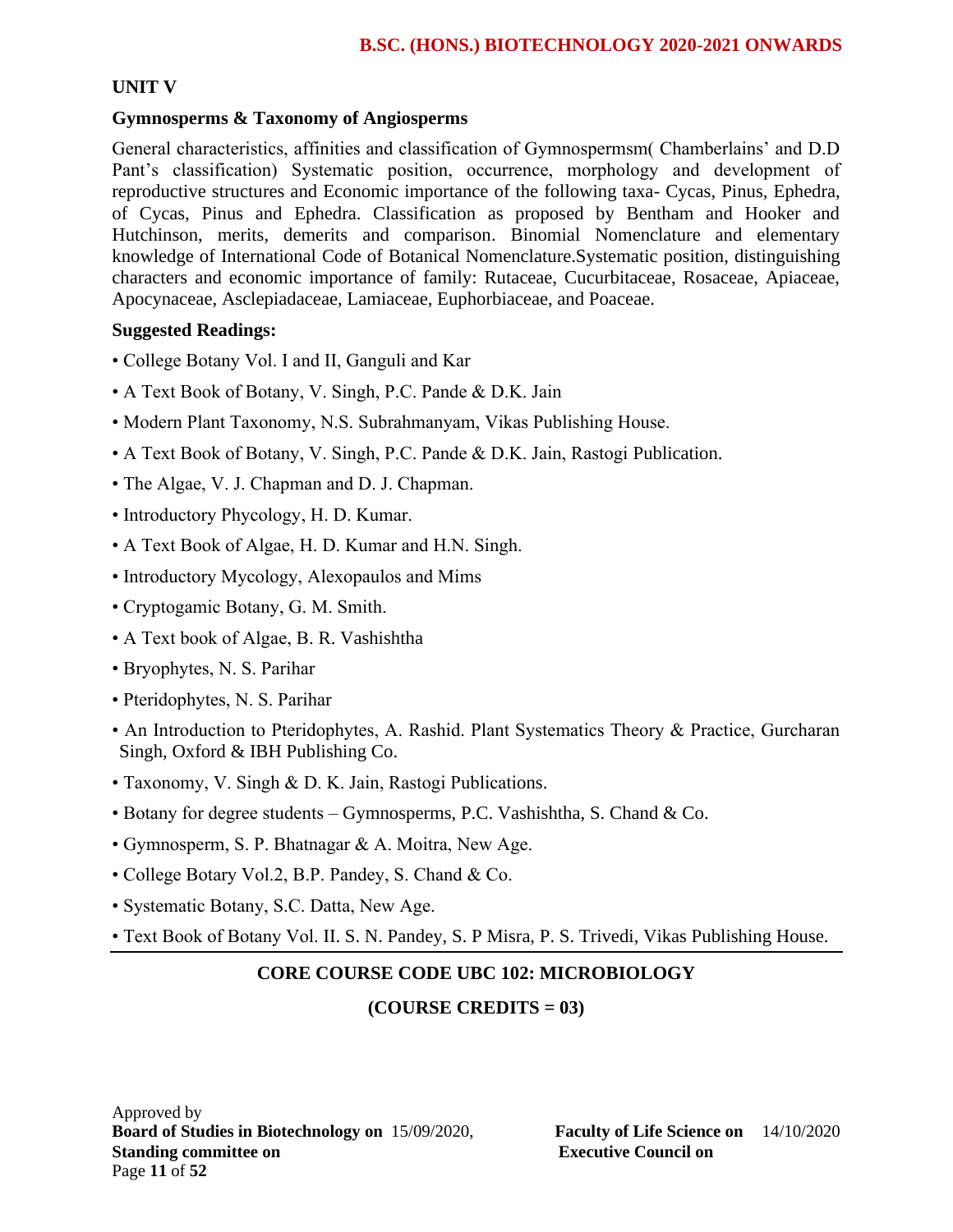# **Course Objectives:**

To provide a deep insight into the world of microorganisms, historical developments and major milestones leading to the development of microbiology as a separate discipline of science. The students will be able to understand the diversity, structure, evolution and impact of microbes in our day to day life and for the sustenance of life on Earth in general.

**Course Learning Outcomes:** Upon successful completion of the course, the students will:

- CO1: Be acquainted with the historical account and development of microbiology as a scientific discipline.
- CO2: Have gained knowledge on different systems of classification. They will also acquire an overview of acellular and cellular microorganisms.
- CO3: Have acquired in-depth knowledge of the diversity, distribution, cell structure, life cycles and economic importance of algae.
- CO4: Have gathered detailed information on the diversity, distribution, structure, life cycles and economic importance of fungi.
- CO5: Be aware of general characteristics of protozoa and their economic importance and have a broad perspective of the scope of microbiology.

### **COURSE CONTENTS**

### **UNIT I**

#### **History of Development of Microbiology**

**History-** Discovery and Development of Microbial World, Spontaneous generation vs. biogenesis,

Fermentation, Germ Theory of Disease , Contribution of following scientists in the field oh=f Microbiology : Anton von Leeuwenhoek, Joseph Lister, Paul Ehrlich, Edward Jenner, Louis Pasteur, Robert Koch, Martinus W. Beijerinck, Sergei N. Winogradsky, Alexander Fleming, Selman A. Waksman, Elie Metchnikoff, Norman Pace, Carl Woese and Ananda M. Chakraborty

# **UNIT II**

#### **Microbial Diversity and Classification**

Occurrence, Binomial Nomenclature, Haekel's Classification, Whittaker's five kingdom and Carl Woese's three kingdom classification systems and their utility. Taxonomy- Principle and its types (Classical Approaches-Numerical, molecular Approach, Chemical, Serological and Genetics), Bacterial taxonomy- Bergey's manual of systematic bacteriology (Eubacteria and Archaebacteria), Difference between prokaryotic and eukaryotic microorganisms

#### **General characteristics of different groups:**

A cellular microorganisms (Viruses, Viroids, Prions) and Cellular microorganisms (Bacteria, Algae, Fungi and Protozoa) with emphasis on distribution and occurrence, morphology, mode of reproduction and economic importance.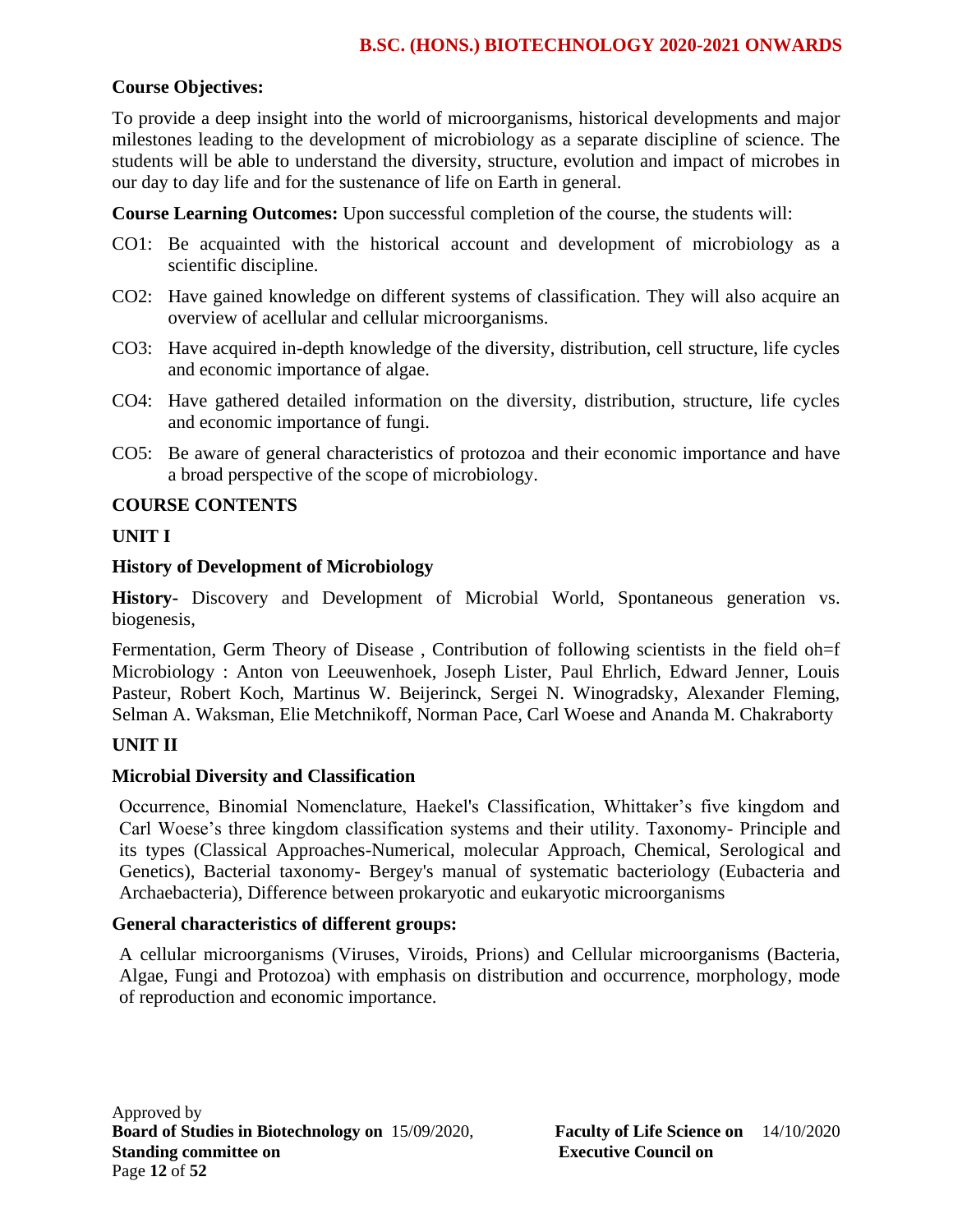# **UNIT III**

### **Viruses**

Definition- Virion, prions, viroids and virusoides. History, general characterstics and Structure, Virus-host (bacteria, animal and plants), Classification, Replication (TMV, poliovirus, T4 and λ phage), lytic and lysogenic cycles.

### **Bacteria**

A General Characterstics- Morpholgical, Chemical , Cultural , Metabolic , Antigenic, very precise account of typical eubacteria, chlamydiae, rickettsiae, mycoplasma, and archaebacteria (extremophiles).

### **UNIT IV**

# **Algae**

History of phycology with emphasis on contributions of scientists; General characteristics of algae including occurrence, Classification, Morphology, Reproduction. Physiology and Cultivation.

### **UNIT V**

# **Fungi**

Historical developments in the field of Mycology, contributions of mycologists. General characteristics of fungi including habitat, distribution, Classification, Morphology, physiology, cultivation and Reproduction.

### **Practicals**

1. Isolation of bacteria and fungi from soil, water and air. Morphological, cultural and biochemical identification.

2. Isolation and identification of pathogenic bacteria from sewage and waste water.

- 3. Determination of Plague Forming Unit (PFU/ml).
- 4. Determination of photosynthetic pigments in cyanobacteria.
- 5. Determination of growth curve and generation time of E. coli

# **Suggested readings**

• Powar C. B. and H. F. Daginawala (2003).General Microbiology Vol.II; Himalaya Publishing House.

• Dubey R. C. and D. K. Maheshwari (2004). A Text book of microbiology, 1st Edition; S. Chand and Company Ltd.

- H.C. Dube (2005)A Textbook of Fungi, Vikas Publishing House.
- A Textbook of Fungi- Vashistha (2003) S. Chand and Company Ltd.
- Davis and Harper, General Microbiology

• Alexopoulos C. J. and C. W. Mims (1996). Introductory Mycology, 4th Edition; John Wiley and Sons, Inc. USA.

#### Approved by **Board of Studies in Biotechnology on** 15/09/2020, **Faculty of Life Science on** 14/10/2020 **Standing committee on** <br>**Executive Council on Executive Council on** Page **13** of **52**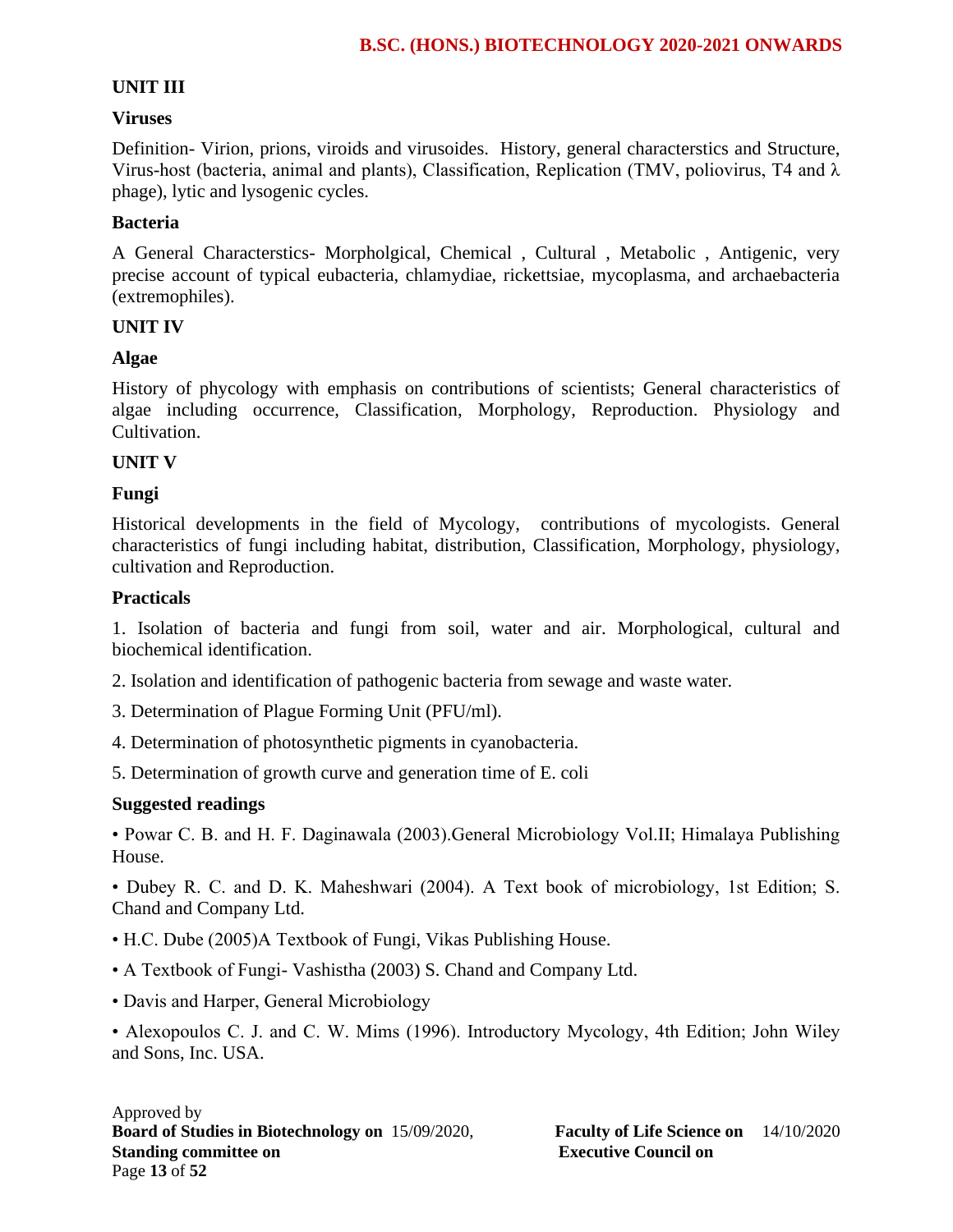• Stanier, R.Y., J.L. Ingraham, M.L. Wheelis and P.R. Painter (1987) Vth edition. General Microbiology, Macmillan Press Ltd.

• Wiestrich G. A. and M. D. Lechtman (1988). Microbiology, 5th Edition; Macmillan Pulishing Company, New York.

- Trivedi, P.C. (2004) 1st Edition. Microbial Biotechnology, Aavishkar Publisher.
- Sharma, P.D. (2005) 2nd Edition. Microbiology, Rastogi Publications.

• Pelczar M. J., E. C. S. Chan and N. R. Krieg (2003) Microbiology, 5th Edition; Tata McGraw Hill Publishing Company , New Delhi

# **CORE COURSE CODE UBC 103: CHEMISTRY-I (COURSE CREDIT= 03)**

### **Course Objectives:**

To introduce the basic concepts and principles of general chemistry, and be familiarized with the principles, fundamentals and application of current chemical and scientific theories including those in Analytical, Inorganic, Organic and Physical Chemistry.

#### **Course Learning Outcomes:**

- CO1: The students will learn about the principle, methodology, calculation and application involved in quantitative, chemical and spectrophotometric methods.
- CO2: The student shall learn the essential concepts of chirality, configuration, isomerism in organic chemistry and nomenclature of isomers. Students will familiarize with the elementary concept of saturated aliphatic hydrocarbons reactions
- CO3: The students shall learn about the fundamentals of organic chemistry with references to structure and reactivity, reagents and reactions & reaction and mechanism.
- CO4: The students will learn about ionic, covalent bonding in molecules .compare/contrast the properties of molecular and ionic compounds.
- CO5: The students will learn the elementary concepts of ionic chemical equilibrium with respect to acid – base, salt hydrolysis and solubility of ionic substances, including the IUPAC nomenclature, stereochemistry, structures, reactivity, and mechanism of the chemical reactions.

#### **COURSE CONTENTS**

#### **UNIT I**

*Quantitative methods.* Significant figures. Mole concept. Empirical and molecular formula. Molar and molal solutions, mole fraction, ppm and ppb solutions. Stoichiometry and calculations based on it involving acid-base, precipitation, redox, and complex formation reactions. *Chemical methods:* Principle, methodology and calculations involved in for dissolved oxygen (Winkler method), biological oxygen demand, chemical oxygen demand, and hardness of water. Determination of nitrogen in proteins (Kjeldahl method). *Spectrophotometric methods:* Determination of ammonia (by indophenol formation), nitrate (by nitrophenol formation), nitrite (by azo dye formation), and phosphorus (by molybdenum blue formation).

Approved by **Board of Studies in Biotechnology on** 15/09/2020, **Faculty of Life Science on** 14/10/2020 **Standing committee on Executive Council on Executive Council on** Page **14** of **52**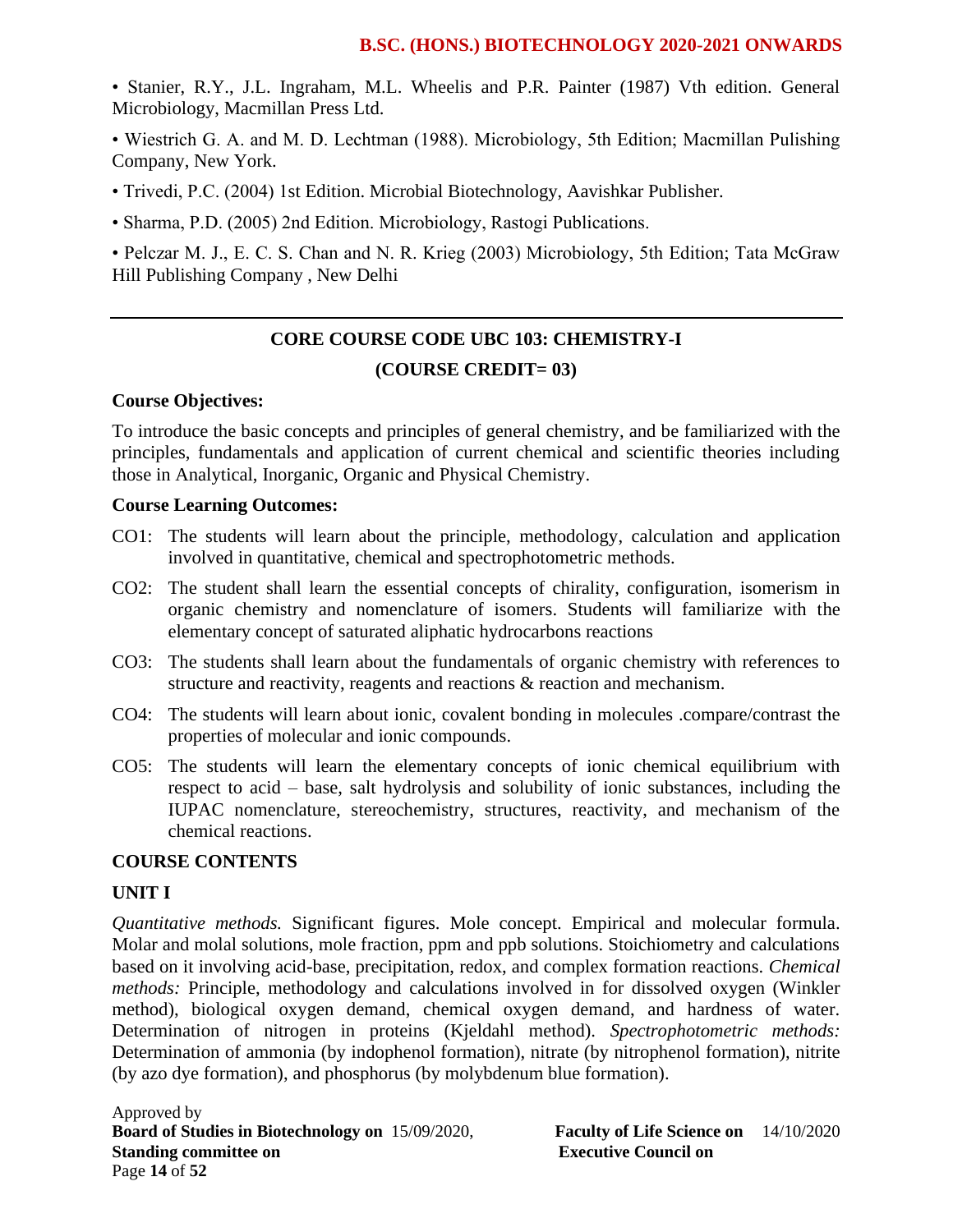# **UNIT II**

*Chemical bonding and molecular structure.*

Kossel-Lewis theory, octet rule, electrovalent and covalent bond. Formal charge. Polarity of bonds. The valence shell electron pair repulsion (VSEPR) theory, its postulates and geometry of molecules. Valence bond theory, orbital concept, hybridisation (sp,  $sp^2$ ,  $sp^3$ ,  $sp^3d$  and  $sp^3d^2$ ). Molecular orbital theory. Linear combination of atomic orbitals (LCAO). Types and energy level diagram of molecular orbitals. Bond order. Bonding in homonuclear diatomic molecules. Magnetic properties.

# **UNIT III**

# *Fundamental organic chemistry.*

*Structure and reactivity.* Inductive and electromeric effects. Tautomerism, hyperconjugation and resonance. Intramolecular and intermolecular hydrogen bonding. Structure and stability of carbocations, carbanions and free radicals. Relative strength of organic carboxylic acids, phenols and amines. pKa and pKb values.

*Reagents and reactions.* Periodic acid, Grignard reagent, ethyl acetoacetate and diethyl malonate.

*Reaction and mechanism.* Claisen condensation, Benzoin condensation, Perkin reaction, Pinacolpinacolone rearrangement,

# **UNIT IV**

### *Stereochemistry of organic compounds.*

*Conformations.* Fisher, sawhorse and Newman structures. IUPAC namenclature of conformational isomers. Conformations and their analysis of ethane, n-butane, cyclohexane and decalins.

*Configurations.* Chirality. Elements of symmetry. Optical activity, specific rotation. Enantiomers, diastereomers, and meso compounds. Racemic modification. Thereo and erythro compounds. R and S configuration, sequence rules. Geometrical isomerism, E and Z nomenclature.

*Stereochemical aspects of chemical reactions.* Addition of bromine to Z- and E-butene. E2 reactions.

# **UNIT V**

# *Ionic equilibria.*

Ostwald dilution law and its experimental verification. Application of Ostwald dilution law. Ionization of water. The pH value, relation between pH and pOH, the pH scale (numerical problems). The salt hydrolysis, and application to (i) salts of strong acids and strong bases, (ii) salts of weak acis and strong bases, (iii) salts of strong acids and weak bases, and (iv) salts of weak acids and weak bases. Hydrolysis constant and degree of hydrolysis.

Buffer solutions. Solubility and solubility product of sparingly soluble salts. Applications of solubility product principle.

# **PRACTICAL**

1. Determination of hardness of water by titration with EDTA.

Approved by **Board of Studies in Biotechnology on** 15/09/2020, **Faculty of Life Science on** 14/10/2020 **Standing committee on Executive Council on Executive Council on** Page **15** of **52**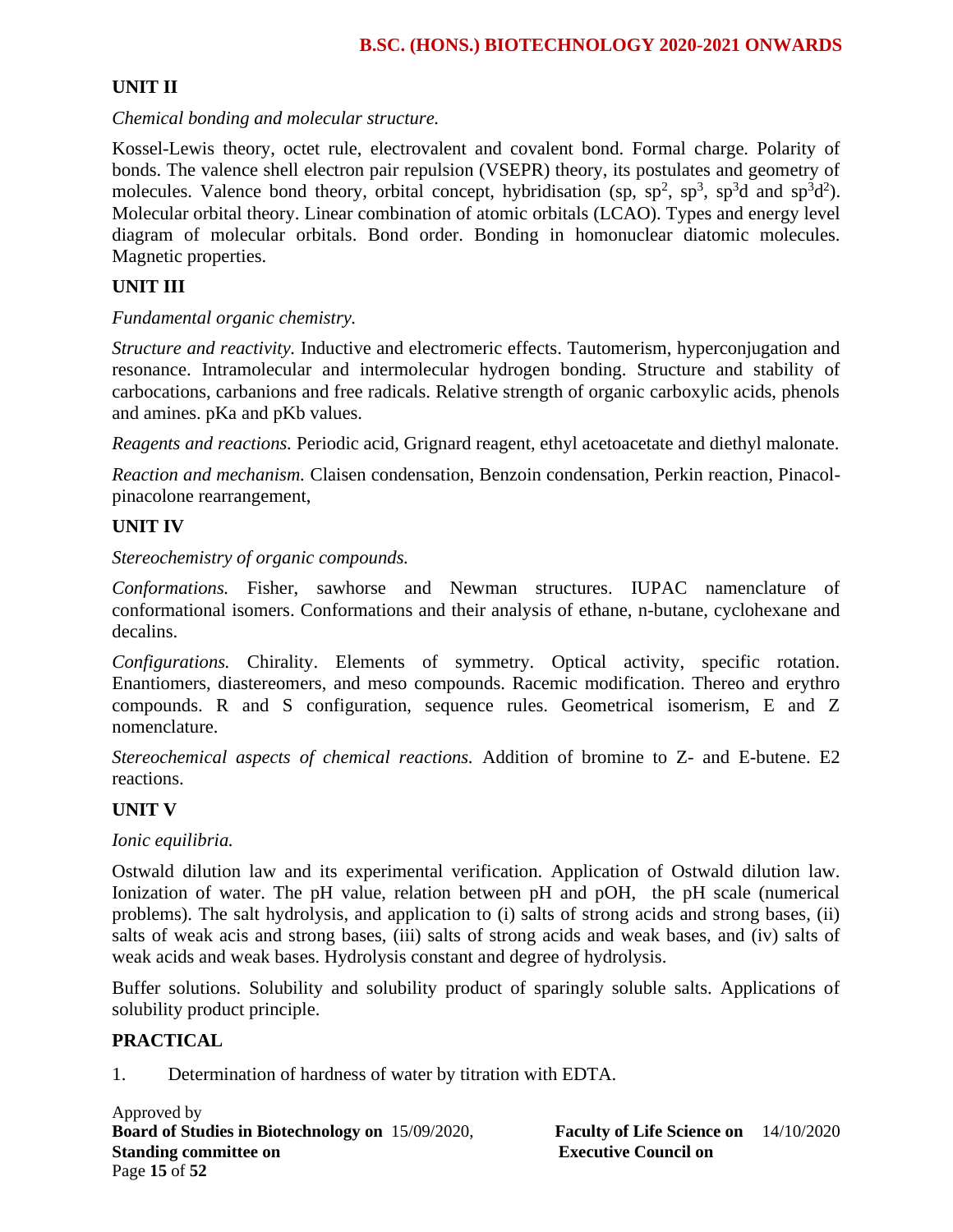- 2. Determination of dissolved oxygen in environmental waters by the Winkler method.
- 3. Determination of chemical oxygen demand in environmental waters.
- 4. Determination of strength of a solution of sulphuric acid by titration with sodium hydroxide using pH meter.
- 5. Determination of ammonia by the indophenol formation, and spectrophotometry.
- 6. Determination of solubility product of mercuric iodate or lead iodate.

# **Suggested reference materials**

- 1. Analytical Chemistry, G.D. Christian, John Wiley & Sons (Asia), Singapore
- 2. Fundamentals of Analytical Chemistry, D.S. Skoog, D.M. West, F.J. Holler and S.R. Cruch, Thomson, Singapore.
- 3. Organic Chemistry, R.T. Morrison and R.N. Boyd, Pearson Education, Delhi.
- 4. Organic Chemistry, P.Y. Bruice, Pearson Education, Delhi.
- 5. A Guidebook to Mechanism in Organic Chemistry, P.Sykes, Orient Longman, New Delhi.
- 6. Essentials of Physical Chemistry, A. Bahl, B.S. Bahl and G.D. Tuli, S. Chand & Company Ltd, New Delhi.

 **------------------------------------------------------------------------------------------------------------------------------**

# **ELECTIVE COURSE CODE UBE 101: COMMUNICATIONIVE ENGLISH (COURSE CREDIT= 03)**

# **Course Objectives**:

To develop the learner's communication skills in oral, written and interpersonal, by reinforcing the basics of English grammar.

# **Course learning outcomes:** Students will

- CO1: Improve LSRW, i.e. listening, speaking, reading and writing skills and the related subskills.
- CO2: Recognize and use formal elements of organizational communications: Paper writing, reports, proposals, memorandums, letters etc.
- CO3: Enhanced vocabulary with right pronunciation and improved accuracy in grammar.
- CO4: Effective oral presentations.

# **COURSE CONTENTS**

# **UNIT I**

Communication: Language and communication, differences between speech and writing, distinct features of speech, distinct features of writing. Speech drills, pronunciation and ascent, stress and intonation.

Approved by **Board of Studies in Biotechnology on** 15/09/2020, **Faculty of Life Science on** 14/10/2020 **Standing committee on Executive Council on Executive Council on** Page **16** of **52**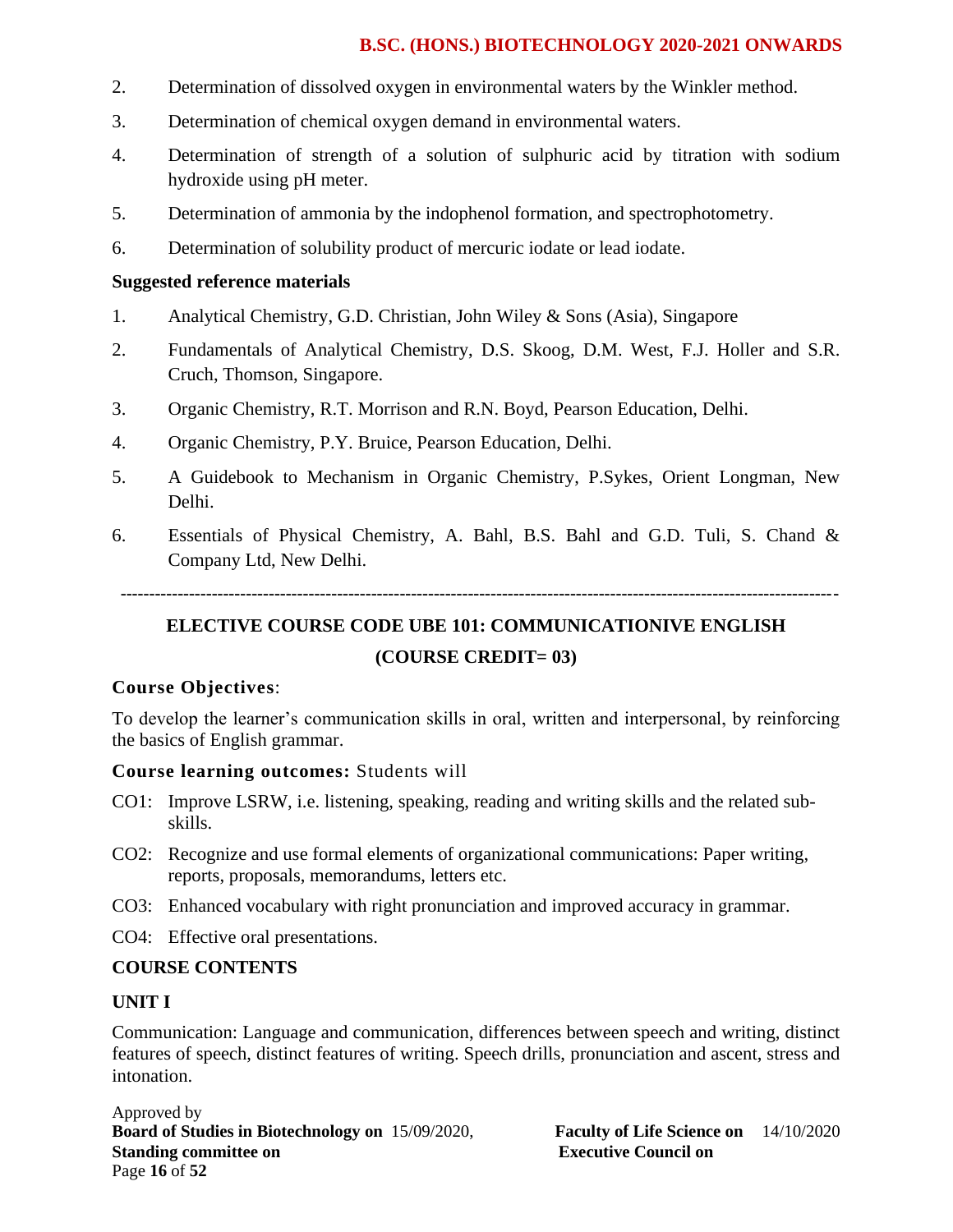# **UNIT II**

Writing Skills; Selection of topic, thesis statement, developing the thesis, introductory, developmental, transitional and concluding paragraphs. Articles, parts of speech, tenses, sentence structure, subject- verb agreement, punctuation.

# **UNIT III**

Use of dictionary. Use of words: Diminutives, Homonyms and Homophones. Linguistic unity, coherence and cohesion, descriptive, narrative, expository and argumentative writing.

# **UNIT IV**

Effective writing skills, avoiding common errors. Technical Writing: Scientific and technical subjects; formal and informal writings; formal writings/reports, handbooks, writing assignments.

# **UNIT V**

Purpose and scope of Report, Memo, Agenda and Minutes. Notice, Letters; types and minutes, Manuals.

# **Suggested reading:**

• M. Frank. Writing as thinking: A guided process approach, Englewood Cliffs, Prentice Hall Reagents.

• L. Hamp-Lyons and B. Heasely: Study Writing; A course in written English. For academic and professional purposes, Cambridge Univ. Press.

• R. Quirk, S. Greenbaum, G. Leech and J. Svartik: A comprehensive grammar of the English language, Longman, London.

• Daniel G. Riordan & Steven A. Panley: "Technical Report Writing Today" -Biztaantra.

• Daniel G. Riordan, Steven E. Pauley, Biztantra (2004).: Technical Report Writing Today, 8th edition

• Contemporary Business Communication, Scot Ober, Biztantra, 5th Edition (2004).

# **ELECTIVE COURSE CODE UBE 102: FUNDAMENTALS OF STATISTICS (COURSE CREDIT= 03)**

# **Course Objectives:**

It aims to students learn the use of basic statistical concepts, methods and principles in the field of biotechnology.

#### **Course Learning outcomes:**

- CO1: Students understand the importance of Sets, Functions and their graphs: polynomial, sine, cosine, exponential and logarithmic functions, and Sample observations. Sequences finite sequences.
- CO2: Students understand the intuitive idea of algebraic relationships and convergence, Infinite Geometric Series, Series formulas. Intuitive idea of discontinuity, continuity and limits.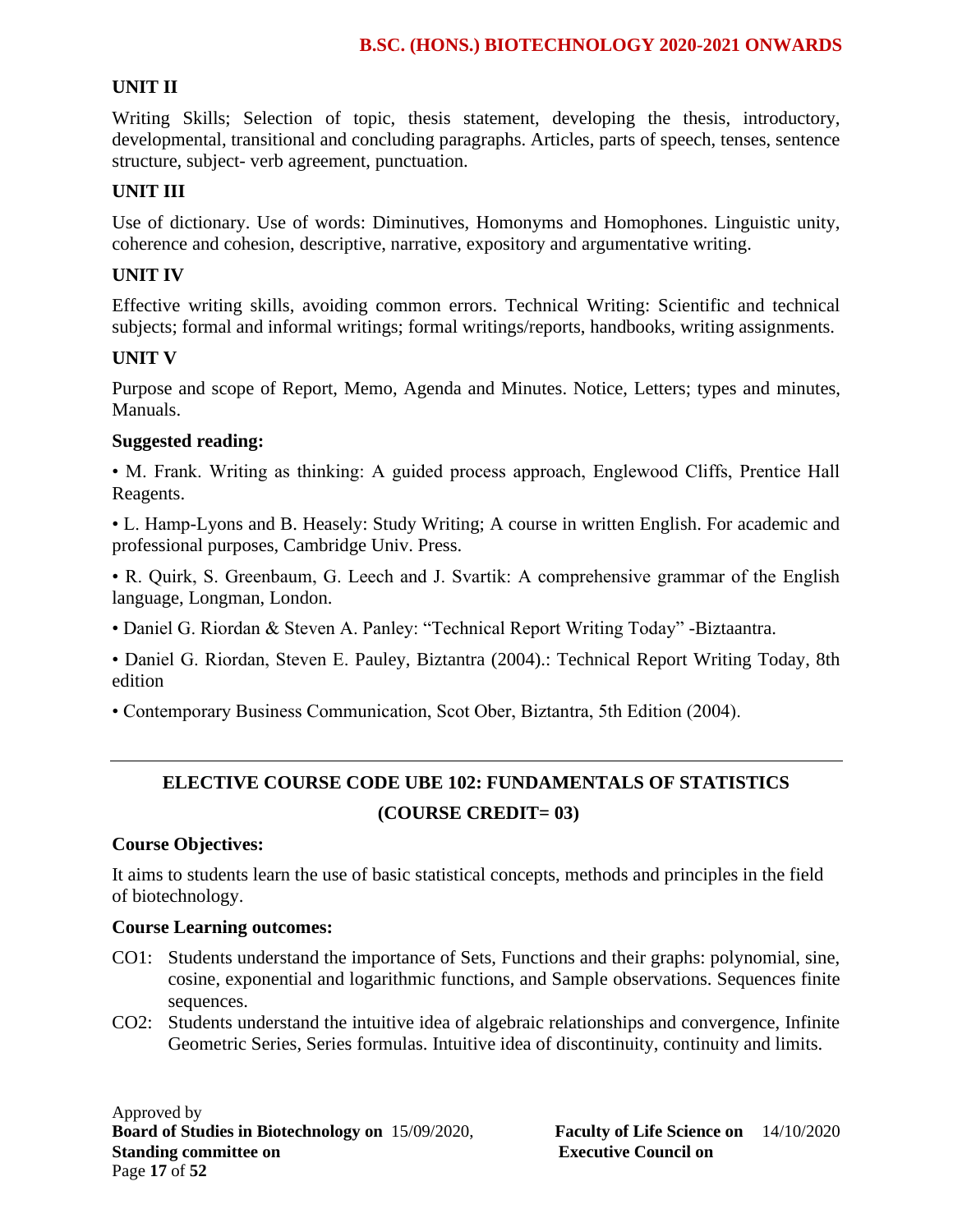- CO3: Students study the differentiation like Chain rule, Product rule and Quotient rule. Second order derivatives of above functions. Integration as reverse process of differentiation. Integrals of the functions introduced above.
- CO4: Student understands the points in plane and space and coordinate form. Examples of matrices of biological sciences
- CO5: Students studies about central tendency, Measures of dispersion; skewness, kurtosis. Elementary Probability. Types variable, distribution, and variance. Correlation and Regression.

### **COURSE CONTENTS**

### **UNIT I**

Sets, Functions and their graphs: polynomial, sine, cosine, exponential and logarithmic functions, Motivation and illustration for these functions through projectile motion, simple pendulum, biological rhythms, cell division, muscular fibres etc. Simple observations about these functions like increasing, decreasing and, periodicity. Sequences to be introduced through the examples arising in Science beginning with finite sequences, followed by concepts of recursion and difference equations. For instance, the Fibonacci sequence arising from branching habit of trees and breeding habit of rabbits.

#### **UNIT II**

Intuitive idea of algebraic relationships and convergence, Infinite Geometric Series, Series formulas for ex,  $log(1+x)$ , sin x, cos x. Step function. Intuitive idea of discontinuity, continuity and limits.

#### **UNIT III**

Differentiation. Conception to be motivated through simple concrete examples as given above from Biological and Physical Sciences. Use of methods of differentiation like Chain rule, Product rule and Quotient rule. Second order derivatives of above functions. Integration as reverse process of differentiation. Integrals of the functions introduced above.

#### **UNIT IV**

Points in plane and space and coordinate form. Examples of matrices inducing Dilation, Rotation, Reflection and System of linear equations. Examples of matrices arising in Physical, Biological Sciences and Biological networks. Sum and Produce of matrices upto order 3.

#### **UNIT V**

Measures of central tendency. Measures of dispersion; skewness, kurtosis. Elementary Probabilityand basic laws. Discrete and Continuous Random variable, Mathematical Expectation, Mean and Variance of Binomial, Poisson and Normal distribution. Sample mean and Sampling variance. Hypothesis testing using standard normal variate. Curve Fitting. Correlation and Regression. Emphasis on examples from Biological Sciences.

#### **Suggested reading**

• H. S. Bear: Understanding Calculus, John Wiley and Sons (Second Edition); 2003.

• E. Batschelet : Introduction to Mathematics for Life Scientists,S pringer Verlag, International Student Edition, Narosa Publishing House, New Delhi (1971, 1975)

Approved by **Board of Studies in Biotechnology on** 15/09/2020, **Faculty of Life Science on** 14/10/2020 **Standing committee on Executive Council on**  Page **18** of **52** • A. Edmondson and D. Druce : Advanced Biology Statistics, Oxford University Press; 1996.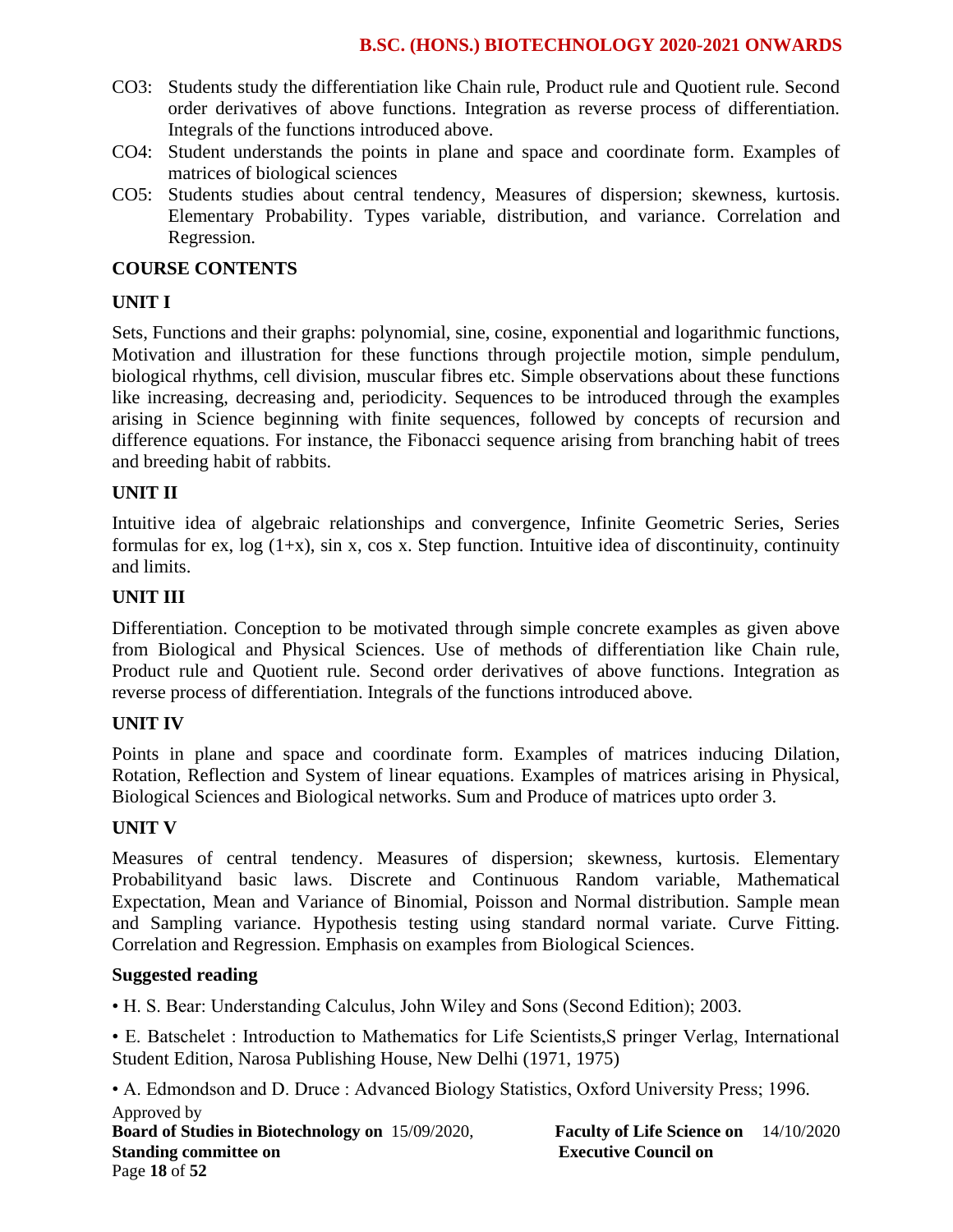• W. Danial : Biostatistics : A foundation for Analysis in Health Sciences, John Wiley and Sons Inc; 2004.

**Note**: It is desirable that softwares should be used for demonstrating visual, graphical and application oriented approaches.

# **SECOND SEMESTER**

# **CORE COURSE CODE UBC 201: ZOOLOGY**

#### **(COURSE CREDIT= 03)**

#### **Course Objectives:**

The course aims to empower the learners with the knowledge about systematics and characteristics of animal kingdom by imparting deep understanding about animal physiology through the study of different organ systems and their components.

### **Course Learning Outcomes:**

- CO1: Knowledge of classification of each phylum from protozoa to annelida and arthropoda to echinodermata up to class level with examples.
- CO2: Understanding of characteristics and systematic position of classes of Chordata.
- CO3: Discuss different organ systems- respiration, digestion, excretion, and osmoregulation; the structure and function of the organs related. Understanding of composition, function, formation, clotting mechanism, type of blood cells & blood groups with activity of the heart.
- CO4: Conceptualise Nervous system and its components- neuron structure, nerve impulse transmission (Myelinated & Non Myelinated), Neurotransmitters, Muscle-Types, Neuromuscular junction, sliding filament theory. Understanding of metabolism of carbohydrates, fats and proteins; sense organs and endocrine glands.
- CO5: Understanding human reproductive system- reproductive organs, female reproductive cycle, implantation, maternal change during pregnancy, labor and physiology of Lactation and methods of birth control.

# **COURSE CONTENTS**

#### **UNIT I**

Invertebrata: Classification of the various phyla up to class level with examples Protozoa to Annelida, Arthropoda to Echinoderma.

- 1. Parasitic Protozoa. Entamoeba histolytica, Plasmodium Trypamosama, Leishmania
- 2. Canal system in sponges.

# **UNIT II**

General characteristics, systemic position and examples of the following.

- 1. Agnatha: Hemichordata, Urochordata and Cephalochordata, Cyclostomes.
- 2. Gnathostomata:

Approved by **Board of Studies in Biotechnology on** 15/09/2020, **Faculty of Life Science on** 14/10/2020 **Standing committee on Executive Council on Executive Council on** Page **19** of **52**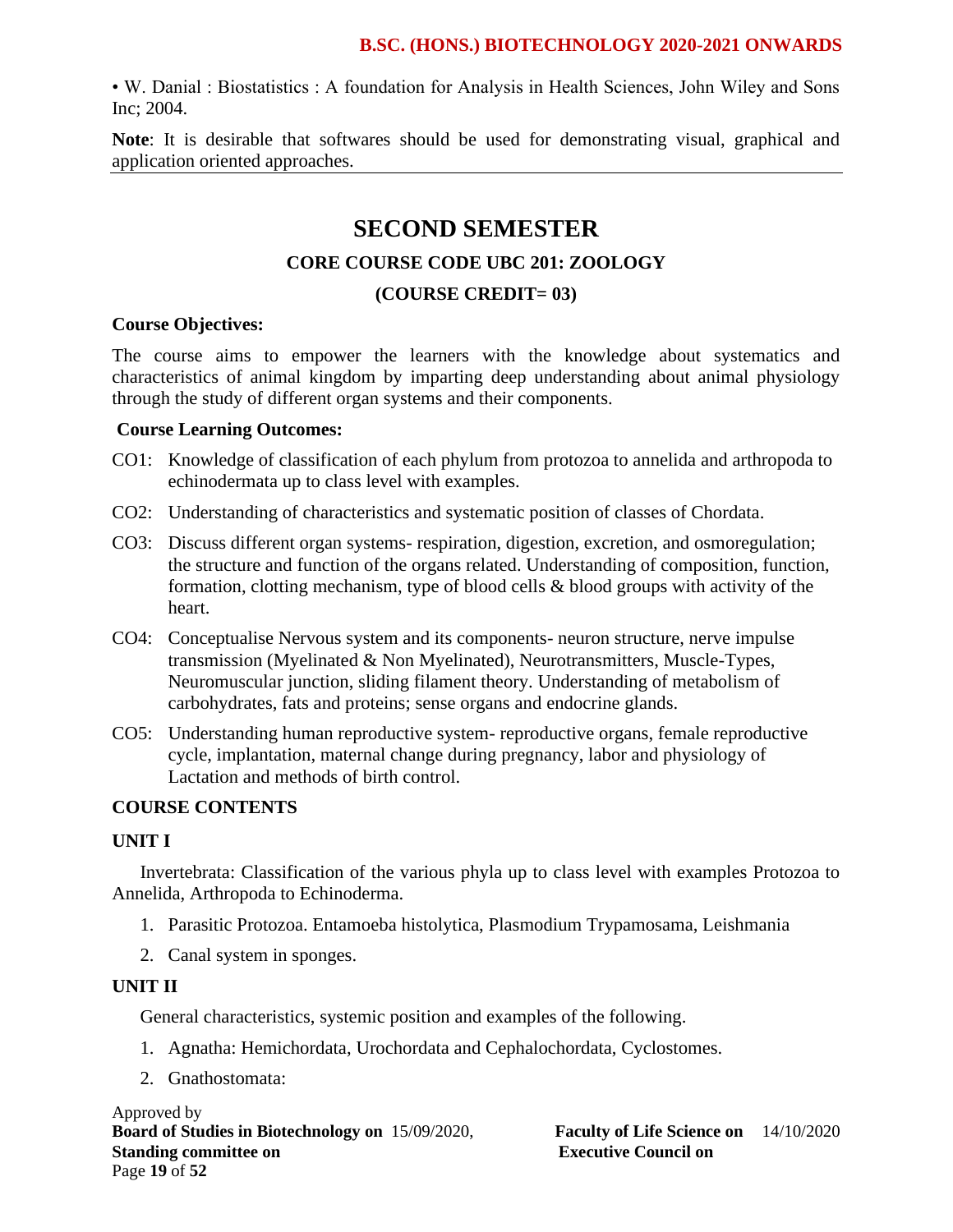- i. Pisces. General characteristics of Pisces, distinguishing features and examples of Elasmoloranchii and Bony fishes (Chondrichthys and Osteichthys). A general idea of biodiversity and biological significance of fishes.
- ii. Amphibia. Classification of living amphibia with examples, general characteristics of amphibia and the impact of terrestrialisation.
- iii. Reptilia. Classification on the basis of temporal arcades of the skull. Poisonous and non-poisonous snakes, biting mechanism, snake venon and its medicinal importance.
- iv. Birds. General characteristics of birds (palaeognathae and Neograthae). Archaeoptry, flightless birds, flight adaptations.
- v. Mammals. General organisation of rabbit/rat. General characterists of mammals. Classification of living mannals up to orders. Primate characters and distinguishing characters of Homosapiens, aquatic mannals.

#### **UNIT III**

Physiology (with reference to mammals):

- 1. Respiratory system. Organs and transport of gases.
- 2. Digestive system. Organs and physiology of digestion, functions of various digestive enzymes.
- 3. Heart and circulatory system. Structure of the heart and cardiac cycle.
- 4. Blood. Composition of blood and its functions, clotting of blood, types of blood cells and blood groups.
- 5. Excretion. Structure of kidney and nephron, physiology and mechanism of urine formation.

#### **UNIT IV**

- 1. Composition of skeltal muscle, types of muscles, neuromuscular function, sliding filament theory of muscle contraction.
- 2. Structure of neurons, myslinated and non-myslinated nerve fibres, physiology of nerve impulse transmission.
- 3. Basic idea of intermediatry metabolism.
- 4. Sense organs. Eye and ear.
- 5. Endocrine glands. Source and function of various hormones.

#### **UNIT V**

Human reproduction:

- 1. Male and female reproductive organs.
- 2. Female reproductive cycle and its hormonal control.
- 3. Fertilisation and implantation of embryo.
- 4. Maternal changes during pregnancy.
- 5. Labor, physiology of lactation.

Approved by **Board of Studies in Biotechnology on** 15/09/2020, **Faculty of Life Science on** 14/10/2020 **Standing committee on Executive Council on Executive Council on** Page **20** of **52**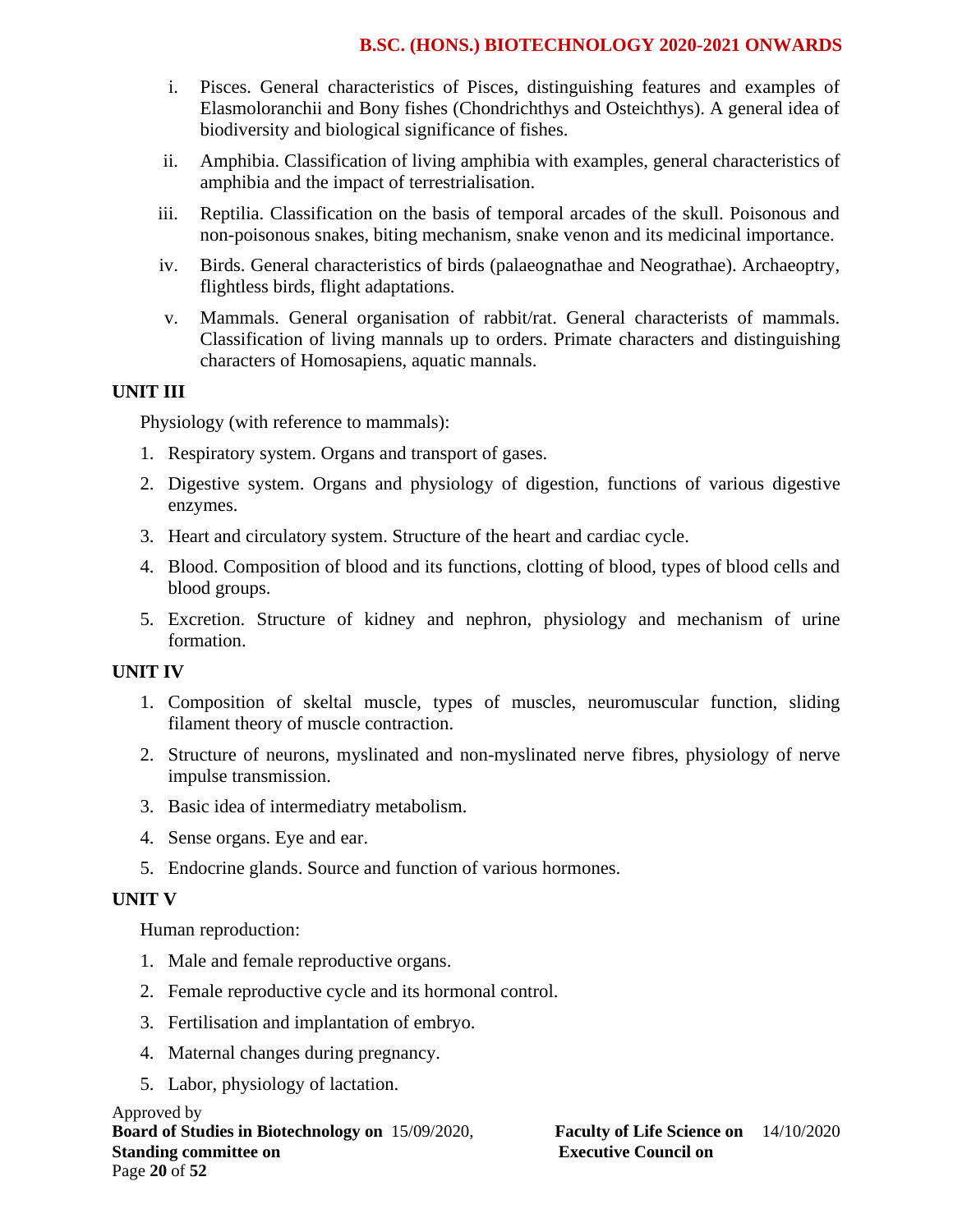6. Methods of birth control.

# **Practical**

- 1. Study of various systems in labeo/any fresh water fish, external features, respiratory system, digestive tract, cranial nerves, internal ear in situ.
- 2. Monsting of placoid and cycloid scale and their study.
- 3. Study of permanent slides of (mannals) muscles, blood, and T.S. intestine.
- 4. Study of paramecium and other phyto and zoo plankton form pond water.
- 5. Study of national parks of M.P.
- 6. Listing of animals found in and around your house/college/university.

# **Suggested reference materials**

- 1. R.L. Kotpal. Modern textbook of zoology
- 2. R.L. Kotpal. Modern textbook of zoology: Vertebrate
- 3. Dhami & Dhami. Invertebrate zoology
- 4. Dhami & Dhami. Chordate zoology
- 5. Jordan & Verma. Invertebrate zoology
- 6. Jordan & Verma. Chordrate zoology
- 7. Reena Mathur. Animal behaviour

# **CORE COURSE CODE UBC 202: BASICS OF COMPUTERS (COURSE CREDIT= 03)**

# **Course Objectives:**

This is a skill based paper that introduces the students to the basics of computer operations through knowledge on both hardware and software. The student has a better understanding on the use of computers for various applications

# **Course learning outcomes:**

- CO1: The students shall learn about the introduction, basics, organization, types and preliminary knowledge of operating systems and system tools.
- CO2: Students will get the idea about data representation, networks terminologies, multimedia and its applications.
- CO3: Students will get general awareness about the IT Act, system security and preliminary knowledge about the I-Tax, E banking and E reservations.
- CO4: They learn basics of algorithms and programming.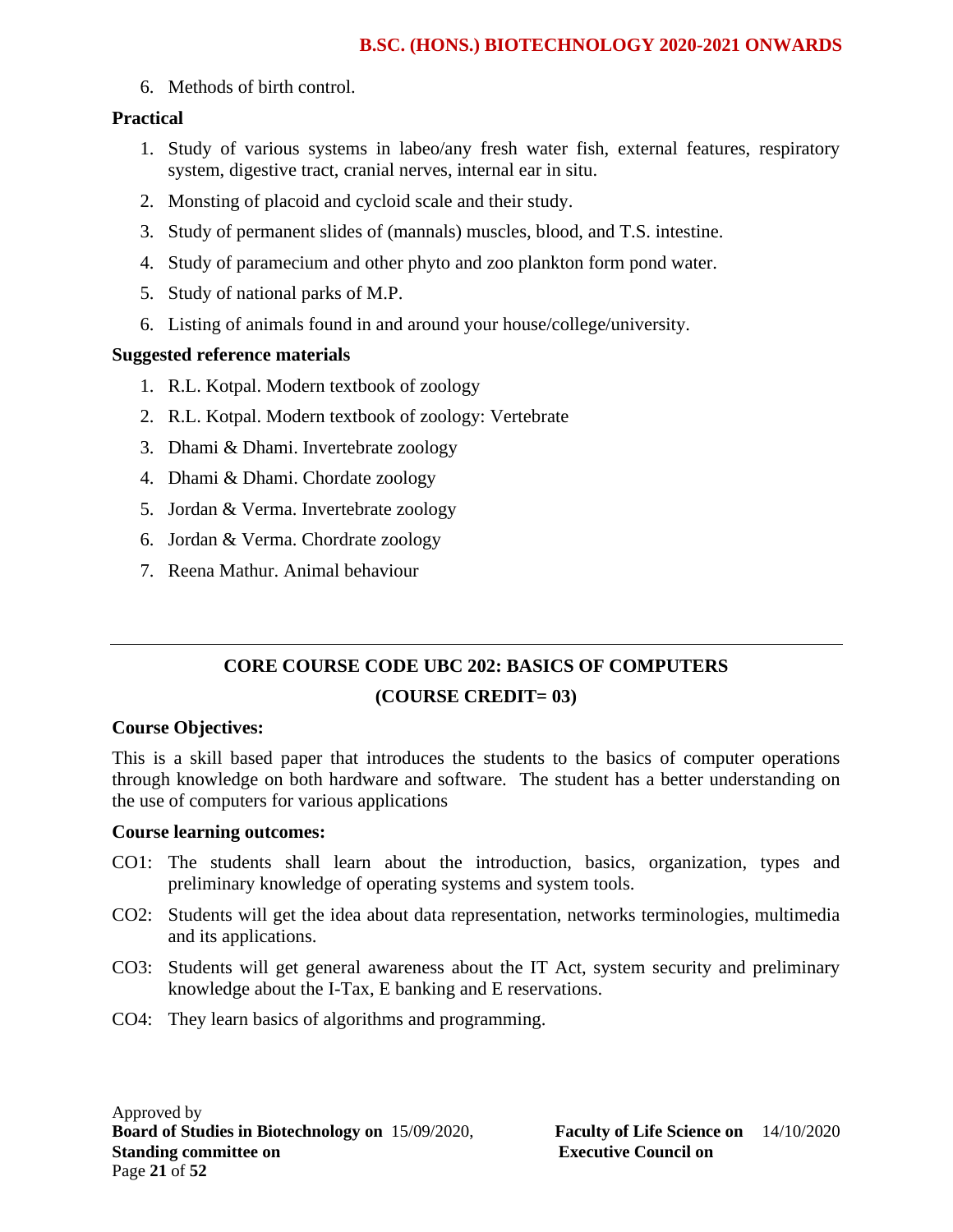### **COURSE CONTENTS**

# **UNIT I**

Computer Fundamentals: Introduction to Computers, Characteristics of Computers, Uses of computers, Types and generations of Computers, Basic Computer Organization - Units of a computer, CPU, ALU, memory hierarchy, registers, I/O devices, User Interface with the Operating System, System Tools

### **UNIT II**

Data Representation: Binary representation of integers and real numbers, 1's Complement, 2's Complement, Addition and subtraction of bi. Networks terminology: Types of networks, router, switch, server-client architecture

#### **UNIT III**

Multimedia: Introduction, Characteristics, Elements, Applications

### **UNIT IV**

Problem Solving: Notion of algorithms, stepwise methodology of developing an algorithm, developing macros in spreadsheet

### **UNIT V**

General Awareness: IT Act, System Security (virus/firewall etc.) I-Tax, Reservations, Banking

#### **Practical**

1. Defined projects will be done by the students and evaluated by the instructor.

- 2. Document Preparation
- 3. Presentation Software
- 4. Familiarizing with the Operating System, Control Panel, Networking Configuration,

Firewall setting

5. Spreadsheet Handing, Working with worksheets, Creating a spreadsheet, entering and

formatting information, basic functions and formulas, creating charts, tables and graphs.

#### **Suggested reading**

- V Rajaraman, Fundamentals of Computers, Fourth Edition, PHI.
- Anita Goel, Fundamentals of Computers; Forthcoming title in Pearson-Education

Note: Use of Open Office/Star Office is recommended, as they are freely downloadable.

Reference manual for Open Office available at: http://www.openffice.org

Reference manual for Star Office available at:<http://www.sun.com/software/staroffice/>

# **CORE COURSE CODE UBC 203: CHEMISTRY-II (COURSE CREDIT= 03)**

Approved by **Board of Studies in Biotechnology on** 15/09/2020, **Faculty of Life Science on** 14/10/2020 **Standing committee on Executive Council on Executive Council on** Page **22** of **52**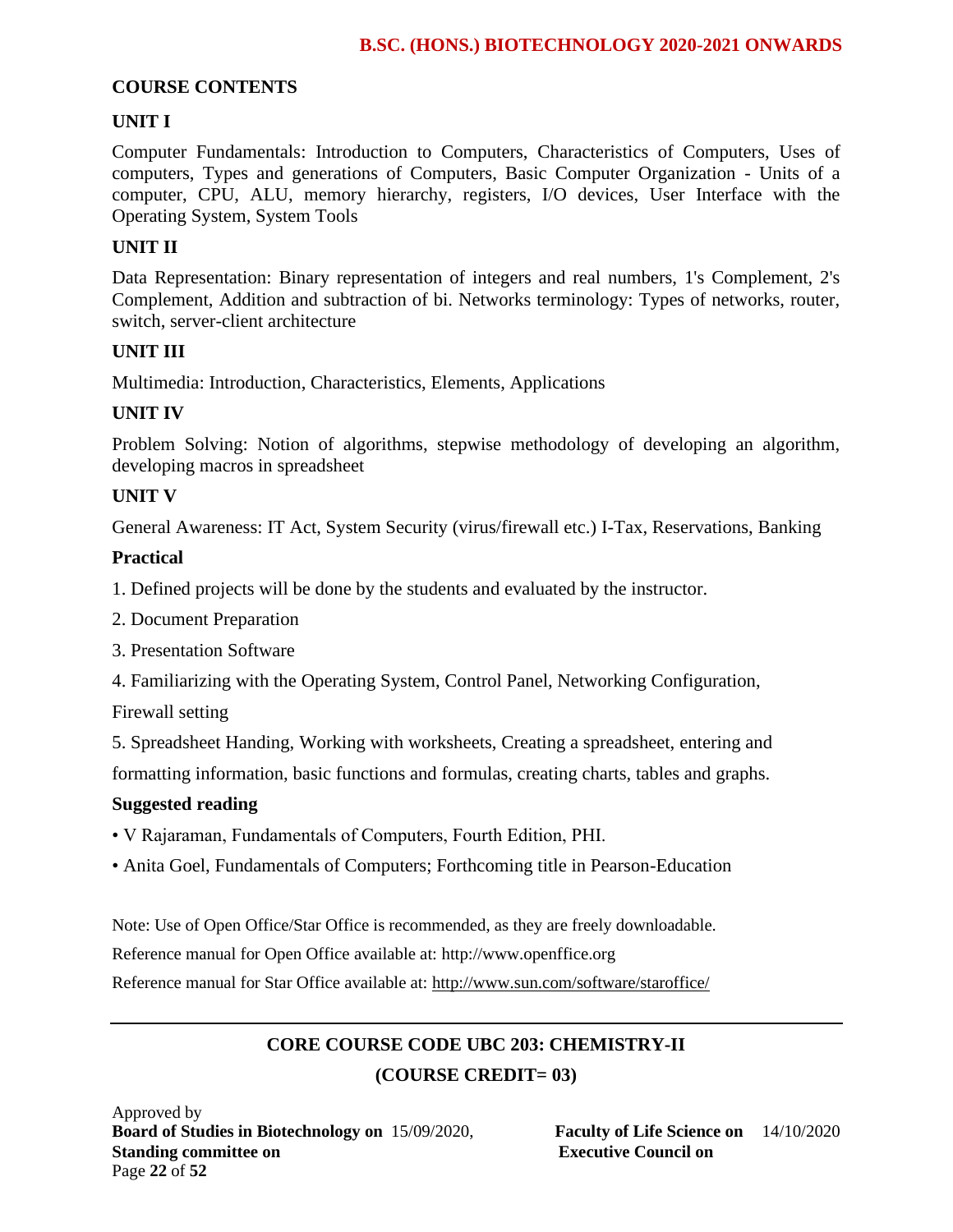### **Course Objectives:**

It introduces the basic concepts and principles of general chemistry by familiarizing the students with principles, fundamentals and application of current chemical and scientific theories including those in Analytical, Inorganic, Organic and Physical Chemistry. Students will be able to explore new areas of research in both chemistry and allied fields of microbiology.

#### **Course Learning Outcomes:**

- CO1: The students will learn about the energy and electromagnetic spectrum.
- CO2: The student shall learn the principle, theory and applications of UV Visible spectroscopy and Infrared spectroscopy.
- CO3: The students will get knowledge in the field of Electrochemistry special in references with Electrochemical cell, Nerst equation Gibbs energy.
- CO4: The students will learn general structure, configuration and properties of Carbohydrates, Amino acids, Proteins and Peptides.

#### **COURSE CONTENTS**

#### **UNIT I**

*Energy and the electromagnetic spectrum.*

Units (wavelength, wavenumber, frequency) and energy of radiation.

#### *UV-Visible spectroscopy.*

Theory of electronic spectroscopy. Types of electronic transitions. Allowed and forbidden transitions. Solvent effects on electronic transitions. Beer and Lambert law. Molar absorptivity. Components of UV-Visible spectrophotometer. Application of electronic spectroscopy to conjugated dienes, and α,β-unsaturated carbonyl compounds. Woodward and Fieser rules.

#### *Infrared spectroscopy.*

Molecular vibrations, and calculation of vibrational frequencies. Factors affecting vibrational frequency, Vibrational coupling, hydrogen bonding, electronic effects and bond angles. Components of IR spectrophotometer. Interpretation of IR spectra of model organic compounds.

#### **UNIT II**

#### *Electrochemistry.*

The electrochemical cell. Galvanic and electrolytic cells. Electrode potential and its measurement. Nernst equation. Measurement of equilibrium constant by Nernst equation. Gibbs energy of the reaction. Conductance of electrolytic solutions. Measurement of conductivity of ionic solutions. Molar conductivity. Kohlrausch law of independent migration of ions. Faraday laws of electrolysis.

#### **UNIT III**

#### *Carbohydrates.*

Classification and general properties of carbohydrates. Osazone formation with phenylhydrazine. Open chain and cyclic structures. Mutarotation. Ascending and descending of monosaccharides.

Approved by **Board of Studies in Biotechnology on** 15/09/2020, **Faculty of Life Science on** 14/10/2020 **Standing committee on Executive Council on Executive Council on** Page **23** of **52**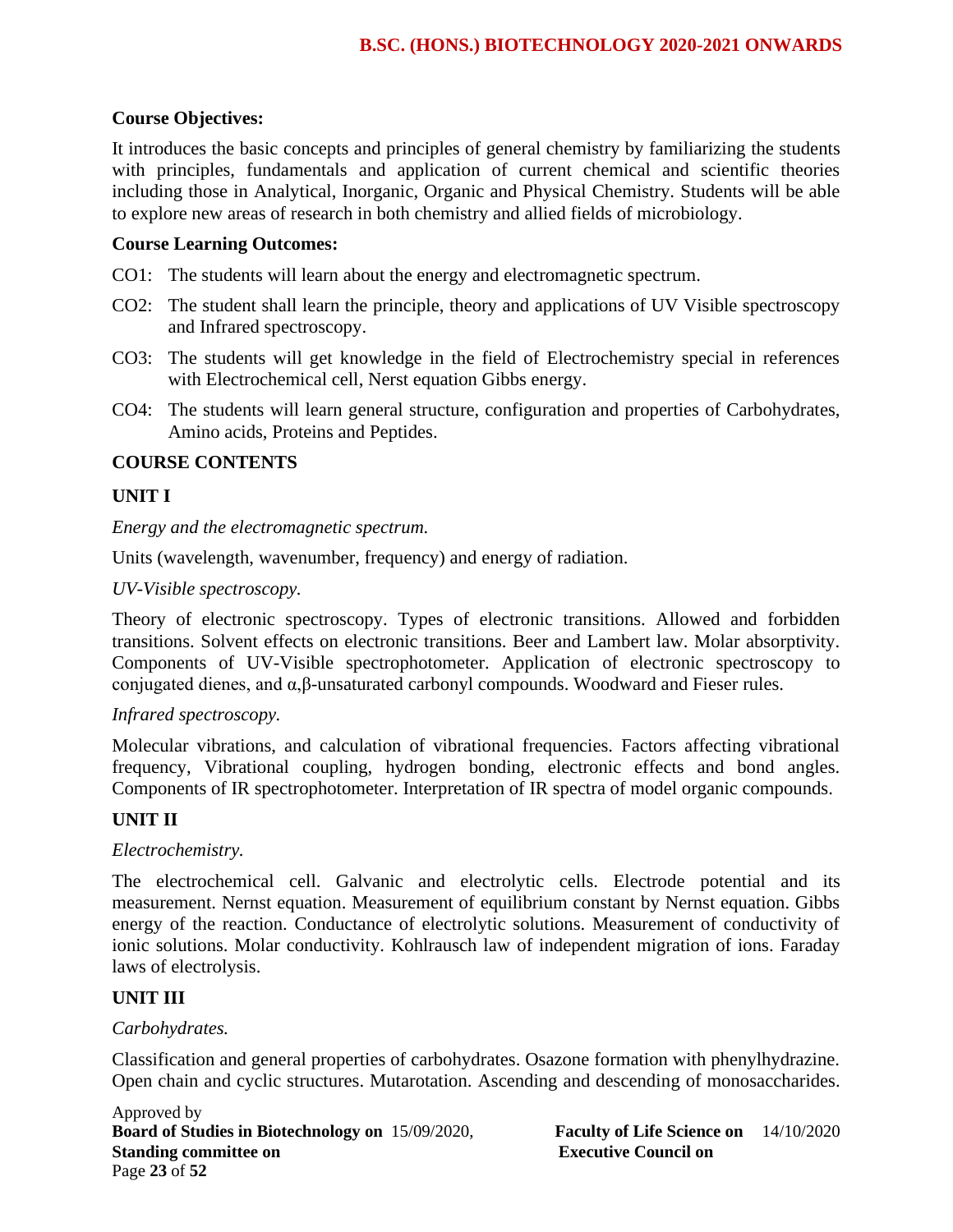Anomers and epimers. Determination of structure of glucose and fructose. Determination of ring size. Disaccharides and polysaccharides, and general ideas about the structure of sucrose, maltose, lactose, starch and cellulose.

## **UNIT IV**

### *Amino acids.*

Amino acids. General structures. Configuration of amino acids. The zwitter ion, isoelectric point and electrophoresis. Reactions of amino acids, acetylation, esterification and complexation. Ninhydrin test. Synthesis of amino acids by amination of α-haloacids, Gabriel synthesis and diethyl malonate synthesis.

# **UNIT V**

### *Peptides and proteins.*

The peptide bond. General idea about the structure of oxytocin. Primary, secondary, tertiary and quaternary structure of proteins. Determination of primary structure of proteins by N-terminal (Edmann degradation using 1-fluoro-2,4-dinitrobenzene, and phenylisothiocyanate) and Cterminal (hydrazinolysis) methods. Peptides (up to 3 amino acids) synthesis by N-protection and C-activation methods. Merrifield solid-phase synthesis.

### **PRACTICAL**

- 1. Interpretation of bands in the pre-recorded standard IR spectra of model organic compounds.
- 2. Separation of mixture of amino acids (2 or 3 components) by paper chromatography.
- 3. Preparation of thin layer plates, and separation of organic compounds (coloured and colourless).
- 4. Preparation of chromatographic column and separation of carotenoids and chlorophyll from spinach.
- 5. Identification of glucose, fructose, sucrose, lactose and starch by standard chemical tests.
- 6. Determination of glucose by the Fehling reaction (titration and spectrophotometric methods). Demonstration on the application of glucometer.

#### **Suggested reference materials**

- 1. Organic Spectroscopy, W. Kemp, ELBS, Hampshire, UK.
- 2. Spectroscopic methods in Organic Chemistry, D.H. Williams and I. Fleming, Tata McGraw-Hill, New Delhi.
- 3. Organic Chemistry, R.T. Morrison and R.N. Boyd, Pearson Education, Delhi.
- 4. Organic Chemistry, P.Y. Bruice, Pearson Education, Delhi.
- 5. Essentials of Physical Chemistry, A. Bahl, B.S. Bahl and G.D. Tuli, S. Chand & Company Ltd, New Delhi.
- 6. Organic Chemistry, T.W.G. Solomons and C.B. Fryhle, Wiley India, New Delhi.

#### **ELECTIVE COURSE CODE UBE 201: FUNDAMENTALS OF BIOCHEMISTRY**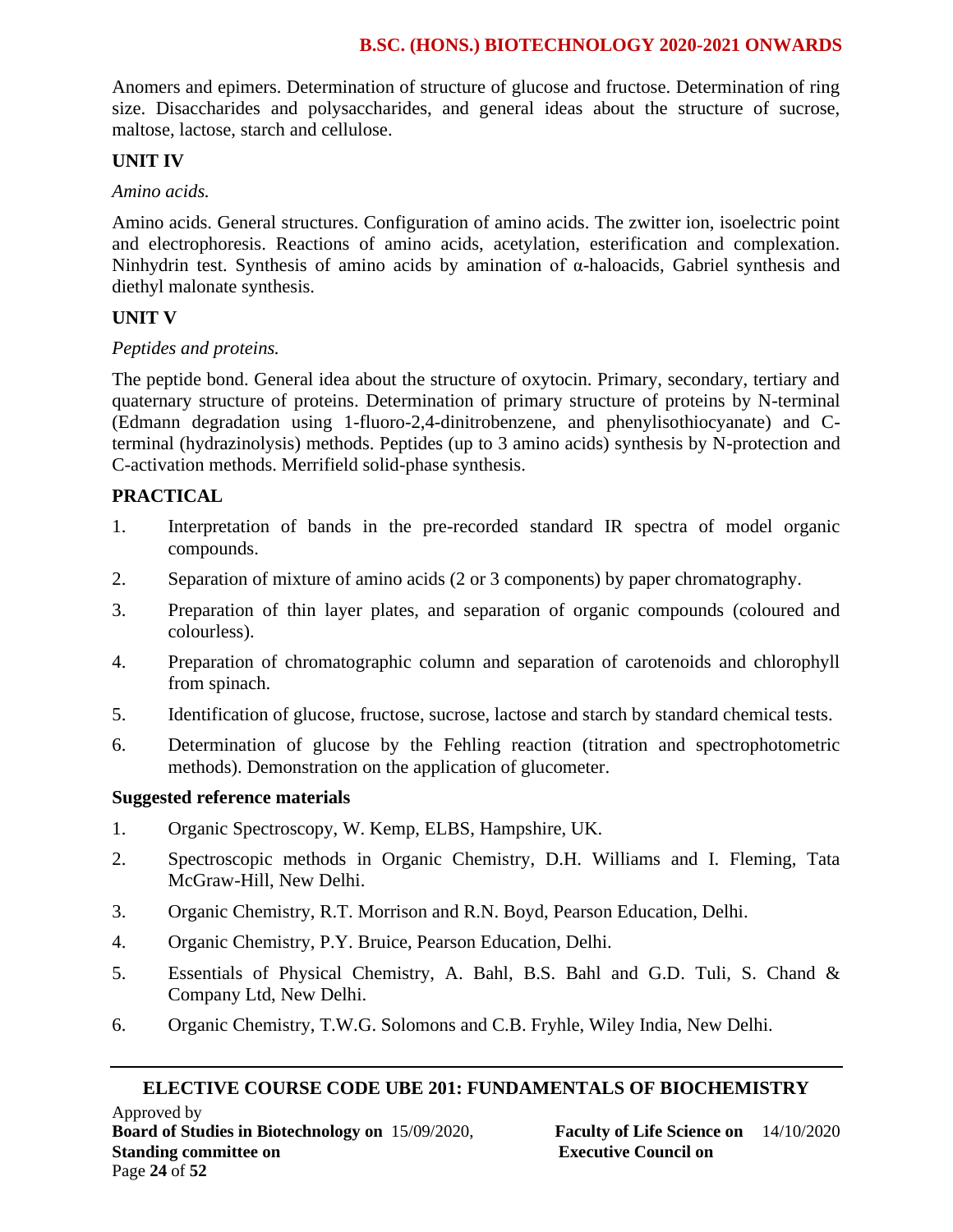# **(COURSE CREDIT= 03)**

### **Course objectives**:

Student study about the biomolecules participating in different biochemical reactions and processes within the living system. These biochemical processes control and regulated by different enzymes for production of energy in form of ATP.

### **Course Learning outcomes:**

- CO1: Study water and their properties, buffers, pH, acid, base, covalent bond and weak bonds, structure of atom.
- CO2: Enzyme, classification, structure, activity, inhibition, kinetics, allostoric enzymes etc.
- CO3: Structure and chemistry of Carbohydrate, protein, lipid, vitamins, pigments, antibiotics; functions, analysis.
- CO4: Biological membranes and Transport: membrane dynamics, solute transport across membranes.
- CO5: Biosignaling, signaling in microorganisms and plants, Bioenergetics and Metabolism; bioenergetics and thermodynamics, phosphoryl group transfers and ATP.

# **COURSE CONTENTS**

# **UNIT I**

Basic building blocks: Biochemistry as molecular logic of living beings, Axioms of living matter, Major organic compounds of animate objects a general view. Chemical elements, structure of atoms, molecules and chemical bonds.Ionic, covalent, coordinate and hydrogen bonds. Structure, function and properties of water, Water as universal solvent, Acids, bases and salts, pH and buffers.

# **UNIT II**

Carbohydrates: Classification of carbohydrates. Chemical structure and properties of monosaccharide, disaccharides, oligosaccharides and polysaccharides- Starch, cellulose and glycogen. Lipids: Saturated and unsaturated fatty acids.

# **UNIT III**

Purines and Pyrimidines: structure and properties of Purines and Pyrimidines. Proteins: Structure and Classification of amino acids. Acid –base properties and solubilities. Amino acid sequencing of proteins. Primary, secondary and tertiary structure of proteins.

# **UNIT IV**

Enzymes: General characteristics of enzymes Classification of enzymes, Co-enzymes and cofactors .Kinetics and Mechanism of enzyme action. Competitive and non competitive inhibition. Allosteric regulation of enzymes. Isoenzymes. Factors contributing to catalytic efficiency of enzymes.

# **UNIT V**

Biological membranes and Transport: membrane dynamics, solute transport across membranes.

Approved by **Board of Studies in Biotechnology on** 15/09/2020, **Faculty of Life Science on** 14/10/2020 **Standing committee on Executive Council on Executive Council on** Page **25** of **52**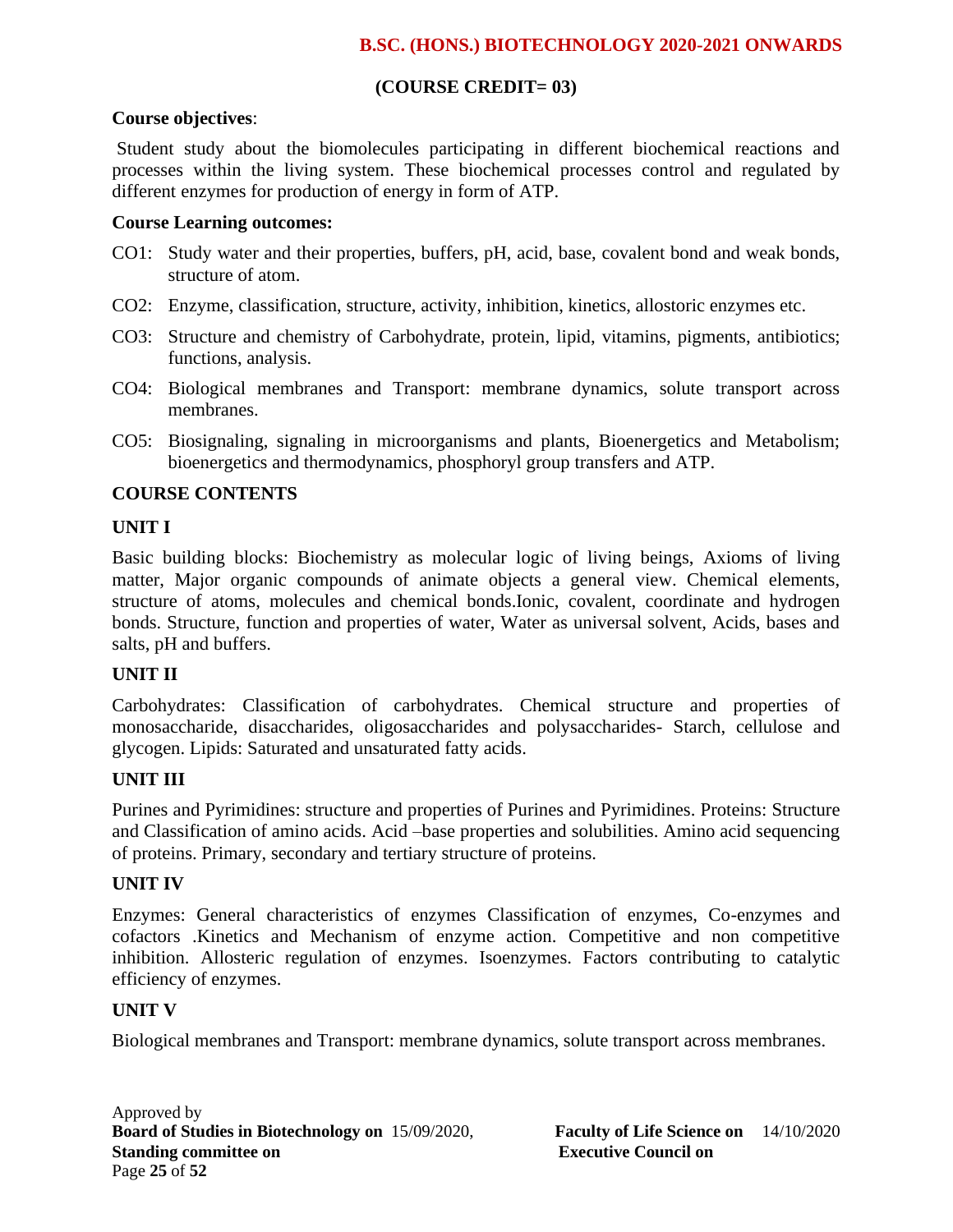Biosignaling, signaling in microorganisms and plants, Bioenergetics and Metabolism; bioenergetics and thermodynamics, phosphoryl group transfers and ATP.

# **Practicals**

- 1. Laboratory Instrument and Definition
- 2. Quantitative estimation of reducing and non reducing sugars.
- 3. Detection of water alkalinity and water acidity
- 4. Separation of amino acid by Paper chromatography and TLC.
- 5. Verification of Beer's law

6. Identification of biological compound: Carbohydrate (Glucose, fructose, Galatose, Sucrose, Lactose, Maltose), Protein (color reaction and precipitation reaction), Lipid.

# **Suggested reading**

- Analytical Biochemistry 3rd Ed. by Holme, D. J. & Peck, H.
- Basic Concepts in Biochemistry A Student's Survival Guide by Gilbert, H. F.
- Biochemistry (3rd ed. 1994) by Rawn J. D.

• Biochemistry and Molecular Biology of Antimicrobial Drug Action by Franklin, T. J. & Snow, J. A.

- Biochemistry by Champe
- Biochemistry by Todd, W. B., Mason, M., Bruggen, R. V. & Macmillan.
- Biochemistry by Voet & Voet
- Biochemistry by Mathews 3rd Ed.
- Biochemistry The Chemical Reactions of Living Cells 2d Ed Vols 1&2 by Metzler, D. E.
- Biochemistry with Clinical Correlation by Devlin, T. M.
- Biochemistry: (3rd ed. Vol.1, 2, 3, 1993) by Zubay, J.
- Biochemistry2ed by Stryer

# **ELECTIVE COURSE CODE UBE 202: BIOANALYTICAL TECHNIQUES (COURSE CREDIT= 03)**

# **Course Objectives:**

The major objective of this paper is to develop understanding of the key concepts of basic as well as some advanced experimental techniques used across biological sciences, with a focus on principle and design of the instruments. This will enable the students to connect between theoretical concepts of these techniques and their immense biological applications in diverse fields.

**Course Learning Outcomes:** Upon successful completion of the course, the student:

Approved by **Board of Studies in Biotechnology on** 15/09/2020, **Faculty of Life Science on** 14/10/2020 **Standing committee on** <br>**Executive Council on Executive Council on** Page **26** of **52**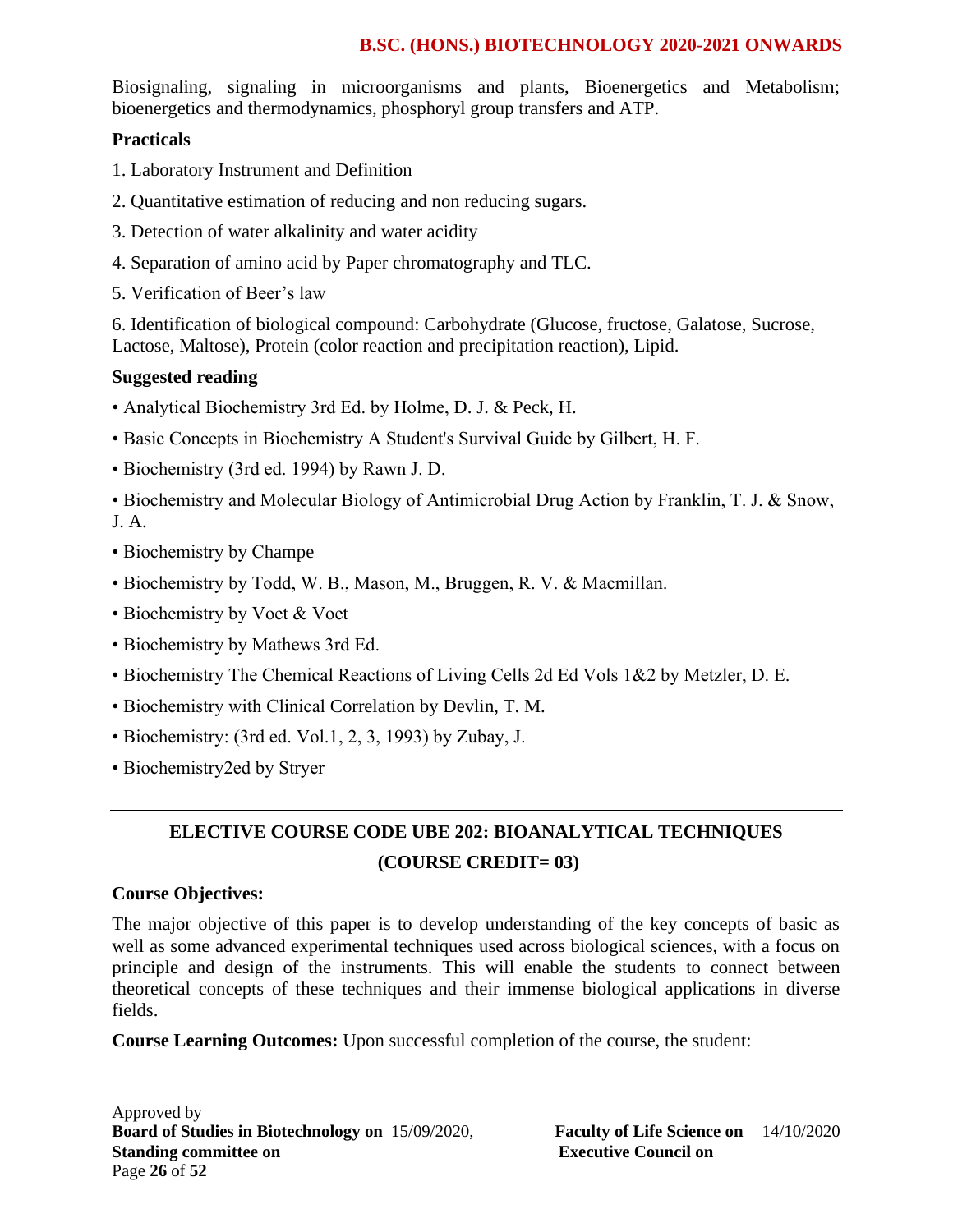- CO1: Will have identified the principle components of a light microscope, fluorescence microscope, phase contrast microscope, confocal and electron microscope, simultaneously learning about their principles and practical applications in visualizing, identifying and measuring cell, its components and biomolecules. The student will be familiar with staining and preparation of samples for microscopy.
- CO2: Will have gained an in-depth knowledge of principles and applications of paper chromatography, thin layer chromatography, gel filtration chromatography, ionexchange chromatography, affinity chromatography, GC, HPLC. This enables the students to apply the acquired knowledge in isolation and separation of biomolecules for analysis.
- CO3: Will have learnt basic concepts of various techniques used to resolve and analyze nucleic acids and proteins - agarose gel electrophoresis, native polyacrylamide gel electrophoresis, SDSpolyacrylamide gel electrophoresis, isoelectric focusing, 2D gel electrophoresis, zymogram preparation.
- CO4: Will be able to understand absorption spectra of biomolecules, and will be able to interpret UV-visible and fluorescence spectroscopy outputs.
- CO5: Will have clear fundamentals of centrifugation, RCF, sedimentation coefficient, different types of rotors used, principle and working of differential and density gradient centrifugation, preparative and analytical scales of centrifuge, and the specific uses of ultracentrifuge. Students will also be acquainted with limitations of each method.

# **COURSE CONTENTS**

#### **Unit- I**

Instruments, basic principles and usage: pH meter- working of pH meter, Types of electrodes, Centrifuge- Theory of centrifugation, Types of centrifugation, Density gradient centrifugation, Types of centrifuge.

# **Unit- II**

Instruments, basic principles and usage: Spectrophotometers- Laws of absorption and emission, Visible and UV, IR, Atomic absorption, NMR, X-Ray crystallography.

# **Unit- III**

Chromatography- Paper chromatography, thin layer chromatography, Basic principle of column chromatography, gel filtration, ion exchange chromatography, affinity chromatography, Gas chromatography and its application.

# **Unit- IV**

Electrophoresis – SDS-Polyacrlamide Gel electrophoresis, Agarose Gel electrophoresis, Immuno electrophoresis, Iso electric focusing, MALDI-TOF, ESI.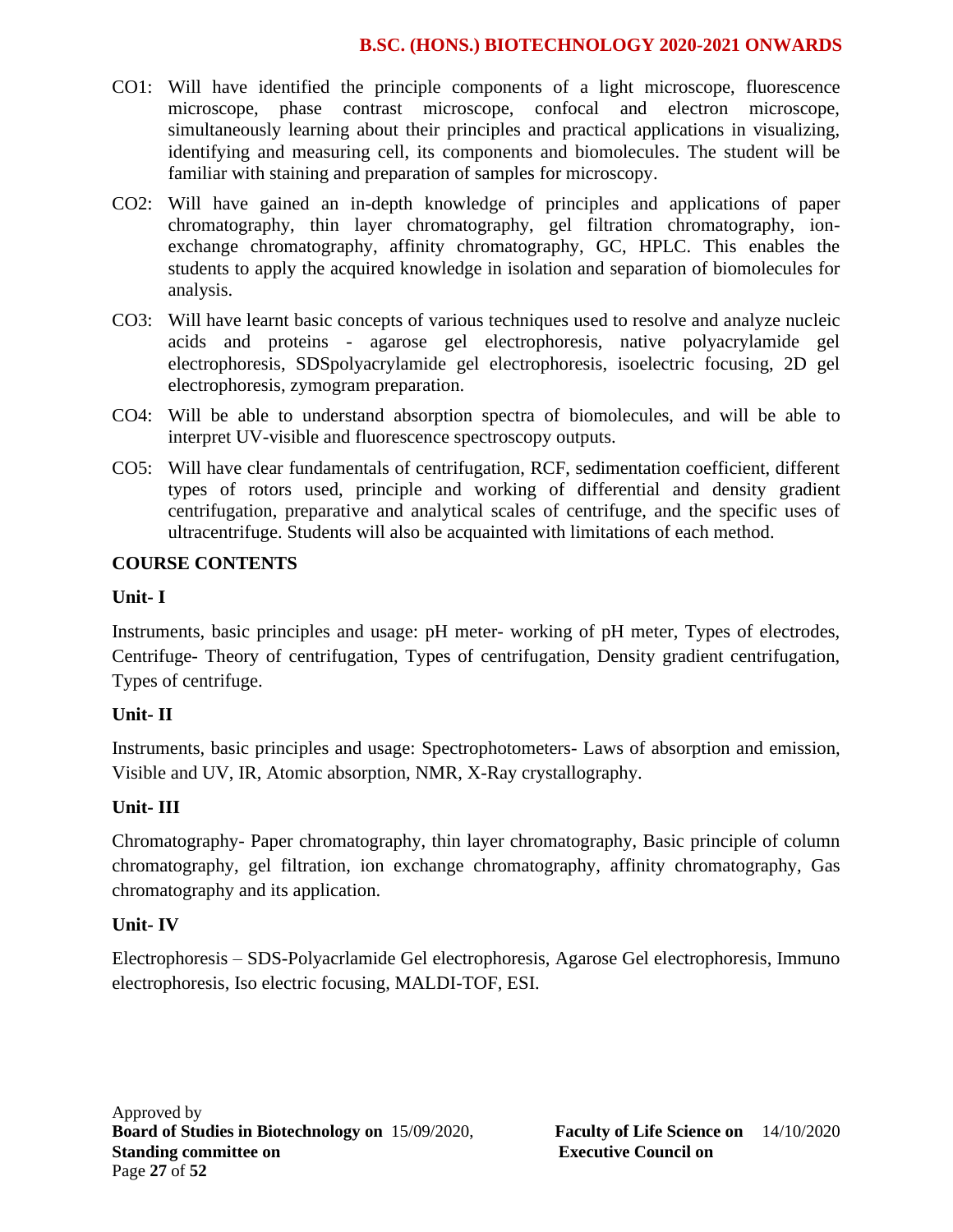# **Unit- V**

Radioisotope tracer technique- Introduction, Radioisotopes and Radioactivity, Types of Radioactivity, Isotopic labeling, Autoradiography, Detection and measurement of radioactivity, scintillation counting.

# **Suggested reading**

- Practical Biochemistry, Principles and Techniques, Keith Wilson and John Walker
- Bioinstrumentation, Webster

• Advanced Instrumentation, Data Interpretation, and Control of Biotechnological Processes, J.F. Van Impe,Kluwer Academic

- Crystal Structure Analysis, J.P. Glusker and K.N. Trueblood, Oxford University Press
- Modern Spectroscopy, J.M. Hollas, John Wiley and Son Ltd.

• NMR Spectroscopy: Basic Principles, Concepts and Applications in Chemistry, H. Gunther, John Wiley and Sons Ltd.

- Principles of Physical Biochemistry, K.E. Van Holde, Prentice Hall.
- Principles and Practice of Bioanalysis, Richard F. Venn
- Microscopic Techniques in Biotechnology, Michael Hoppert
- Principles of Fermentation Technology, P.F. Stanbury, A. Whitaker, S.J. Hall

# **THIRD SEMESTER**

\_\_\_\_\_\_\_\_\_\_\_\_\_\_\_\_\_\_\_\_\_\_\_\_\_\_\_\_\_\_\_\_\_\_\_\_\_\_\_\_\_\_\_\_\_\_\_\_\_\_\_\_\_\_\_\_\_\_

# **CORE COURSE CODE UBC 301: CELL BIOLOGY I**

# **(COURSE CREDIT= 03)**

# **Course Objectives**:

The major objective of this course is to educate students about the fundamental concepts in eukaryotic cell biology. The students will be taught the latest developments in cell communication, regulation of cell cycle, and modern tools used to study cell biology. Advances in cancer biology including etiology, diagnosis and therapeutics, as well as the basics of stem cell technology and its applications will be covered.

**Course Learning Outcomes:** Upon successful completion of the course, the student:

- CO1: Will have gained knowledge about features of the cell wall, plasma membrane, cell transport mechanisms and cytoskeleton.
- CO2: Will be able to understand the structures and functions of the nucleus and different cell organelles. The structural organization and function roles of chromatin will be learnt.
- CO3: Will have understood the mechanisms of protein sorting, intracellular trafficking, protein export.
- CO4: Will have gathered understanding of how cells perceive and respond to various signals from within and outside.

Approved by **Board of Studies in Biotechnology on** 15/09/2020, **Faculty of Life Science on** 14/10/2020 **Standing committee on** <br>**Executive Council on Executive Council on** Page **28** of **52**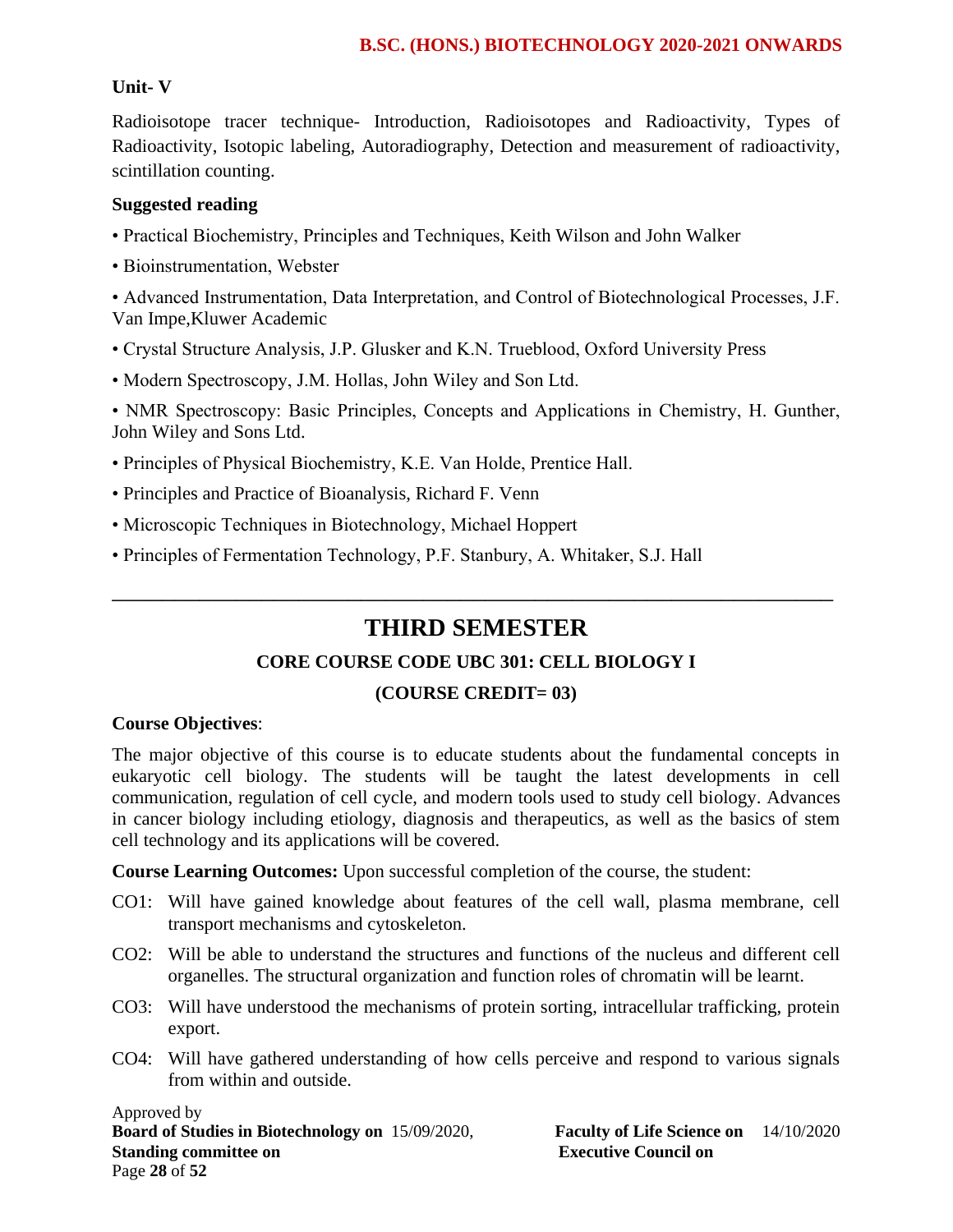CO5: Will have learnt the mechanisms of cell division and the significance of cell cycle and its regulation. Will become familiar with stem cell technology and its applications, and basics of cancer biology including diagnostic techniques and therapy.

# **COURSE CONTENTS**

# **Unit- I**

An Overview of cells: Overview of prokaryotic and eukaryotic cells, cell size and shape, Phages, Viroids, *Mycoplasma* and *Escherichia coli*:

# **Unit- II**

Composition of cells: Molecules of cells, cell membranes, cell proteins; The Nucleus: Nuclear Envelope- structure of nuclear pore complex, nuclear lamina, transport across Nuclear Envelope. Chromatin: Molecular organization, Nucleolus and rRNA Processing.

# **Unit- III**

Mitochondria, chloroplasts and peroxisomes: Structural organization, Function; Semiautonomous nature of mitochondria and chloroplast, chloroplast DNA, Peroxisome assembly.

# **Unit- IV**

The Endoplasmic reticulum, the Golgi apparatus, Mechanism of vesicular transport, Lysosomes, Cytoskeleton and cell movement, Structure and organization of actin filaments; actin, myosin and cell movement.

# **Unit- V**

Transport process: cell membrane models of membrane structure, membrane proteins and their properties, membrane carbohydrates and their role. Transport across membrane active and passive diffusion, their mechanism.

# **Practicals**

1. Separation of nucleic acid bases by paper chromatography.

2. Microscopy- Theoretical knowledge of Light and Electron microscope.

3.Study of the following techniques through electron / photo micrographs: Fluorescence microscopy, autoradiography, positive staining, negative staining, freeze fracture, freeze etching, shadow casting.

4. Study of structure of cell organelles through electron micrographs.

# **Permanent slide preparation:**

- 1. Cytochemical staining of DNA-Feulgen.
- 2. Cytochemical staining of DNA and RNA- Methyl Green Pyronin (MGP).
- 3. Cytochemical staining of Polysaccharides-Periodic Acid Schiff's (PAS).

4. Cytochemical staining of Total proteins- Bromophenol blue.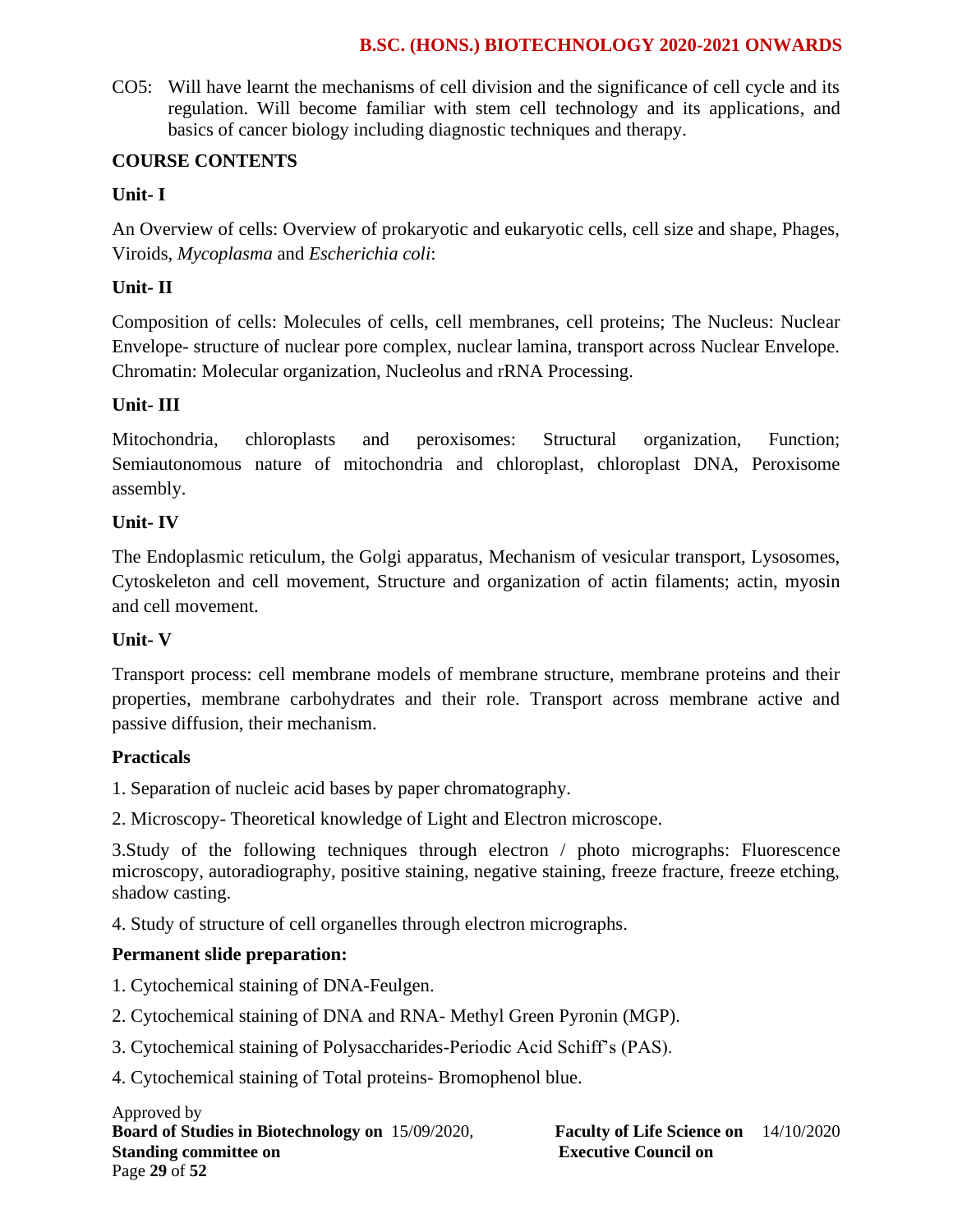#### 5. Cytochemical staining of Histones -Fast Green.

#### **Suggested reading**

• Karp, G. (2010). Cell and Molecular Biology: Concepts and Experiments. VI Edition. John Wiley & Sons. Inc.

• De Robertis, E.D.P. and De Robertis, E.M.F. (2006). Cell and Molecular Biology. VIII Edition. Lippincott Williams and Wilkins, Philadelphia.

• Cooper, G.M. and Hausman, R.E. (2009). The Cell: A Molecular Approach. V Edition. ASM Press & Sunderland, Washington, D.C.; Sinauer Associates, MA.

• Becker, W.M., Kleinsmith, L.J., Hardin. J. and Bertoni, G. P. (2009). The World of the Cell. VII Edition. Pearson Benjamin Cummings Publishing, San Francisco.

# **CORE COURSE CODE UBC 302: MOLECULAR BIOLOGY I**

### **(COURSE CREDIT= 03)**

### **Course Objectives**:

The major objective of this course is to develop a clear understanding of the basic concepts of molecular biology starting from the structure and function of DNA to its replication. The student will become familiar with the central dogma of molecular biology, and will learn about the conversion of information from DNA to RNA to proteins, by the study of transcriptional and translational processes.

**Course Learning Outcomes**: Upon successful completion of the course, the student:

- CO1: Will be acquainted with the structure of various types of DNA and RNA as well as their organization as genetic material in various living organisms.
- CO2: Will gain an in-depth knowledge of DNA replication mechanisms in prokaryotes and eukaryotes, enzymes and proteins involved in replication.
- CO3: Will have learnt the fundamental principles of transcription in prokaryotes and eukaryotes, including the RNA polymerases and general transcription factors involved. Will be able to distinguish between the process in prokaryotes versus eukaryotes.
- CO4: Will understand the concept of split genes, introns, exons, spliceosomes and alternative splicing besides learning about other processing events like polyadenylation and capping. Will become familiar with RNA interference and its significance, siRNA and miRNA.
- CO5: Will get a clear understanding of translational mechanisms in both prokaryotes and eukaryotes along with the inhibitors of protein synthesis, and various mechanisms involved in regulation of gene expression in prokaryotes and eukaryotes at the level of transcription, post-transcriptional processes, and modifications in chromatin structure

### **COURSE CONTENTS**

#### **UNIT I**

Nucleic Acids convey Genetic Information: DNA as the carrier of genetic information, Key

Approved by **Board of Studies in Biotechnology on** 15/09/2020, **Faculty of Life Science on** 14/10/2020 **Standing committee on** <br>**Executive Council on Executive Council on** Page **30** of **52**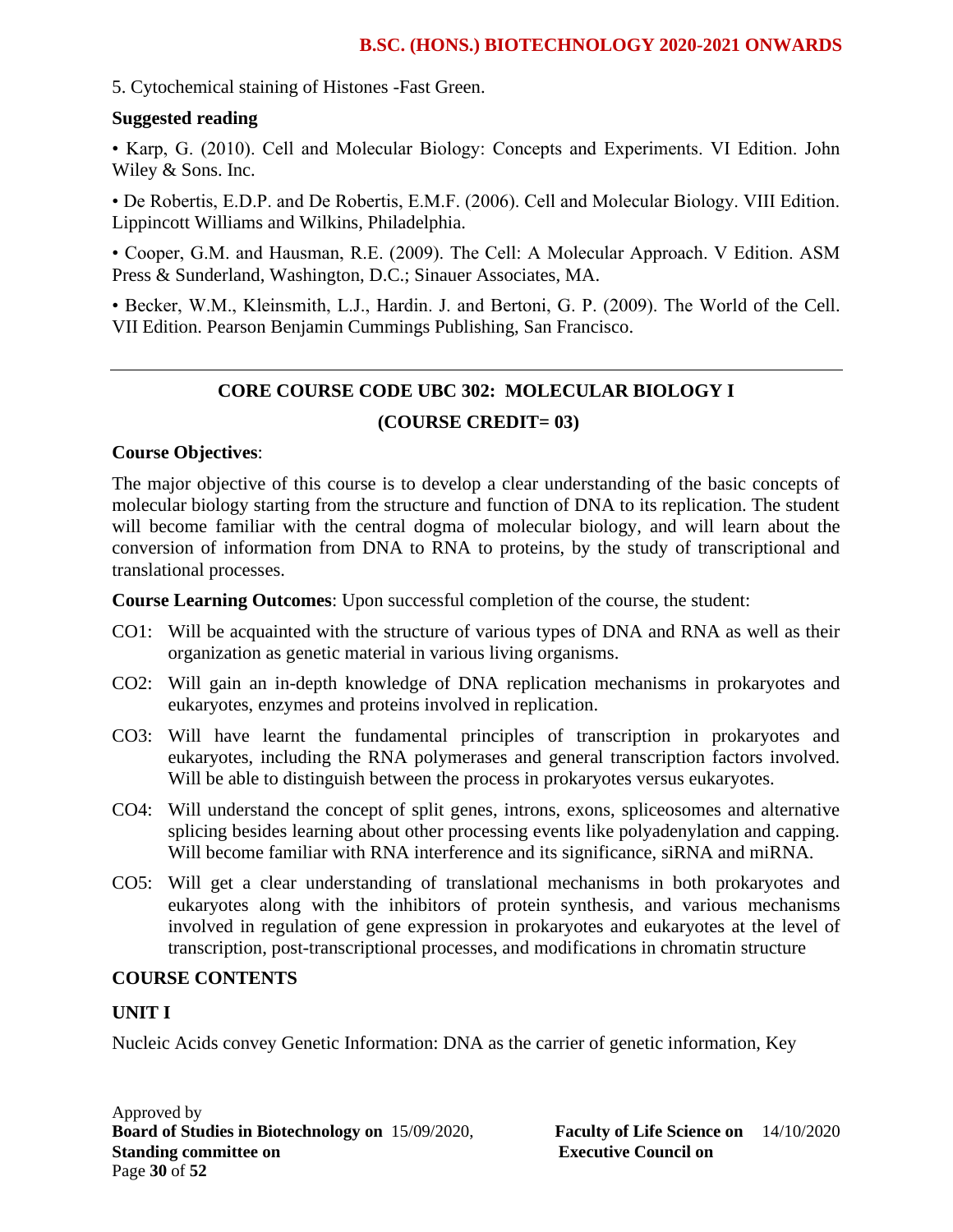experiments establishing-The Central Dogma, DNA Double helix, Genetic code, Direction of Protein Synthesis, Genomics.

### **UNIT II**

The Structures of DNA and RNA / Genetic Material: DNA Structure: Miescher to Watson and Crickhistoric perspective, DNA structure, Salient features of double helix, Types of DNA, Types of genetic material, denaturation and renaturation, cot curves. DNA topology-linking number, topoisomerases; Organization of DNAProkaryotes, Viruses, Eukaryotes. RNA Structure Organelle DNA – mitochondria and chloroplast DNA.

### **UNIT III**

Genome Structure, Chromatin and the Nucleosome: Genome Sequence and Chromosome Diversity, Chromosome Duplication and Segregation, The Nucleosome Chromatin structure-Euchromatin, Heterochromatin- Constitutive and Facultative heterochromatin. Regulation of Chromatin Structure and Nucleosome Assembly. Organization of Chromosomes

#### **UNIT IV**

The Replication of DNA (Prokaryotes and Eukaryotes): Chemistry of DNA synthesis, general principles - bidirectional replication, Semiconservative, Semi discontinuous,RNA priming, Various models of DNA replication including rolling circle, D-loop (mitochondrial), Ө (theta) mode of replication, replication of linear ds-DNA, replicating the 5'end of linear chromosome. Enzyme involved in DNA replication – DNA polymerases, DNA ligase, Primase, Telomerase and other accessory proteins

#### **UNIT V**

The Mutability and Repair of DNA: Definitions, Mutation, muton, replicon, principles of mutation, Replication Errors, DNA Damage, different types of mutations, deletions, duplications, UV induced mutations, repair mechanisms against mutations and their importance.

#### **Practicals**

1. Preparation of Polytene chromosome from Chironomous larva/Drosophila larva

2. Demonstration of mammalian sex chromatin.

3. Preparations of temporary mount and study the different stages of Mitosis (Onion root tip).

4. Perform Southern Blot Hybridization (Restrict DNA for Southern Blot electrophoresis, perform electrophoresis of restricted DNA, perform southern transfer, hybridization and detection of gene of interest)

- 5. Demonstration of Northern Blotting.
- 6. Demonstration of Western Blotting.
- 7. Perform DNA amplification by PCR.

8. Study of semi-conservative replication of DNA through micrographs/schematic representations.

#### **Suggested reading**

• Karp, G. (2010). Cell and Molecular Biology: Concepts and Experiments. VI Edition.John Wiley & Sons. Inc.

Approved by **Board of Studies in Biotechnology on** 15/09/2020, **Faculty of Life Science on** 14/10/2020 **Standing committee on Executive Council on Executive Council on** Page **31** of **52**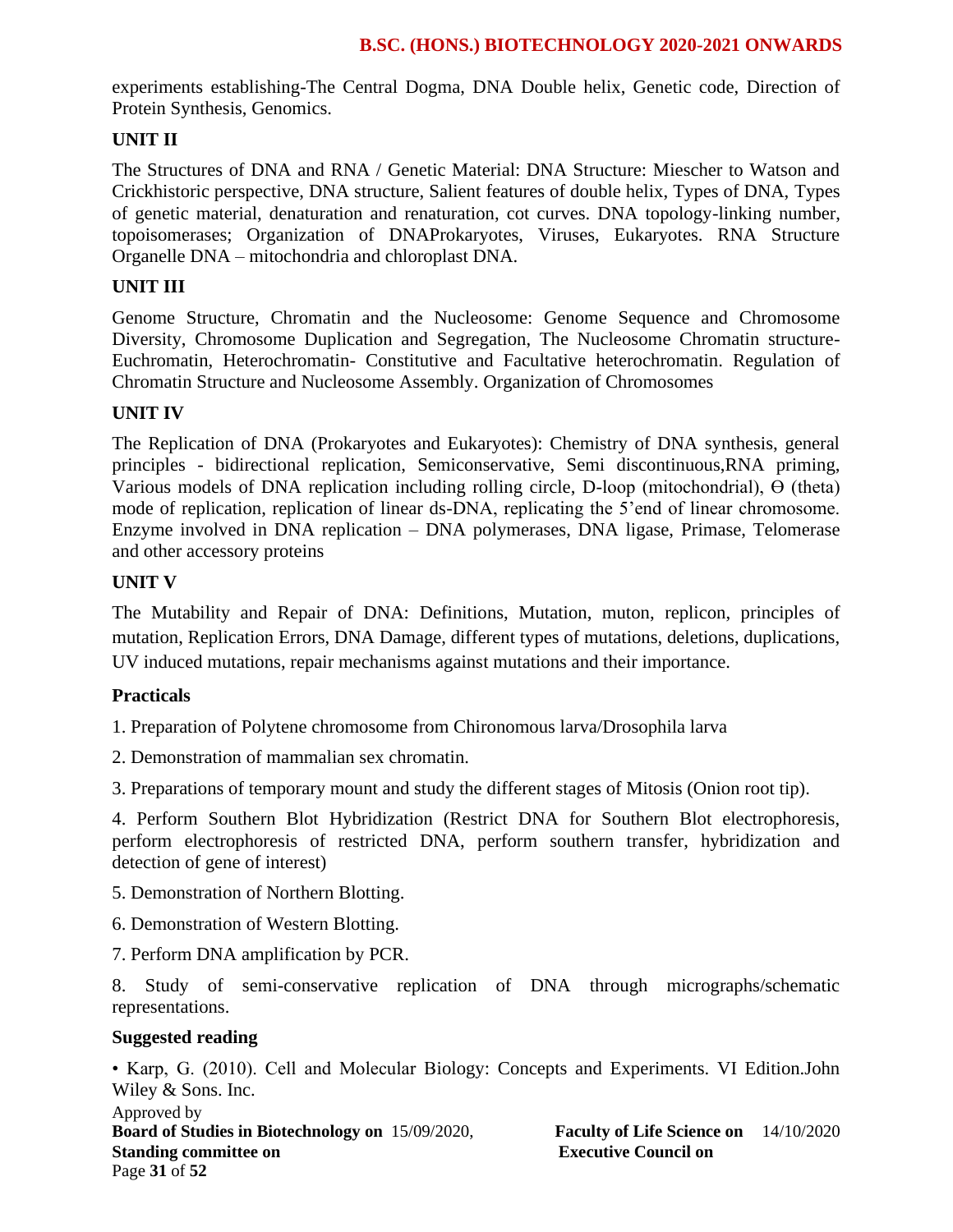• De Robertis, E.D.P. and De Robertis, E.M.F. (2006). Cell and Molecular Biology.VIII Edition. Lippincott Williams and Wilkins, Philadelphia.

- Becker, W.M., Kleinsmith, L.J., Hardin. J. and Bertoni, G. P. (2009). The World of the Cell. VII Edition. Pearson Benjamin Cummings Publishing, San Francisco.
- Watson, J. D., Baker T.A., Bell, S. P., Gann, A., Levine, M., and Losick, R., (2008)
- 5.Molecular Biology of the Gene (VI Edition.). Cold Spring Harbour Lab. Press, Pearson Pub.

# **CORE COURSE CODE UBC 303: RECOMBINANT DNA TECHNOLOGY (COURSE CREDIT= 03)**

### **Course Objectives**:

The main objective of this paper is to ensure that the student develops a clear comprehension of the concepts of recombinant DNA technology. The student will get acquainted with the tools and techniques used such as the enzymes, vectors, and cloning methods that can be used, and the applications of cloning such as creation of DNA libraries and recombinant products. A final exercise on a suitable strategy towards developing a genetically modified crop is incorporated to empower the student to apply the knowledge gained**.** 

**Course Learning Outcomes:** Upon successful completion of the course, the student:

- CO1: Will get an overview of developments and contributions of scientists in the field of genetic engineering.
- CO2: Will get familiarized with basic cloning tools such as enzymes used to manipulate DNA, and cloning vectors.
- CO3: Will have learnt various gene delivery methods and basic essential techniques of DNA, RNA and protein analysis.
- CO4: Will gather in-depth knowledge of DNA amplification and sequencing methods, and become conversant with construction and screening of genomic and cDNA libraries
- CO5: Will become aware of the applied aspects of all major techniques being used for the benefit of humankind in the areas of agriculture and pharmaceuticals. Students will design a strategy outlining all the steps of developing a novel recombinant.

#### **COURSE CONTENTS**

#### **Unit I**

Introduction to basic biotechnology: Milestones in genetic engineering and biotechnology, Tools of recombinant DNA technology, Hosts, E. coli strains; Yeast (Saccharomyces cerevisiae, Pichia pastoris); Fungi (Penicillium, Aspergillus), Mammalian cell lines - names and genotypes, Enzymes Restriction modification systems:Types I, II and III. Mode of action, nomenclature. Application of Type II restriction enzymes in genetic engineering. DNA modifying enzymes and their applications, Cloning Vectors- Definition and Properties. Plasmid vectors.

#### **Unit II**

Mammalian Expression Vectors: SV40, Vaccinia, Retroviral promoter based vectors, Basic DNA Cloning, Simple cloning of DNA fragments, Vectors: Definition and properties. E. coli

Approved by **Board of Studies in Biotechnology on** 15/09/2020, **Faculty of Life Science on** 14/10/2020 **Standing committee on Executive Council on Executive Council on** Page **32** of **52**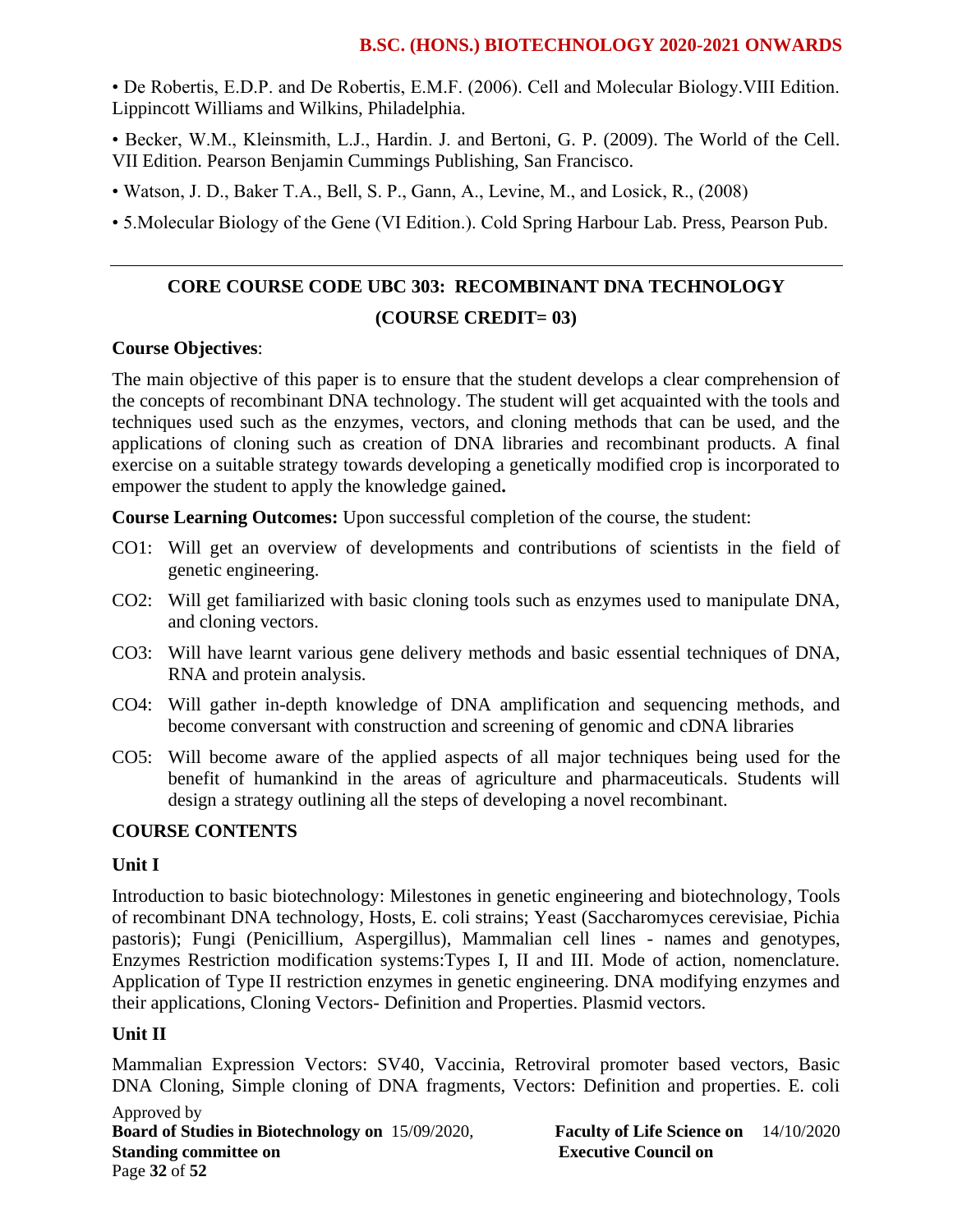expression vectors-lac, tac and T7 promoter based vectors. Yeast expression vectors, Ti based vectors (Binary and Cointegrated vectors) and cloning using linkers and adaptors. Transformation of DNA by chemical method and electroporation

# **Unit III**

Methods of gene delivery in plants and animals: Microinjection, biolistic method (gene gun), liposome and viral-mediated delivery, Agrobacterium-mediated delivery, Methods of DNA, RNA and Protein analysis and DNA typing: Agarose gel electrophoresis, Southern - and Northern - blotting techniques, dot blot and colony hybridizations. Chromosome walking and jumping. DNA fingerprinting by RFLP and RAPD. Gel retardation assays. DNA footprinting by DNase I, DNA microarray analysis. SDS-PAGE and Western blotting. Phage display

# **Unit IV**

Amplification of nucleic acids: Polymerase chain reaction - enzymes used, primer design. Cloning PCR products. RT-PCR and principles of real time PCR. Ligation chain reaction, Construction of Genomic and cDNA libraries, Genomic and cDNA libraries: Preparation and uses. Screening of libraries by colony hybridization and colony PCR

# **Unit V**

DNA sequencing and synthesis: Maxam-Gilbert's and Sanger's method. Automated sequencing. Human genome sequencing project, Product of DNA technology: Human protein replacementsinsulin, hGH and Factor VIII. Human therapies - tPA, interferon, antisense molecules. Bt transgenics-rice, cotton, brinjal

### **Practicals**

1. Digestion of DNA using restriction enzymes and analysis by agarose gel electrophoresis.

2. Ligation of DNA fragments.

3. Demonstration of PCR.

4. Interpretation of sequencing gel electropherograms.

# **Suggested reading**

• Alcamo IE. (2001). DNA Technology: The Awesome Skill. 2nd edition. Elsevier Academic Press, USA.

• Brown TA. (2006). Gene Cloning and DNA Analysis. 5th edition. Blackwell Publishing, Oxford, U.K.

• Clark DP and Pazdernik NJ. (2009). Biotechnology-Applying the Genetic Revolution. Elsevier Academic Press, USA.

• Glick BR and Pasternak JJ. (2003). Molecular Biotechnology. 3rd edition. ASM Press Washington D.C.

• Nigam A and Ayyagari A. (2007). Lab Manual in Biochemistry, Immunology and

Biotechnology. Tata McGraw Hill, India.

Approved by **Board of Studies in Biotechnology on** 15/09/2020, **Faculty of Life Science on** 14/10/2020 **Standing committee on Executive Council on Executive Council on** Page **33** of **52**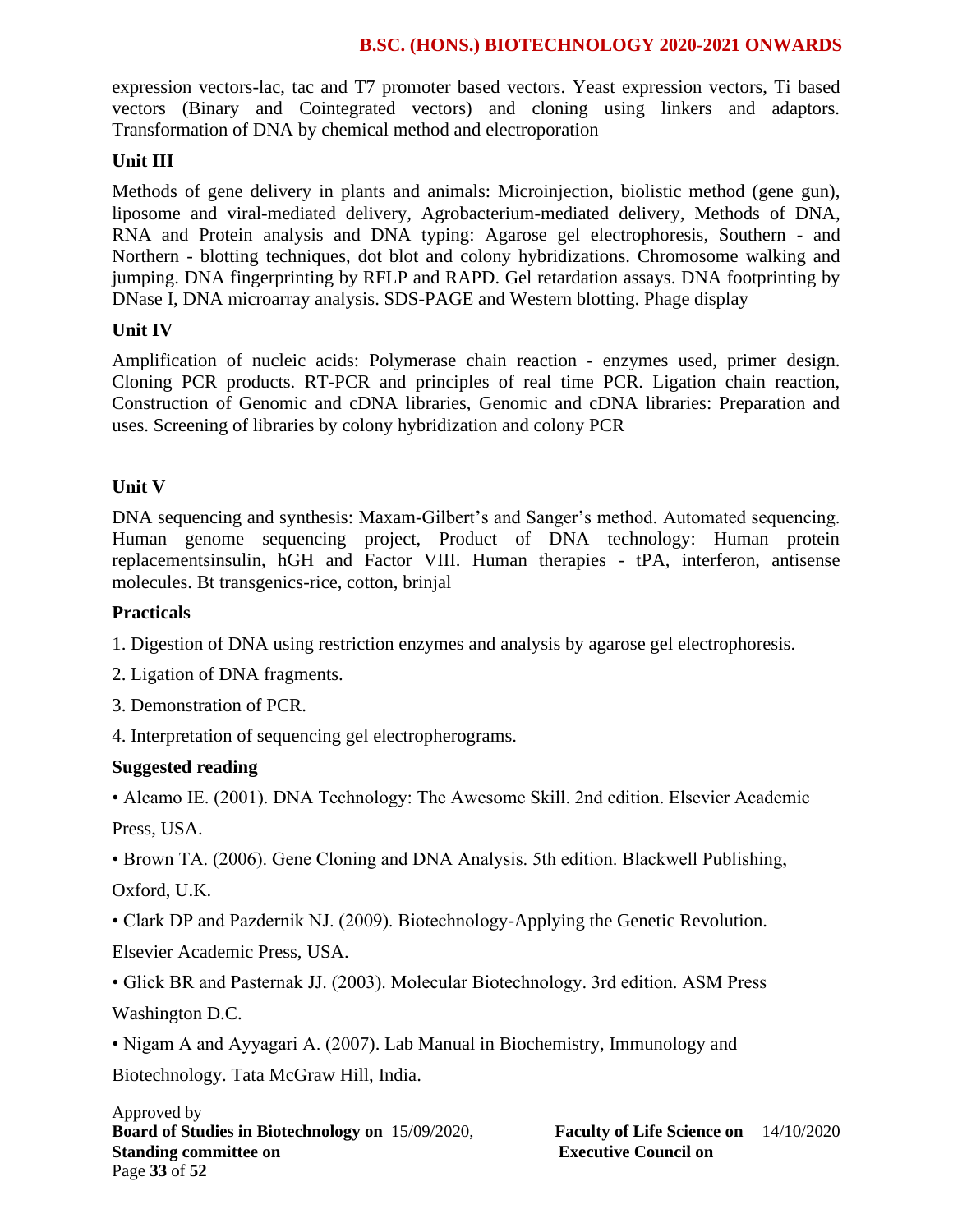• Primrose SB and Twyman RM. (2006). Principles of Gene Manipulation and Genomics, 7th edition. Blackwell Publishing, Oxford, U.K.

• Sambrook J, Fritsch EF and Maniatis T. (2001). Molecular Cloning-A Laboratory Manual.

3rd edition. Cold Spring Harbor Laboratory Press.

• Willey JM, Sherwood LM, and Woolverton CJ. (2008) Prescott, Harley and Klein's

Microbiology. 7th edition. McGraw Hill Higher Education.

# **ELECTIVE COURSE CODE UBE 301: FUNDAMENTALS OF BIOPHYSICS (COURSE CREDIT= 03)**

# **Course Objectives:**

The course aims to refresh knowledge of basic physics and chemistry to empower the learner in applying physical principles in chemical reactions and physiological systems.

# **Course Learning Outcomes:**

- CO1: Discuss molecular organization of different levels of protein and molecular structure of water- hydrogen bonds and physical property of water.
- CO2: Knowledge of storage, flow of energy and their applications-electrical properties of biological compartments; electrochemical gradients, membrane potential, chemiosmotic hypothesis.
- CO3: Application of law of optics in understanding strategies of light reception in microbes, plants and animals, correction of vision faults, generation and reception of sonic vibrations.
- CO4: Understanding Neurotrasmitters, Intra and intermolecular interactions in biological system Spatial and charge compatibility as determinant of such interactions by applying laws of electricity.
- CO5: Knowledge of principle, design, methods and application of UV spectroscopy; circular Dichroism and optical rotatory dispersion (ORD); Florescence spectroscopy; Infrared spectroscopy; NMR and ESR spectroscopy, Chromatography, Electrophoresis and Centrifugation.

# **COURSE CONTENTS**

# **UNIT I**

Introduction to Biophysics: Molecular organization, different level, organization of proteinprimary, secondary, tertiary and quaternary structure, Biophysics of Water: Molecular structure of water, hydrogen bonds and physical properties of water.

# **UNIT II**

Bio-energetic: Laws of thermodynamics (1st & 2nd laws), electrical properties of biological compartments; electrochemical gradients, membrane potential, chemiosmotic hypothesis.

# **UNIT III**

Approved by **Board of Studies in Biotechnology on** 15/09/2020, **Faculty of Life Science on** 14/10/2020 **Standing committee on Executive Council on Executive Council on** Page **34** of **52**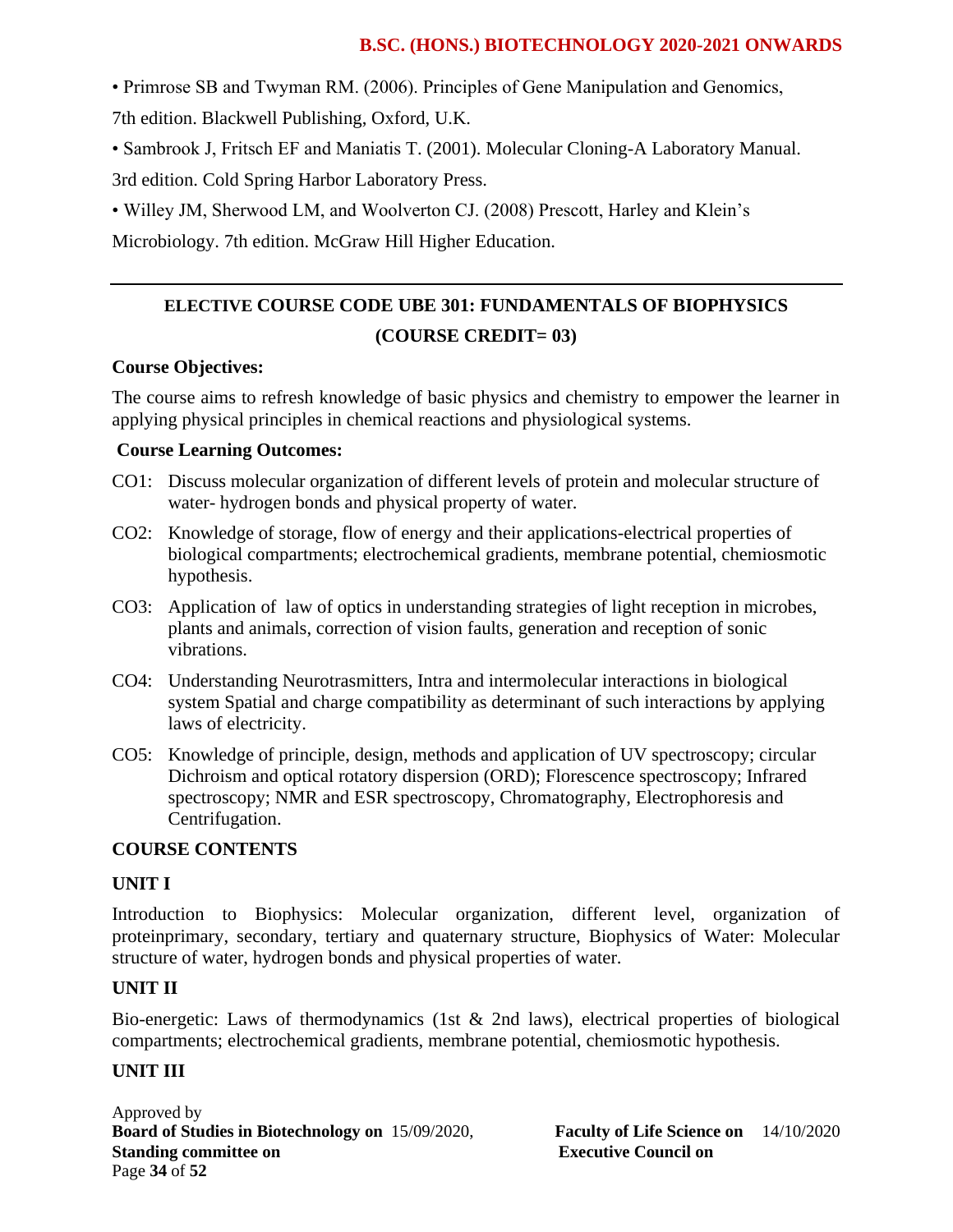Energetic of a living body: Primary events in photosynthesis; strategies of light reception in microbes, plants and animals. Correction of vision faults, generation and reception of sonic vibrations.

#### **UNIT IV**

Electrical properties of biological compartments: Electricity as a potential signal, Neurotrasmitters, Intra and intermolecular interactions in biological system Spatial and charge compatibility as determinant of such interactions.

### **UNIT V**

Principle, Instrument design, methods and application of UV spectroscopy; circular Dichroism and optical rotatory dispersion(ORD); Flurescence spectroscopy; Infrared spectroscopy; NMR and ESR spectroscopy, Chromatography, Electrophoresis and Centrifugation.

### **Practicals**

1. Meaurement of pH using pH paper and pH meter-minor

2. Centrifugation – cell fractionation and separation of nuclei

3. Colorimetry – (a) Preparation of standard curve and estimate the concentration of solute in an unknown sample, (b) Determination of absorption maxima-minor

4. Chromatography – Determination of Rf value of amino acid and identification of amino acid.

5. Gel electrophoresis – demonstration.

6. Microscopy- Examination and study of parts of compound microscope, Camera lucida and its uses; micrometry- Calibration of microscope using stage and ocular micrometers, measurement of microscopic objects-minor

# **ELECTIVE COURSE CODE UBE 302: FERMENTATION TECHNOLOGY (COURSE CREDIT= 03)**

#### **Course Objectives:**

The course is focused to enhance student's ability to develop skill in the field of commercial production units.

#### **Course Learning Outcomes:**

- CO1: To understand the basis of fermentation.
- CO2: To formulate and design the production media.
- CO3: Screening and selection of production strains.
- CO4: Operating and supervision of Fermenters.
- CO5: Designing of fermentation processes for the products recovery. Knowledge of Biosafety and patent laws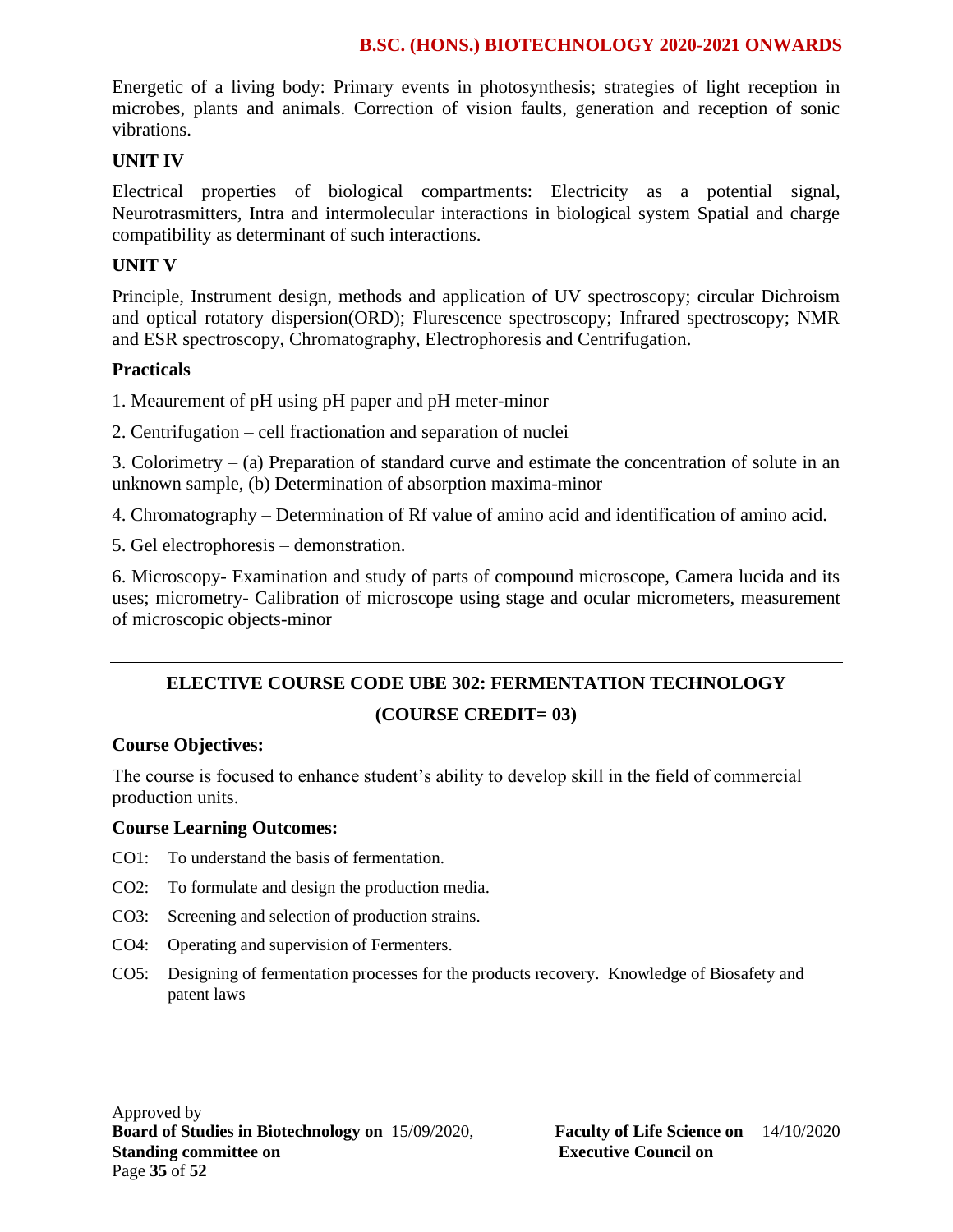# **COURSE CONTENTS**

# **UNIT I**

Definition, equipments and production process; Fermentation processes, Solid-state and liquidstate (stationary and submerged) fermentations; Batch, fedbatch and continuous fermentations

# **UNIT II**

Bioreactors/fermenters , Components of a typical bioreactor, types of bioreactors-Laboratory, pilot- scale and production fermenters; constantly stirred tank fermenter, tower fermenter, fixed bed and fluidized bed bioreactors and air-lift fermenter.

### **UNIT III**

Control parameters, industrially important strains, media ingredients Measurement and control of fermentation parameters, Control and monitoring of different parameters in a bioreactor; pH, temperature, dissolved oxygen, foaming and aeration Isolation of industrially important microbial strain, Primary and secondary screening, strain development, preservation and maintenance of industrial strains Media and ingredients for industrial fermentations Crude and synthetic media; molasses, corn-steep liquor, sulphite waste liquor, whey and yeast extract.

### **UNIT IV**

Down-stream Processing, Filtration, centrifugation, cell disruption, solvent extraction, precipitation and ultrafiltration, lyophilization, spray drying.

# **UNIT V**

Microbial production of industrial products (micro-organisms involved, media, fermentation conditions, downstream processing and uses), Citric acid, ethanol, penicillin, glutamic acid, riboflavin, enzymes (amylase, cellulase, protease, lipase, glucose isomerase, glucose oxidase), wine, beer, bioinsecticides (Bt) and Steroid transformations. Enzyme immobilization, Methods of immobilization, advantages and applications of immobilization, large scale applications of immobilized enzymes (glucose isomerase and penicillin acylase).

# **List of Practicals:**

1. Comparative analysis of design of a batch and continuous fermenter.

2. Calculation of Mathematical derivation of growth kinetics.

3. Solvent extraction & analysis of a metabolite from a bacterial culture.

4. Perform an enzyme assay demonstrating its hydrolytic activity (protease/peptidase/glucosidase etc.).

# **Suggested Readings**

1.Sullia S. B& Shantharam S: (1998) General Microbiology, Oxford & IBH Publishing Co. Pvt. Ltd.

2. Bisen P.S (1994) Frontiers in Microbial Technology, 1st Edition, CBS Publishers.

3. Glaser A.N & Nilaido.H (1995) Microbial Biotechnology,W.H Freeman & Co.

4. Prescott & Dunn (1987) Industrial Microbiology 4th Edition, CBS Publishers & Distributors.

5. Prescott & Dunn (2002) Industrial Microbiology, Agrobios (India) Publishers.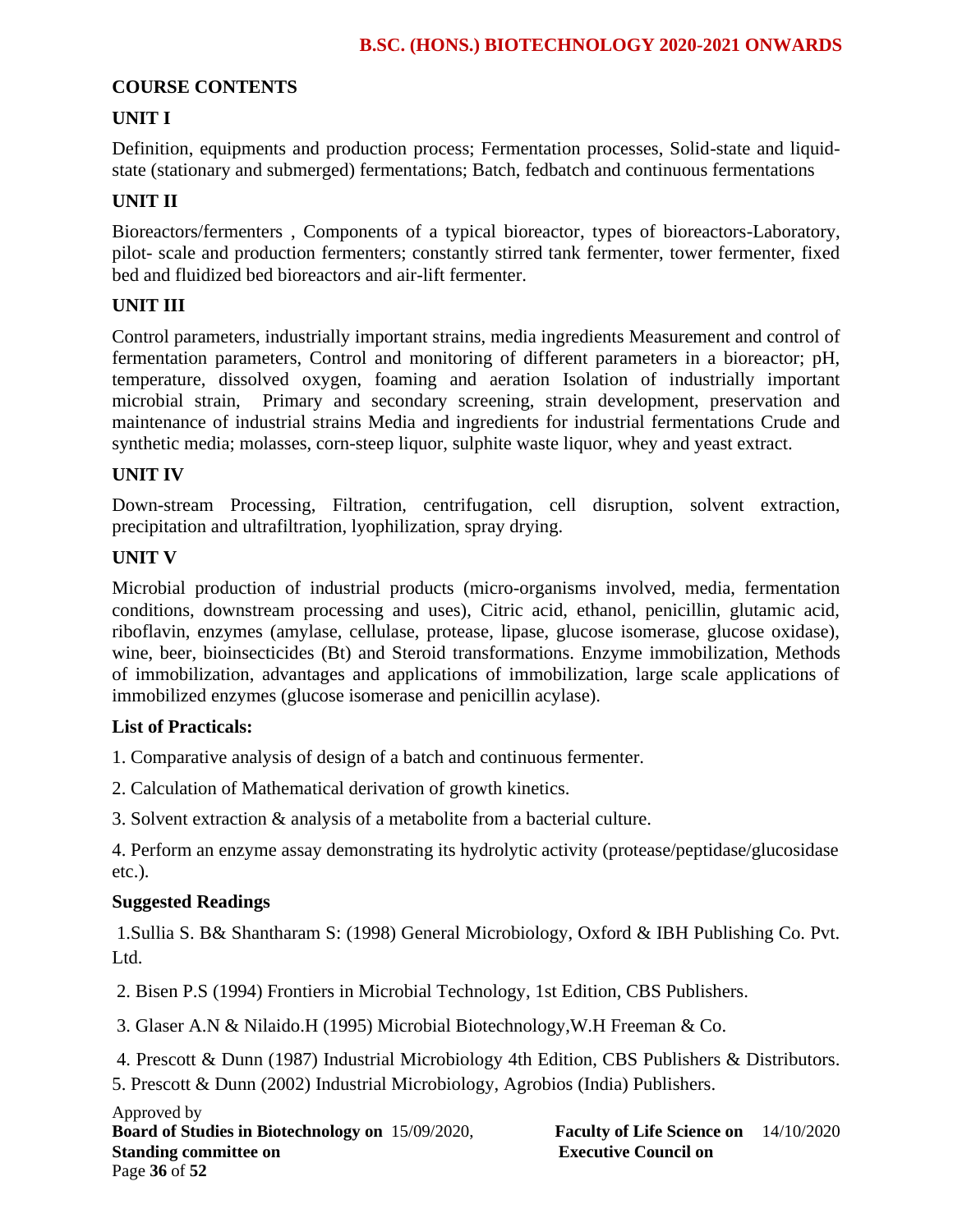6. Crueger W. & Crueger A. (2000) A text of Industrial Microbiology, 2nd Edition, Panima Publishing Corp.

7. Stanbury P.F, Ehitaker H, Hall S.J (1997) Priciples of Fermentation Technology., Aditya Books (P) Ltd. REFERENCE BOOKS:

8. Pauline.M.Doran ., "Bioprocess Engineering Principles";Academic press ..

9. Peter F.Stanbury, Allan Whitaker, "Principles of Fermentation Technology"

10. Michael L.Shuler and Fikret Kargi, "Bioprocess Engineering Basic concepts", Prentice Hall, 1992.

# **FOURTH SEMESTER**

# **CORE COURSE CODE UBC 401: IMMUNOLOGY (COURSE CREDIT= 03)**

### **Course Objectives**:

The major objective of this course is to develop a clear understanding about the host immune system and advances in the field of Immunology. The student will become familiar with the cells, tissues, and organs constituting the immune system and the various mechanisms used to defend host against microorganisms.

**Course Learning Outcomes**: Upon successful completion of the course, the student

- CO1: Will be acquainted with the emergence of immunology and how the immune system protects us from infection through various lines of defense. Will have gained an in-depth knowledge of characteristics and functions of the cells of the immune system and the organization of organs of the immune system.
- CO2: Can understand the characteristics that make the molecules to act as antigens. The students will also be conversant with the types, properties and functions of antibodies made against the antigens. Will be able to outline the production and use of monoclonal antibodies
- CO3: Will understand the cell surface proteins essential for generation of acquired immune response to differentiate self and non-self molecules and the pathways for antigen processing and presentation.
- CO4: Will be acquainted with the mechanisms by which the complement system is recruited and enhances (complements) the ability of antibodies and phagocytic cells to clear microbes and damaged cells from an organism, promotes inflammation, and attacks the pathogen's cell membranes.
- CO5: Will be acquainted with the generation and the killing mechanisms of humoral and cell mediated immunity. Will have gained in depth knowledge of various immunological techniques. Will be able to outline the immunodeficiency disorders like autoimmunity and hypersensitivity.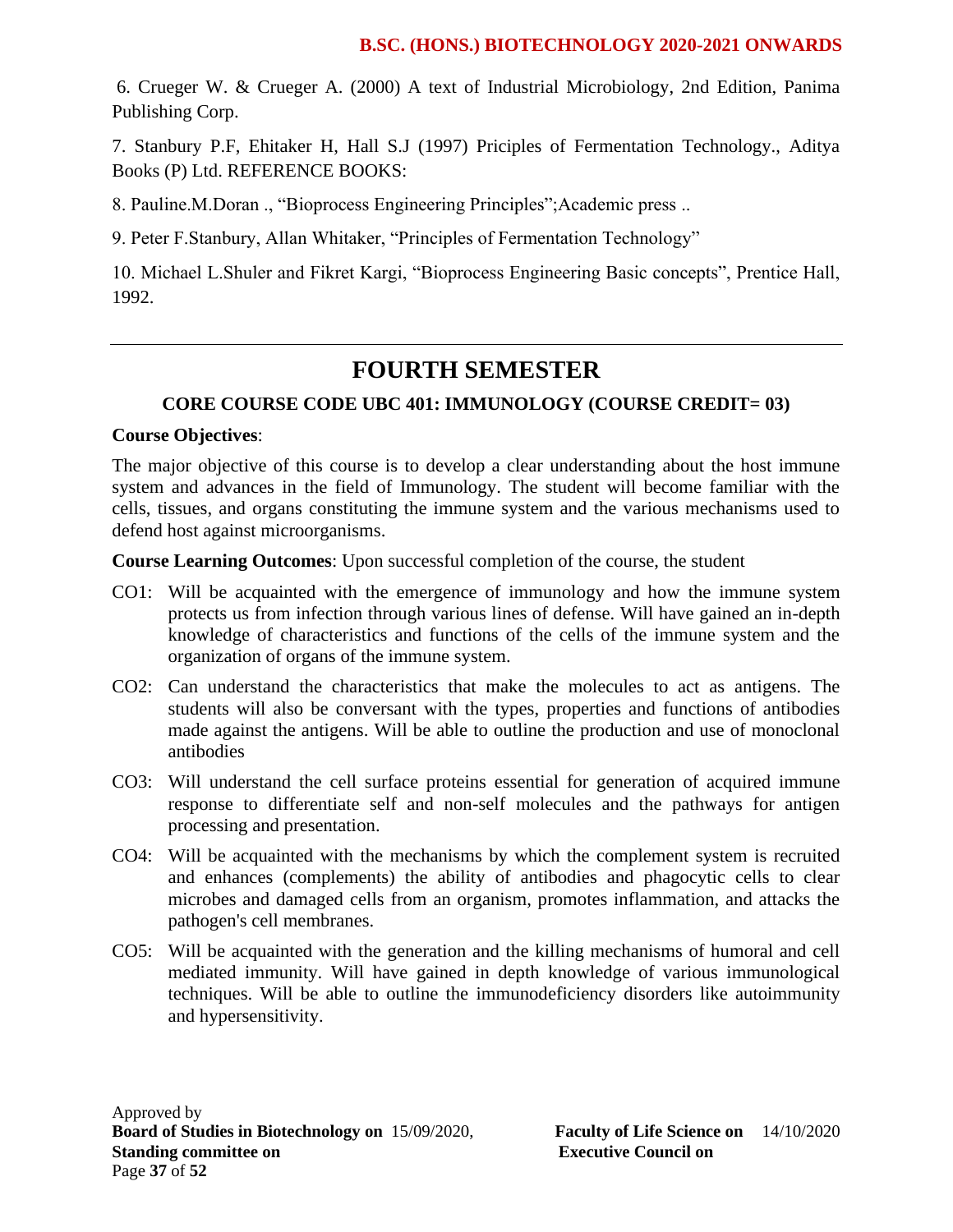## **COURSE CONTENTS**

# **UNIT I**

Introduction: Concept of Innate and Adaptive immunity; Contributions of following scientists to the development of field of immunology - Edward Jenner, Karl Landsteiner, Robert Koch, Paul Ehrlich, Elie Metchnikoff, Peter Medawar, MacFarlane Burnet, Neils K Jerne, Rodney Porter and Susumu Tonegawa, Immune Cells and Organs: Structure, Functions and Properties of: Immune Cells – Stem cell, T cell, B cell, NK cell, Macrophage, Neutrophil, Eosinophil, Basophil, Mast cell, Dendritic cell; and Immune Organs: Bone Marrow, Thymus, Lymph Node, Spleen, GALT, MALT, CALT

# **UNIT II**

Antigens: Characteristics of an antigen (Foreignness, Molecular size and Heterogeneity), Haptens, Epitopes (T & B cell epitopes); T-dependent and T-independent antigens, Adjuvants, Antibodies: Structure, Types, Functions and Properties of antibodies; Antigenic determinants on antibodies (Isotypic, allotypic, idiotypic); VDJ rearrangements; Monoclonal and Chimeric antibodies

# **UNIT III**

Major Histocompatibility Complex: Organization of MHC locus (Mice & Human); Structure and Functions of MHC I & II molecules; Antigen processing and presentation (Cytosolic and Endocytic pathways), Complement System: Components of the Complement system; Activation pathways (Classical, Alternative and Lectin pathways); Biological consequences of complement activation

### **UNIT IV**

Generation of Immune Response: Primary and Secondary Immune Response; Generation of Humoral Immune Response (Plasma and Memory cells), Generation of Cell Mediated Immune Response (Self MHC restriction, T cell activation, Co- stimulatory signals), Killing Mechanisms by CTL and NK cells, Introduction to tolerance

# **UNIT V**

Immunological Disorders and Tumor Immunity: Types of Autoimmunity and Hypersensitivity with examples; Immunodeficiencies- Animal models (Nude and SCID mice), SCID, DiGeorge syndrome, Chediak-Higashi syndrome, Leukocyte adhesion deficiency, CGD; Characteristics of tumor antigens, Immunological Techniques: Principles of Precipitation, Agglutination, Immunodiffusion, Immunoelectrophoresis, ELISA, ELISPOT, Western blotting, Immunofluoresence, Flow cytometry, Immunoelectron microscopy, RIST, RAST, MLR.

#### **List of Practicals**

- 1. Identification of human blood groups.
- 2. To perform Total Leukocyte Count of the given blood sample.
- 3. To perform Differential Leukocyte Count of the given blood sample.
- 4. To separate serum from the blood sample (demonstration).
- 5. To perform immunodiffusion by Ouchterlony method.

#### 6. To perform DOT ELISA.

Approved by **Board of Studies in Biotechnology on** 15/09/2020, **Faculty of Life Science on** 14/10/2020 **Standing committee on Executive Council on Executive Council on** Page **38** of **52**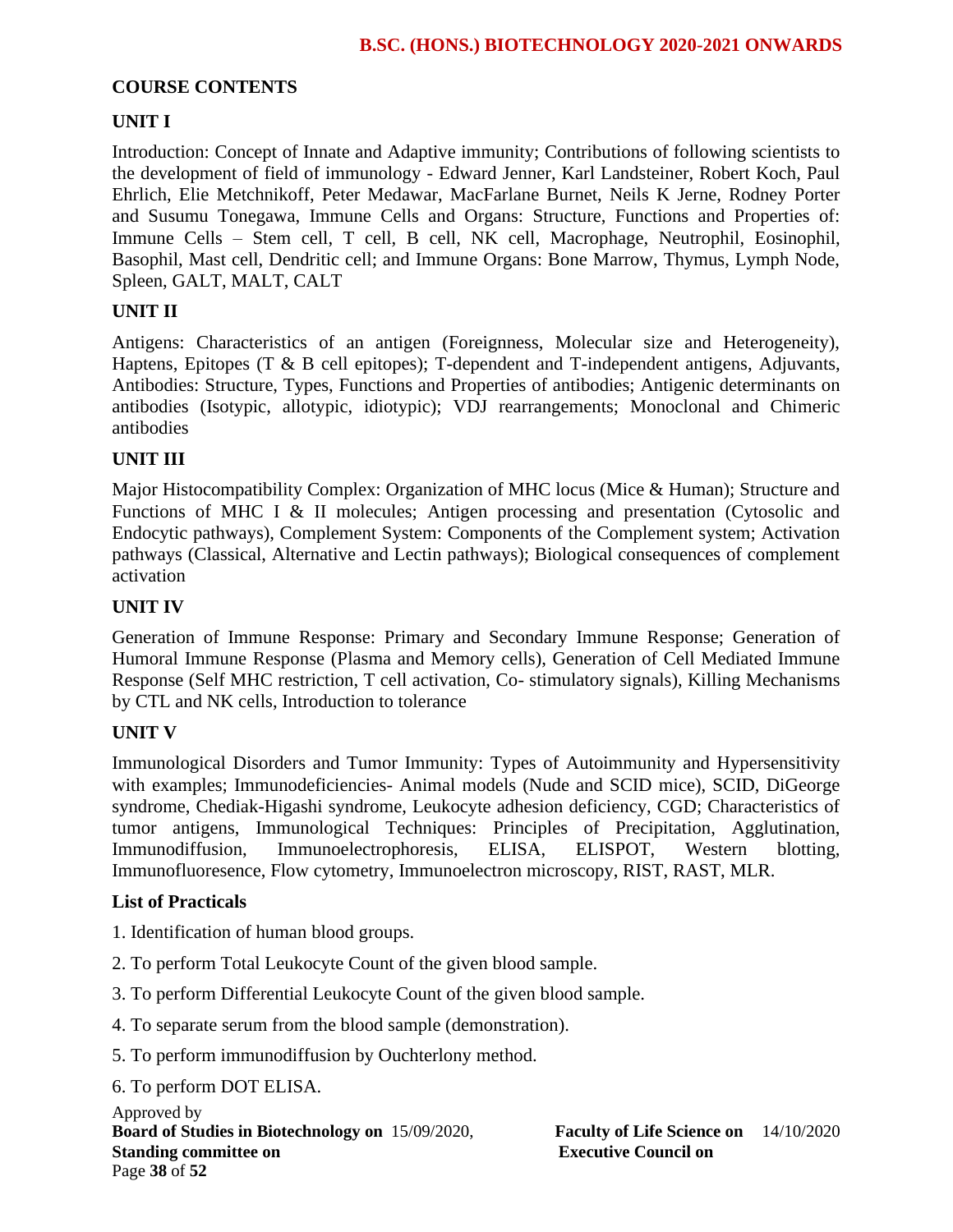7. To perform immunoelectrophoresis.

#### **Suggested reading**

• Abbas AK, Lichtman AH, Pillai S. (2007). Cellular and Molecular Immunology. 6th edition Saunders Publication, Philadelphia.

• Delves P, Martin S, Burton D, Roitt IM. (2006). Roitt's Essential Immunology. 11th edition Wiley-Blackwell Scientific Publication, Oxford.

• Goldsby RA, Kindt TJ, Osborne BA. (2007). Kuby's Immunology. 6th edition W.H. Freeman and Company, New York.

• Murphy K, Travers P, Walport M. (2008). Janeway's Immunobiology. 7th edition Garland Science Publishers, New York.

• Peakman M, and Vergani D. (2009). Basic and Clinical Immunology. 2nd edition Churchill Livingstone Publishers, Edinberg.

• Richard C and Geiffrey S. (2009). Immunology. 6th edition. Wiley Blackwell Publication.

# **CORE COURSE CODE UBC 402: CELL BIOLOGY II (COURSE CREDIT= 03)**

#### **Course Objectives:**

The course aims to empower the learners by providing understanding of structure and function of cell, its component and transport across various organelles by empowering the learners with different tool and techniques of cell biology. It will provide deep understanding of cellular aspect of mechanism of signal transduction, cell cycle and cancer.

#### **Course Learning Outcomes:**

- CO1: Understanding of cell structure of prokaryotic and eukaryotic cell, apply knowledge of microscopic techniques for cell study.
- CO2: Knowledge of criteria of function integrity and structure of different cell organelles and transport of ions, nutrients and macromolecules across membranes.
- CO3: Empowers student to acquire knowledge about signal transduction pathway with understanding of different type of receptors and signaling molecules.
- CO4: Conceptualize cell cycle, cell division and cell death. Deep understanding of events of mitosis, apoptosis, embryonic stem cells and therapeutic cloning.
- CO5: Empowers student to acquire knowledge about biology of cancer its causes. Understanding of oncogenes, tumor suppressor gene, tumor viruses and molecular approach of cancer treatment.

#### **COURSE CONTENTS**

#### **UNIT I**

The cell theory and precellular evolution. The Plasma Membrane: Structure; Transport of small molecules, Endocytosis.

# **UNIT II**

Approved by **Board of Studies in Biotechnology on** 15/09/2020, **Faculty of Life Science on** 14/10/2020 **Standing committee on** <br>**Executive Council on Executive Council on** Page **39** of **52**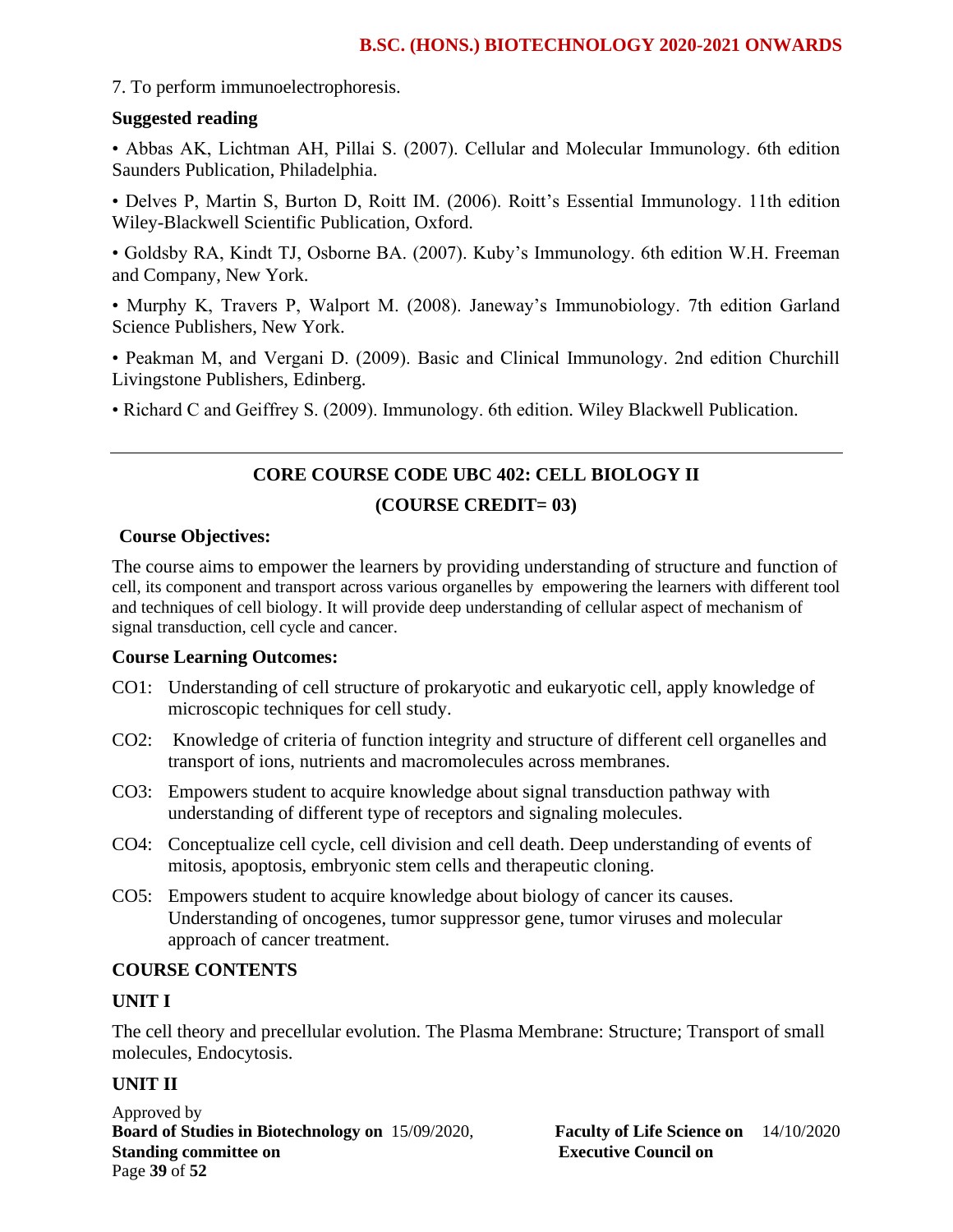Cell Wall, the Extracellular Matrix and Cell Interactions: Bacterial and Eukaryotic Cell Wall; the extracellular matrix and cell matrix interactions; cell-cell interactions.

# **UNIT III**

Cell Signaling: Signaling molecules and their receptor; functions of cell surface receptors; Intracellular signal transduction pathway; signaling networks.

# **UNIT IV**

The Cell Cycle & Cell Death and Cell Renewal: Eukaryotic Cell Cycle, Regulation of Cell cycle progression, Events of Mitotic Phase, Meiosis and Fertilization. Programmed Cell Death, Stem Cells and Maintenance of adult tissues, Embryonic Stem Cells and Therapeutic cloning.

# **UNIT V**

Cancer: Development and Causes of Cancer, Tumor Viruses, Oncogenes, Tumor Suppressor genes, Cancer Treatment- molecular approach.

# **Practicals**

1. To demonstrate the presence of mitochondria in striated muscle cells/ cheek epithelial cell

using vital stain Janus Green B.

2. Study of polyploidy in Onion root tip by colchicine treatment.

3. Preparations of temporary mount of Grasshopper testis / onion flower bud anthers and study

the different stages of Meiosis.

4. Study of mitosis and meiosis from permanent slides.

5. Identification and study of cancer cells- Slides/Photomicrographs.

# **Suggested reading**

• Karp, G. (2010). Cell and Molecular Biology: Concepts and Experiments. VI Edition. John Wiley & Sons. Inc.

• De Robertis, E.D.P. and De Robertis, E.M.F. (2006). Cell and Molecular Biology. VIII Edition. Lippincott Williams and Wilkins, Philadelphia.

• Cooper, G.M. and Hausman, R.E. (2009). The Cell: A Molecular Approach. Edition. ASM Press & Sunderland, Washington, D.C.; Sinauer Associates, MA.

• Becker, W.M., Kleinsmith, L.J., Hardin. J. and Bertoni, G. P. (2009). The World of the Cell. VII Edition. Pearson Benjamin Cummings Publishing, San Francisco.

# **CORE COURSE CODE UBC 403: MOLECULAR BIOLOGY II (COURSE CREDIT= 03)**

# **Course Objectives:**

Student will study about the molecular biology, different biochemical reaction and processes such as transcription and translation within the living system. These biochemical processes control and regulated by different enzymes, inhibitors, activators.

Approved by **Board of Studies in Biotechnology on** 15/09/2020, **Faculty of Life Science on** 14/10/2020 **Standing committee on Executive Council on Executive Council on** Page **40** of **52**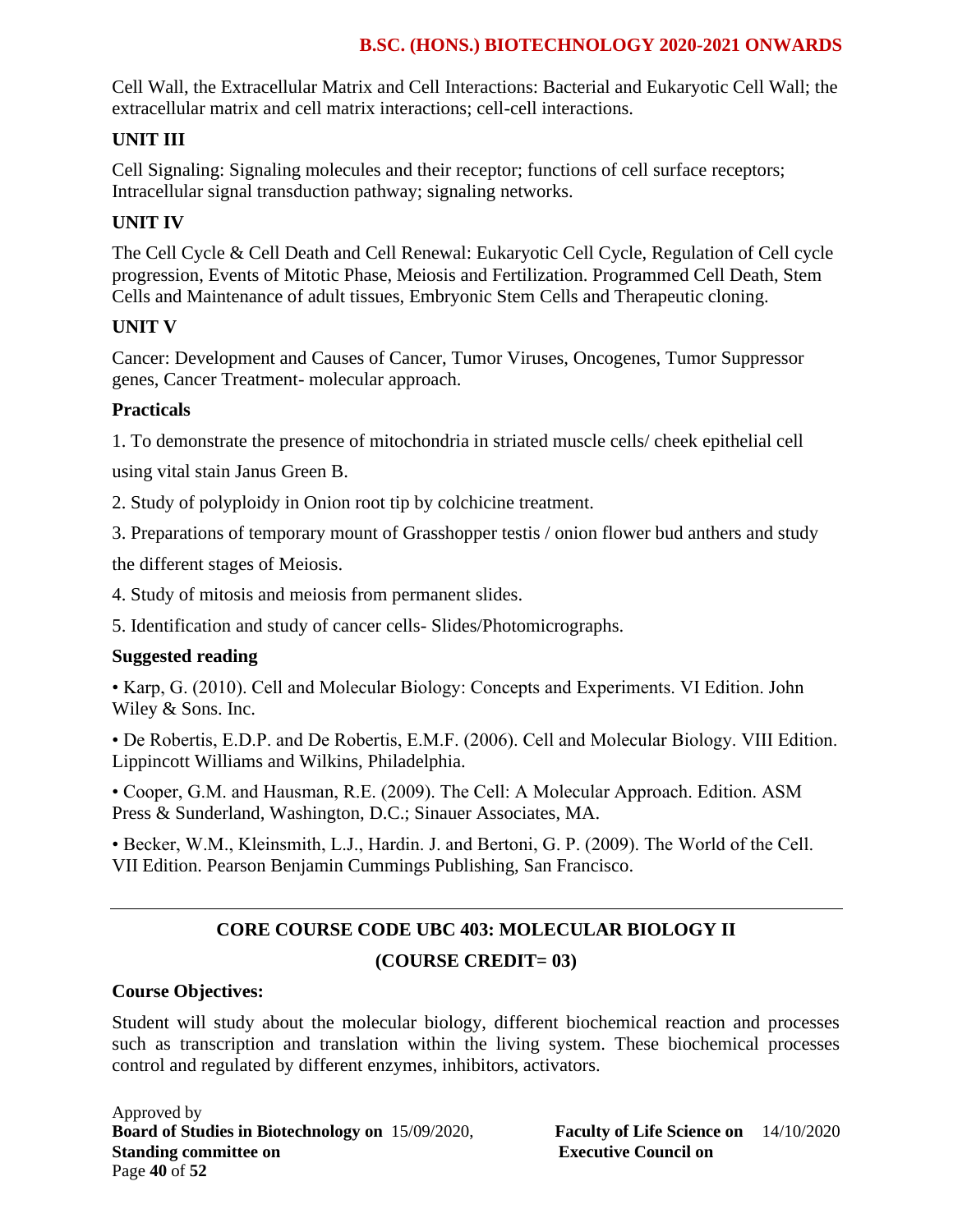#### **Course Learning outcomes –**

- CO1: RNA transcription in Prokaryotes and Eukaryotes, transcriptional regulation, RNA splicing and editing, Protein synthesis, ribosome structure and assembly,
- CO2: Fidelity of translation. Inhibitors of protein synthesis. Regulation of translation Translation-dependent regulation of mRNA and Protein Stability.
- CO3: Transcription Regulation in Eukaryotes mechanisms, Signal integration, combinatorial control, transcriptional repressors, signal transduction, Gene Silencing
- CO4: Regulatory RNAs, Riboswitches, RNA interference, miRNA, siRNA, Regulatory RNA and Xinactivation.

#### **COURSE CONTENTS**

#### **UNIT I**

Mechanism of Transcription: RNA Polymerase and the transcription unit, Transcription in Prokaryotes and Transcription in Eukaryotes

### **UNIT II**

RNA Modifications: Split genes, concept of introns and exons, removal of Introns, spliceosome machinery, splicing pathways, alternative splicing, exon shuffling, RNA editing, and mRNA transport.

### **UNIT III**

Translation (Prokaryotes and Eukaryotes): Assembly line of polypeptide synthesis ribosome structure and assembly, various steps in protein synthesis. Charging of tRNA, aminoacyl tRNA synthetases. Proteins involved in initiation, elongation and termination of polypeptides. Fidelity of translation. Inhibitors of protein synthesis, Regulation of translation, Translation-dependent regulation of mRNA and Protein Stability.

## **UNIT IV**

Transcription Regulation in Prokaryotes: Principles of transcriptional regulation, regulation at initiation with examples from lac and trp operons

#### **UNIT V**

Transcription Regulation in Eukaryotes & Regulatory RNAs: Conserved mechanism of regulation, Eukaryotic activators, Signal integration, combinatorial control, transcriptional repressors, signal transduction and control of transcriptional regulator, Gene Silencing Riboswitches, RNA interference, miRNA, siRNA, Regulatory RNA and X inactivation

#### **List of Practicals**

1. Preparation of culture medium (LB) for E.coli (both solid and liquid) and raise culture of E.coli.

2. Demonstration of antibiotic resistance. (Culture of E.coli containing plasmid (pUC 18/19) in LB medium with/without antibiotic pressure and interpretation of results).

3. Isolation and quantitative estimation of salmon sperm / calf thymus DNA using colorimeter (Diphenylamine reagent) or spectrophotometer (A260 measurement).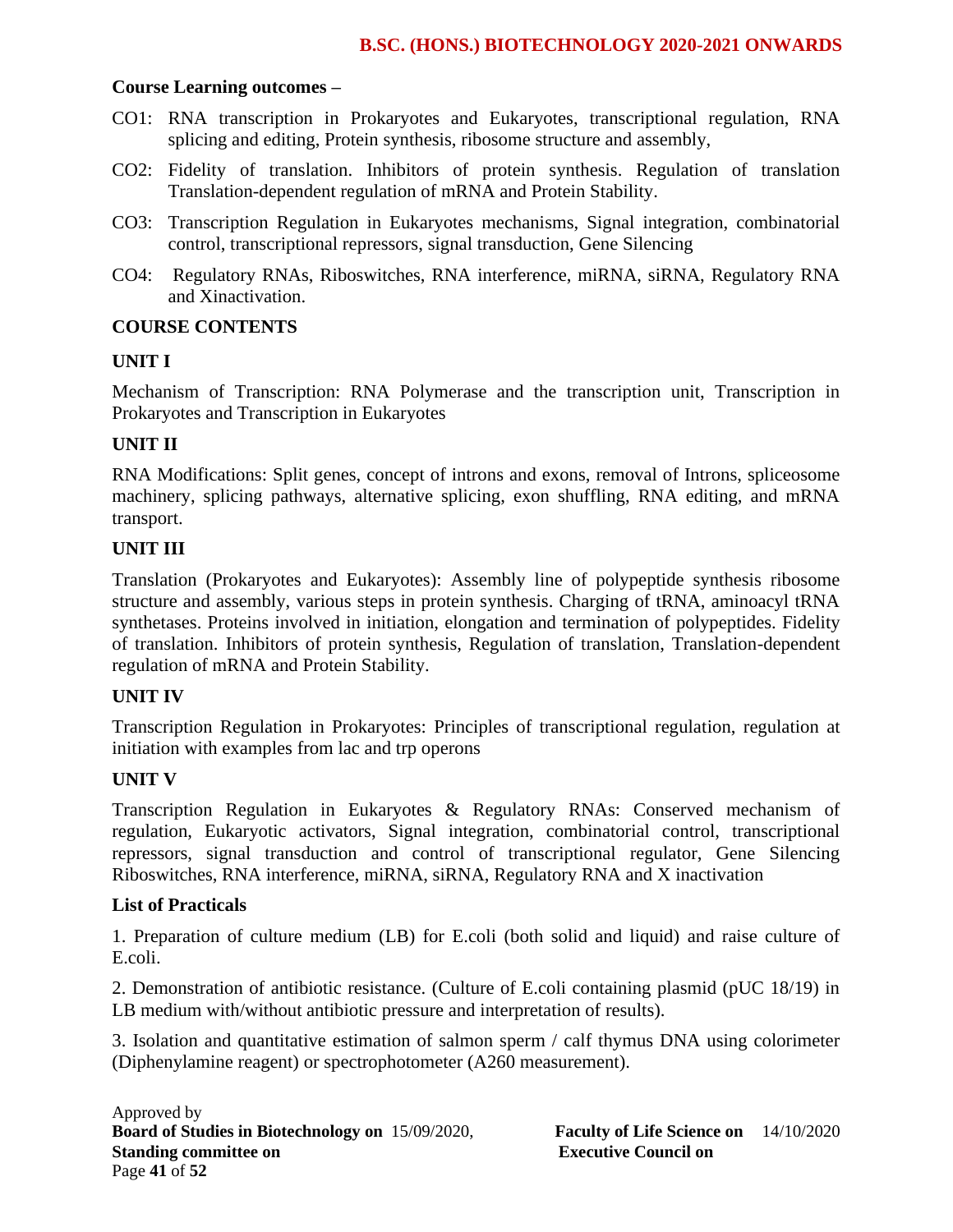4. To perform Ames test in Salmonella / E.coli to study mutagenicity.

#### **SUGGESTED READINGS**

• Karp, G. (2010). Cell and Molecular Biology: Concepts and Experiments. VI Edition. John Wiley & Sons. Inc.

• De Robertis, E.D.P. and De Robertis, E.M.F. (2006). Cell and Molecular Biology. VIII Edition. Lippincott Williams and Wilkins, Philadelphia.

• Becker, W.M., Kleinsmith, L.J., Hardin. J. and Bertoni, G. P. (2009). The World of the Cell. VII Edition. Pearson Benjamin Cummings Publishing, San Francisco.

• Watson, J. D., Baker T.A., Bell, S. P., Gann, A., Levine, M., and Losick, R., (2008)

• Molecular Biology of the Gene (VI Edition.). Cold Spring Harbour Lab. Press, Pearson Pub.

# **ELECTIVE COURSE CODE UBE 401: GENETICS & GENOMICS I**

#### **(COURSE CREDIT= 03)**

#### **Course Objectives**:

The major objective of this course is to develop clear understanding of various aspects of microbial genetics and genomes in relation to microbial survival and propagation and to enable students to better understand courses taught later such as recombinant DNA technology and other allied papers.

**Course Learning Outcomes:** Upon successful completion of the course, the student will have

- CO1: Understanding Mendel's work on transmission of traits, Genetic Variation, Molecular basis of Genetic Information. The student will be able to correlate Mendel's ratios through Mitosis and Meiosis.
- CO2: Knowledge of Principles and theories of Inheritance, pedigree analysis, extensions of Mendelian Genetics; Incomplete and co dominance, Multiple alleles, Lethal alleles, Epistasis, Pleiotropy, Environmental effects on phenotypic expression, sex linked inheritance.
- CO3: Deep understanding of crossing over and its Cytological and Molecular mechanism. They will be able to measure linkage intensity using Recombination frequency, two factor and three factor crosses, Interference and coincidence. Knowledge of somatic cell genetics an alternative approach to gene mapping.
- CO4: Conceptualize types of Mutation, its molecular basis of mutation and detection using Attached X method, DNA repair mechanisms.
- CO5: Empowers the student about mechanism of sex Determination: Environmental factors, Barr bodies, Dosage compensation, extra chromosomal Inheritance: Chloroplast mutation/Variegation in Four o' clock plant and Chlymodomonas, Mitochondrial mutations in Neurospora and yeast, maternal effects, Infective heredity- Kappa particles in Paramecium. Understanding of Quantitative Genetics: Quantitative and multifactor inheritance, Transgressive variations, Heterosis.

#### **COURSE CONTENTS**

**Unit I**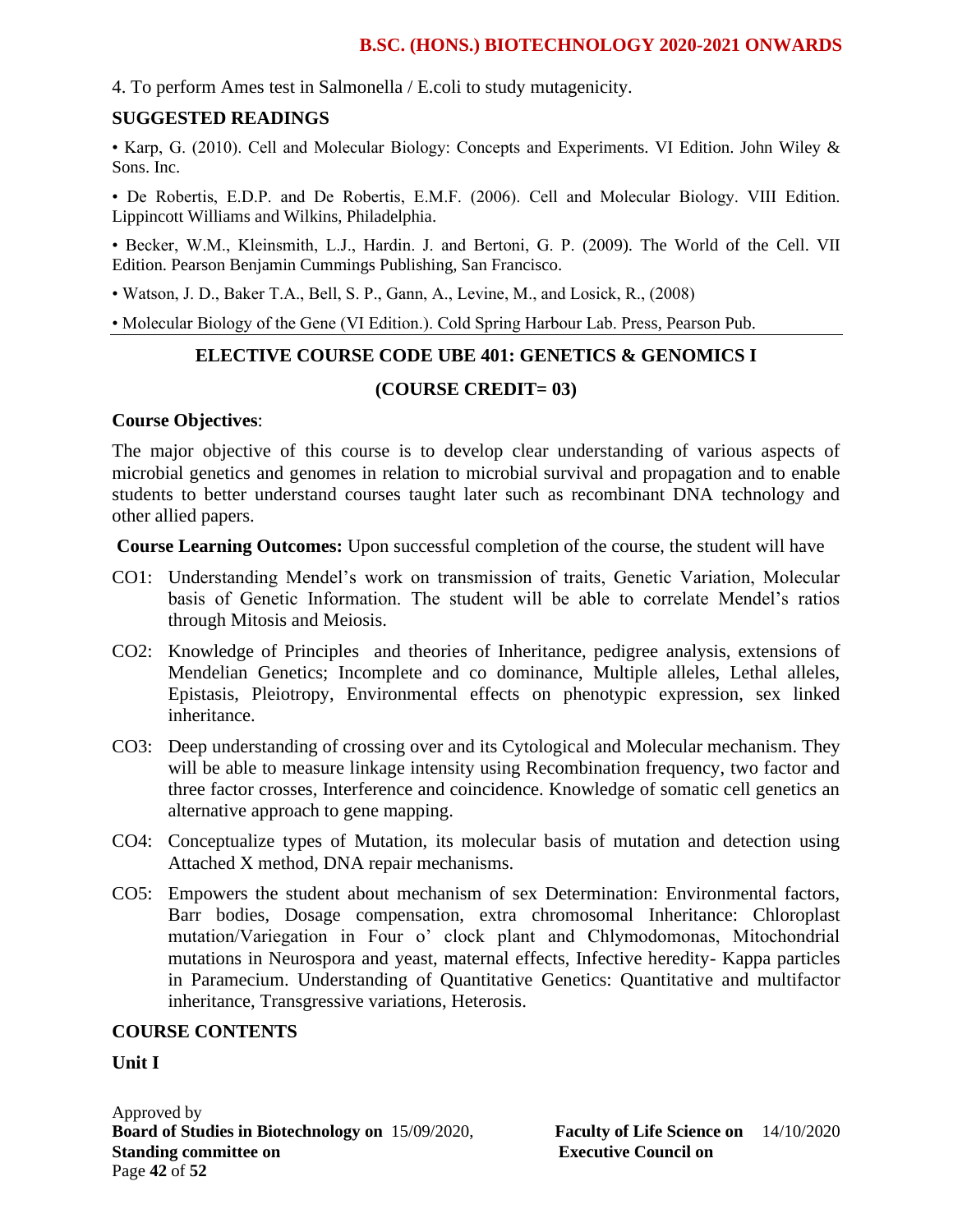Introduction to Genetics: Mendel's work on transmission of traits, Genetic Variation, Molecular basis of Genetic Information. Mitosis and Meiosis: Interrelation between the cell structure and the genetics function, Mitosis, Meiosis (explaining Mendel's ratios).

# **Unit II**

Mendelian Genetics and its Extension: Principles of Inheritance, Chromosome theory of inheritance, Laws of Probability, Pedigree analysis, Incomplete and codominance, Multiple alleles, Lethal alleles, Epistasis, Pleiotropy, Environmental effects on phenotypic expression, sex linked inheritance.

# **Unit III**

Linkage, Crossing Over and Chromosomal Mapping: Linkage and crossing over, Cytological basis of crossing over, Molecular mechanism of crossing over, Recombination frequency as a measure of linkage intensity, two factor and three factor crosses, Interference and coincidence, Somatic cell genetics an alternative approach to gene mapping.

# **Unit IV**

Mutations: Chromosomal Mutations: Deletion, Duplication, Inversion, Translocation, Aneuploidy and Polyploidy. Gene mutations: Induced versus Spontaneous mutations, Back versus Suppressor mutations, Molecular basis of Mutations in relation to UV light and chemical mutagens, Detection of mutations: CLB method, Attached X method, DNA repair mechanisms.

# **Unit V**

Sex Determination: Chromosomal mechanisms, Environmental factors determining sex determination, Barr bodies, Dosage compensation. Extrachromosomal Inheritance: Chloroplast mutation/Variegation in Four o' clock plant and Chlymodomonas, Mitochondrial mutations in Neurospora and yeast, Maternal effects, Infective heredity- Kappa particles in Paramecium. Quantitative Genetics: Quantitative and multifactor inheritance, Transgressive variations, Heterosis.

# **List of Practicals:**

- Mendelian laws and gene interaction using Drosophila crosses.
- 2. Chi-square and probability.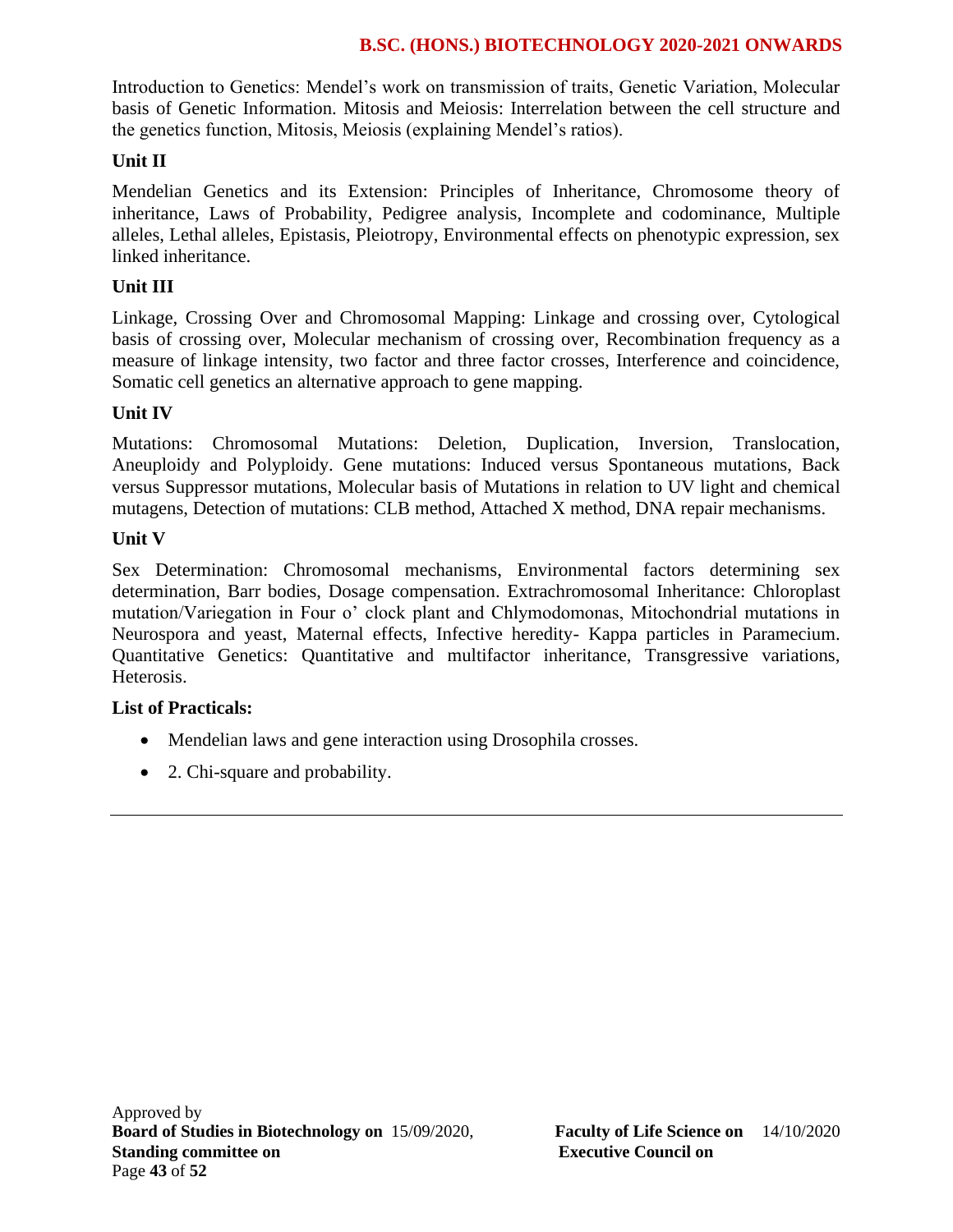# **ELECTIVE COURSE CODE UBE 402: BIOINFORMATICS**

# **(COURSE CREDIT= 03)**

# **Course Objectives:**

Students are empowered to make independent usage of biological databases, understand various retrieval and alignment tools of biological sequences, and apply bioinformatics in different disciplines related to human welfare.

### **Course learning outcomes:**

- CO1: Students get familiarized with hardware and software of modern computers. They understand system and application softwares.
- CO2: Students are exposed basics of bioinformatics and its tools.
- CO3: Students study various biological databases, retrieval of genetic and biomolecular sequences.
- CO4: Students learn various retrieval and alignment tools including construction of phylogenetic trees and annotations on sequences.
- CO5: Students learn about different techniques and tools of genome analyses and reconstruction of metabolic pathways.

# **COURSE CONTENTS**

### **Unit I**

Computers: General introduction (characteristics, capabilities, generations), software, hardware: organization of hardware (input devices, memory, control unit arithmetic logic unit, output devices); software : (System software; application software, languages -low level, high level), interpreter, compiler, data processing; batch, on-line, real-time (examples from bioindustries; e.g. application of computers in co-ordination of solute concentration, pH, temperature, etc., of a fermenter in operation); internet application.

# **Unit II**

Basic Bioinformatics: Introduction to Internet, Search Engines (Google, Yahoo, Entrez etc)

# **Unit III**

Biological Databases: Sequence databases (EMBL, GenBank, DDBJ, -UNIPROT, PIR, TrEMBL), Protein family/domain databases (PROSITE, PRINTS, Pfam, BLOCK, etc), Cluster databases-An Introduction, Specialised databases (KEGG, etc), Database technologies (Flat-file), Structural databases (PDB)

# **Unit IV**

Phylogenetic Analysis: Trees-splits and metrices on trees, tree interpretation, Distance – additive, ultrameric and nonadditive distances, tree building methods, phylogenetic analysis, parsimony, tree evaluation, maximum likelihood trees – continuous time markov chains, estimating the rate of change, likelihood and trees; analysis software. Annotation, comparison of different methods; ESTs – databases, clustering, gene discovery and identification, and functional classification.

Approved by **Board of Studies in Biotechnology on** 15/09/2020, **Faculty of Life Science on** 14/10/2020 **Standing committee on Executive Council on Executive Council on** Page **44** of **52**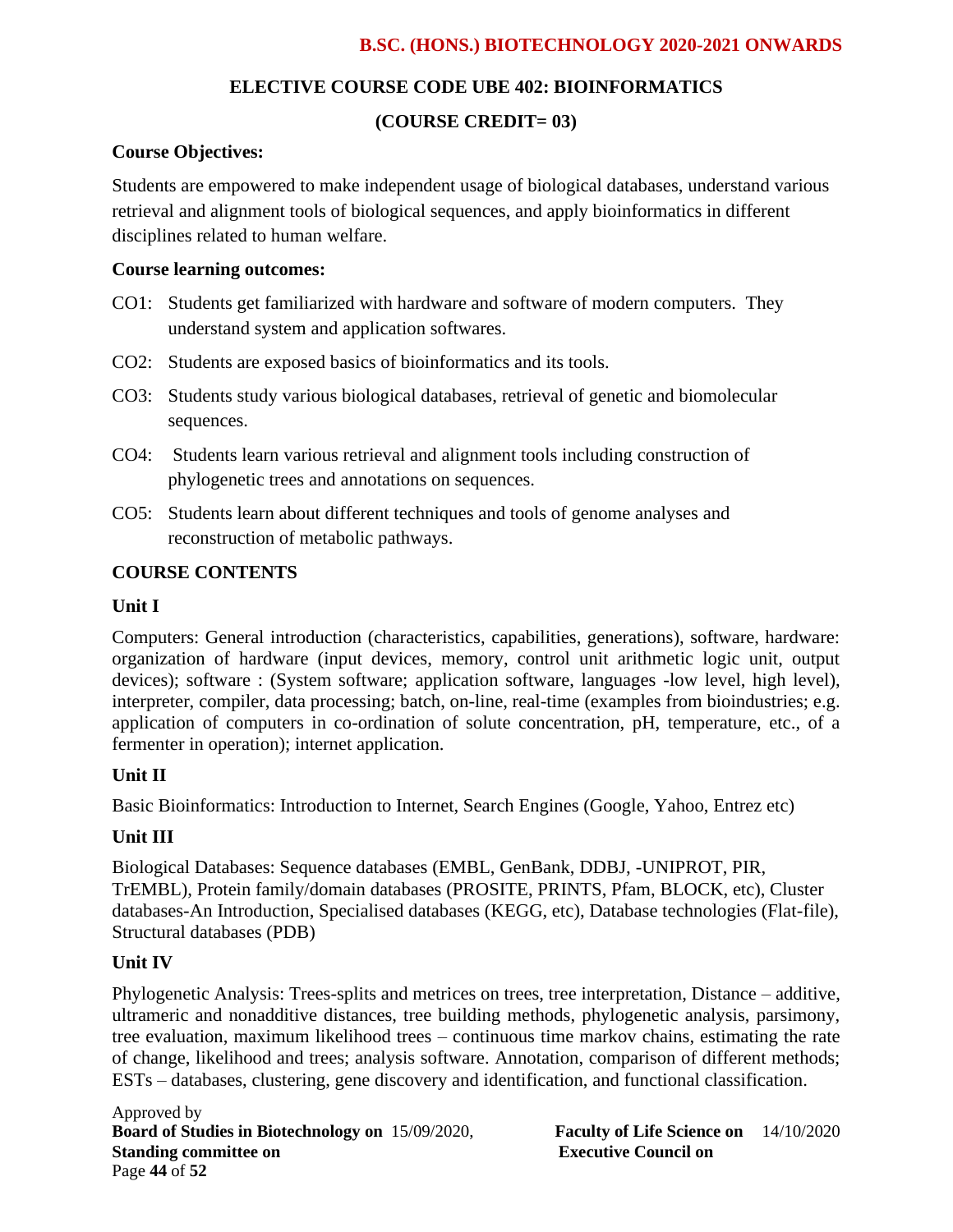# **Unit V**

Genome analysis: Annotation, comparison of different methods; ESTs – databases, clustering, gene discovery and identification, and functional classification. Reconstruction of metabolic pathways; Genome analysis, genome anatomy, genome rearrangements with inversions, signed inversions, identification and functional classification.

### **Suggested reading**

- Computer Science, J.G. Brookshear, Pearson, Addison Wesley
- Introduction to Bioinformation T.Attawood
- A book on C by Kelley : Programming in C, Addison-Wesley Publishing
- Introduction to C++ for Engineers and Scientists, Prentice-Hall

• Schaum's Outline of Introduction of Computer Science, P. Cushman and R. Mata-Toledo, McGraw Hill Trade

- Bioinformatics Managing Scientific Data, Zoe' Lacroix and Terence Critchlow
- Bioinformatics Sequence, Structure and Databanks, Des Higgins & Willie Taylor
- Structural Bioinformatics, Philip E. Bourne, Helge Weissig 2003
- Statistical Methods in Bioinformatics: An Introduction, G.R. Grant, W.J. Ewens, Springer

# **FIFTH SEMESTER**

# **CORE COURSE CODE UBC 501: PLANT BIOTECHNOLOGY**

# **(COURSE CREDIT= 03)**

#### **Course Objectives:**

The course aims to impart understanding of the concepts, principles and techniques of plant tissue culture.

#### **Course Learning Outcomes:**

- CO1: Recall terms, definitions and history of in vitro cultures in our country. Describe embryo and endosperm culture, embryo rescue after wide hybridization and its applications.
- CO2: Knowledge of processes of plant regeneration under in vitro conditions and their practical application – organogenesis, somatic embryogenesis, meristem, Shoot tip culture and haploids.
- CO3: Conceptualize protoplast isolation, culture and various steps in the regeneration of protoplasts.
- CO4: Discuss various methods for fusing protoplasts- chemical and electrical. Define Cybrids and its application.
- CO5: List use of plant cell, protoplasts and tissue culture for genetic manipulation of plants and practical application of genetic transformation. Understanding of Tumor formation on plants using A.tumefaciens (Monocots vs. Dicots).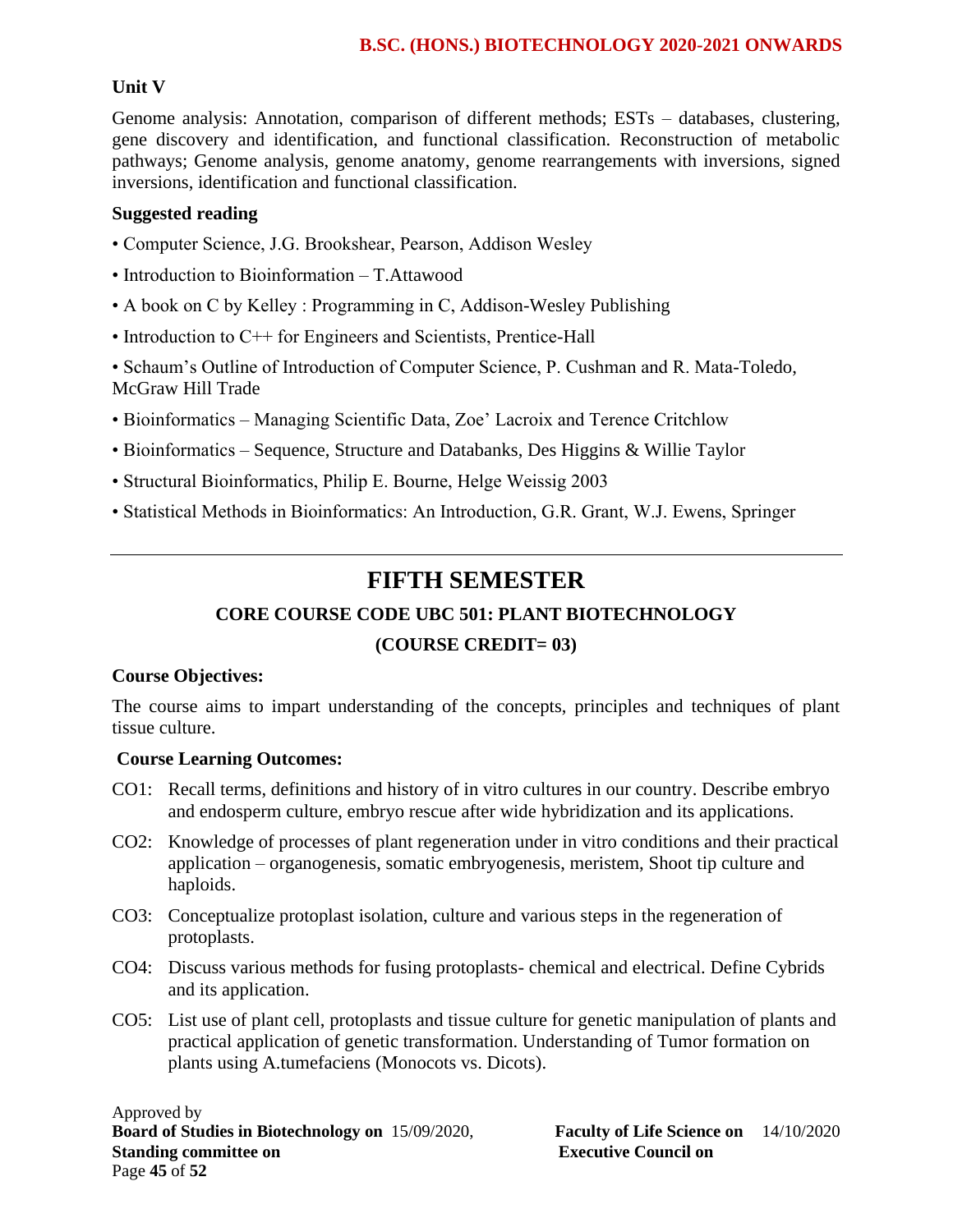# **COURSE CONTENTS**

### **UNIT I**

Terms and definitions. Beginning of in vitro cultures in our country (ovary and ovule culture, in vitro pollination and fertilization. Embryo culture, embryo rescue after wide hybridization, and its applications, Endosperm culture and production of triploids.

# **UNIT II**

Introduction to the processes of embryogenesis and organogenesis and their practical applications: Micropropagation, axillary bud, shoot-tip and meristem culture. Haploids and their applications. Somaclonal variations and applications (Treasure your exceptions).

#### **UNIT III**

Introduction to protoplast isolation: Principles of protoplast isolation and applications, testing of viability of isolated protoplasts. Various steps in the regeneration of protoplasts.

#### **UNIT IV**

Introduction of somatic hybridization: Various methods for fusing protoplasts, chemical and electrical. Cybrids- definition and application.

#### **UNIT V**

Use of plant cell, protoplasts and tissue culture for genetic manipulation of plants: Introduction to A. tumefaciens. Tumor formation on plants using A.tumefaciens (Monocots vs. Dicots), Practicalapplication of genetic transformation.

#### **Suggested reading**

- An Introduction to Plant Tissue Culture, M.K. Razdan, Oxford and IBH Publishing
- Experiments in Plant Tissue Culture, J.H. Dodds and L.K. Roberts, Cambridge University Press

• Plant Biotechnology and Transgenic Plants, K.M.O. Caldenty, W.H. Barz and H.L. Wills, Marcel Dekker

• Plant Biotechnology, J. Hammond, P. McGarvy and V. Yusibov, Springer Verlag.

• Plant Cell & Tissue Culture for the production of Food Ingredients, T-J Fu, G. Singh and W.R. Curtis, Kluwer Academic/Plenum Press

• Plant Tissue Culture: Theory & Practice, S.S. Bhojwani and M.K. Razdan, Elsevier Health **Sciences** 

# **CORE COURSE CODE UBC 502: ENVIRONMENTAL BIOTECHNOLOGY (COURSE CREDIT= 03)**

#### **Course Objectives:**

The course aims to empower the learners with the basic concepts of the environmental components, pollution and its types, energy resources, global environmental issues, treatment of the municipal solid and liquid wastes, EIA and the basic concepts of the biofertilizers and biopesticides.

#### **Course Learning Outcomes:**

Approved by **Board of Studies in Biotechnology on** 15/09/2020, **Faculty of Life Science on** 14/10/2020 **Standing committee on** <br>**Executive Council on Executive Council on** Page **46** of **52**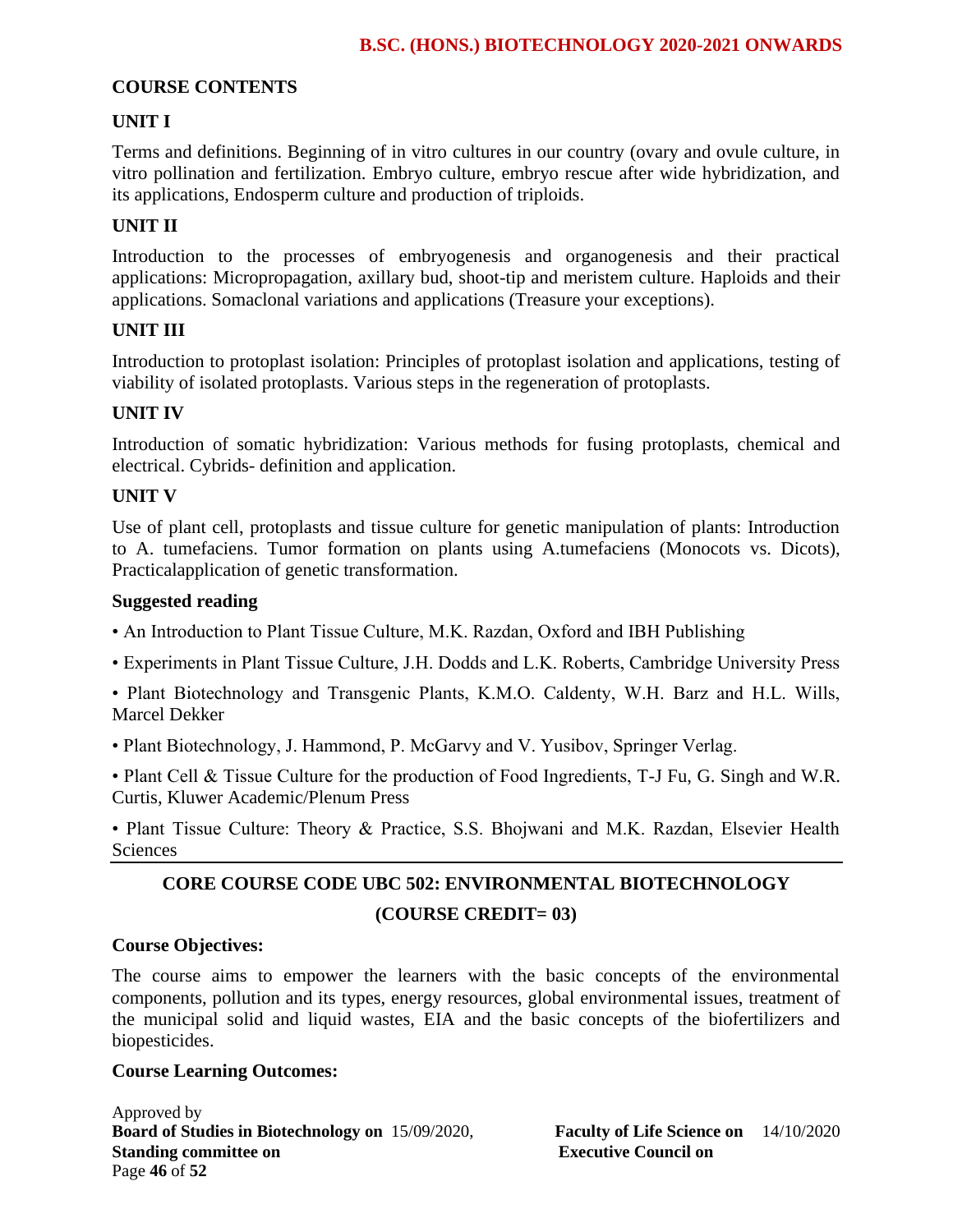- CO1: Deep understanding of existing and emerging technologies dealing with management of environmental quality and pollution.
- CO2: Empowers the students with the knowledge of municipal solid and liquid waste treatments, Classification of Wastes.
- CO3: Students will able to learn about the renewable and non-renewable energy resources and clean fuel technologies.
- CO4: Students will be able to understand EIA and environmental audit.
- CO5: Conceptual understanding of global environmental problems- ozone depletion, UV-B greenhouse effects and global warming, acid rain, and their impacts and biotechnology approaches for management.

#### **COURSE CONTENTS**

#### **UNIT I**

Environmental components, Environmental pollution and its types, Non-renewable and renewable energy resources. Biodiversity in India: Status, Threats, Utility & Conservation; Indian Biodiversity ACT 2002 and Biodiversity Rules 2004.

#### **UNIT II**

Conventional fuels and their major impacts: Global warming and greenhouse effect, Global Ozone Problem, Acid rain, Eutrophication, Biomagnification, Concept of clean fuel technology: Biomass energy and biofuels

#### **UNIT III**

Biodegradation and bioremediation of major pollutants, Biomineralisation: Use of microbial technology for mining

#### **UNIT IV**

Treatment of municipal solid and liquid wastes, Environmental impact assessment and

Environmental audit

#### **UNIT V**

Bioassessment of Environmental Quality, Biofertilizers and Biopesticides

#### **Suggested reading**

- Environmental Science, S.C. Santra
- Environmental Biotechnology, Pradipta Kumar Mohapatra
- Environmental Biotechnology Concepts and Applications, Hans-Joachim Jordening and

#### Jesef Winter

- Waste Water Engineering, Metcalf and Eddy, Tata McGraw hill
- Agricultural Biotechnology, S.S. Purohit
- Environmental Microbiology : Methods and Protocols, Alicia L. Ragout De Spencer, John

F.T. Spencer

#### Approved by **Board of Studies in Biotechnology on** 15/09/2020, **Faculty of Life Science on** 14/10/2020 **Standing committee on Executive Council on Executive Council on** Page **47** of **52**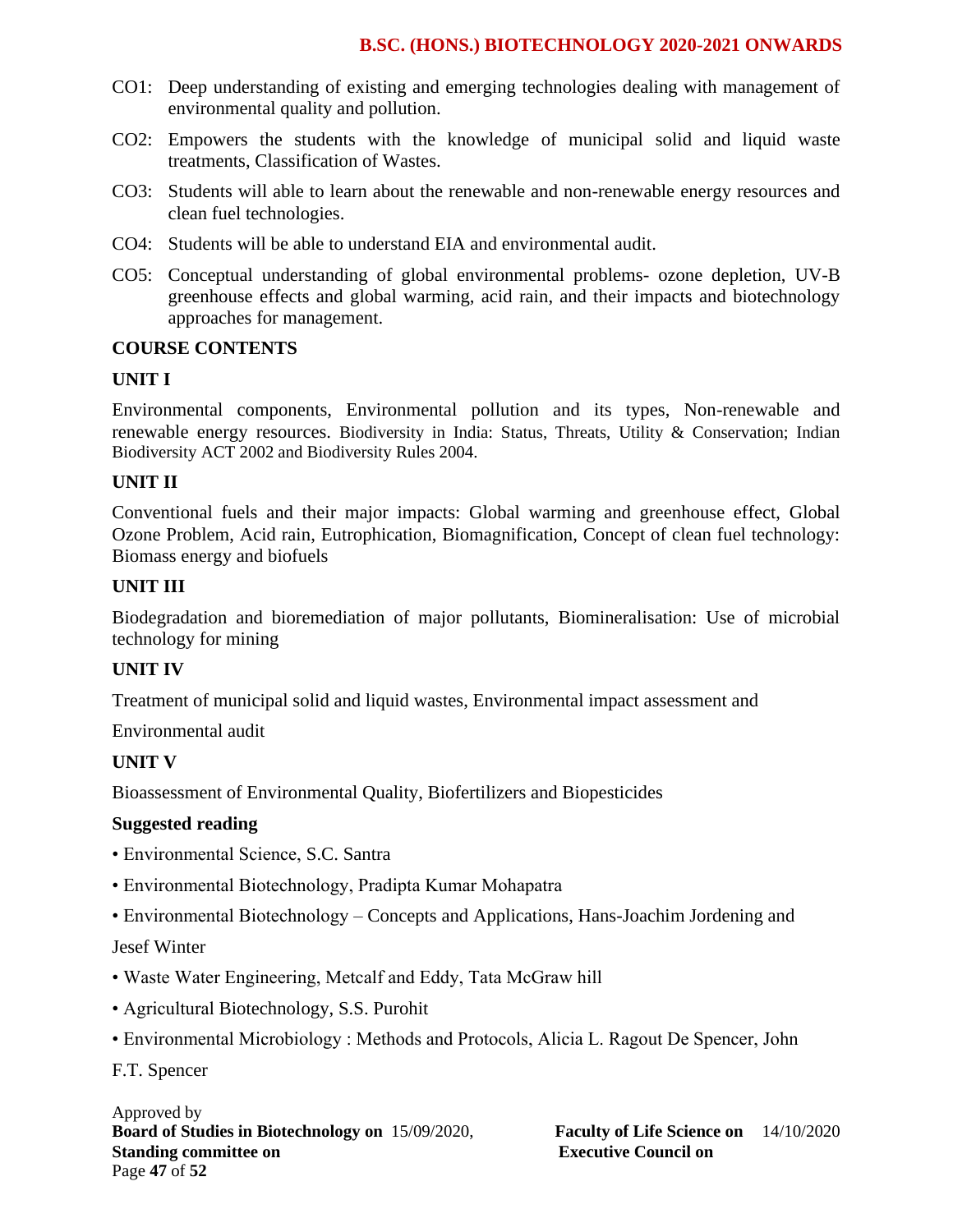- Introduction to Environmental Biotechnology, Milton Wainwright
- Principles of Environmental Engineering, Gilbert Masters
- Principles of fermentation Technology, Salisbury, Whitaker and Hall
- Industrial Microbiology Cassida
- Agricultural Biotechnology S.S. Purohit
- Wastewater Engineering Metcalf & Eddy.

# **CORE COURSE CODE UBC 503: ANIMAL BIOTECHNOLOGY (COURSE CREDIT= 03)**

#### **Course Objectives:**

The course aims to empower the learners with the concepts of culture, preservation, maintenance, production of animal cells and application of stem cells.

#### **Course Learning Outcomes:**

- CO1: Deep understanding of animal cell culture substrate, culture media, preservation and maintenance of cell lines.
- CO2: Empowers the students with the knowledge of production of monoclonal antibodies, and bioreactors for large scale culture of cells.
- CO3: Students learn different growth factors promoting proliferation of animal cells (EGF, FGF, PDGF, IL-1, IL-2, NGF, and erythropoietin).
- CO4: Knowledge of transgenic animals, in vitro fertilization and embryo transfer.
- CO5: Conceptual understanding of Transplantation, Stem cells and its application.

#### **COURSE CONTENTS**

#### **Unit I**

Introduction of animal cell culture substrate, culture media, preservation and maintenance of cell lines.

# **Unit II**

Production of monoclonal antibodies, Bioreactors for large scale culture of cells.

#### **Unit III**

Growth factors promoting proliferation of animal cells (EGF, FGF, PDGF, IL-1, IL-2, NGF, erythropoietin).

#### **Unit IV**

Transgenic animals, In-vitro fertilization and embryo transfer.

# **Unit V**

Transplantation, Stem cells and its application,

#### **Suggested reading**

• Culture of Animal Cells, R.I Freshney, Wiley-Leiss.

Approved by **Board of Studies in Biotechnology on** 15/09/2020, **Faculty of Life Science on** 14/10/2020 **Standing committee on** <br>**Executive Council on Executive Council on** Page **48** of **52**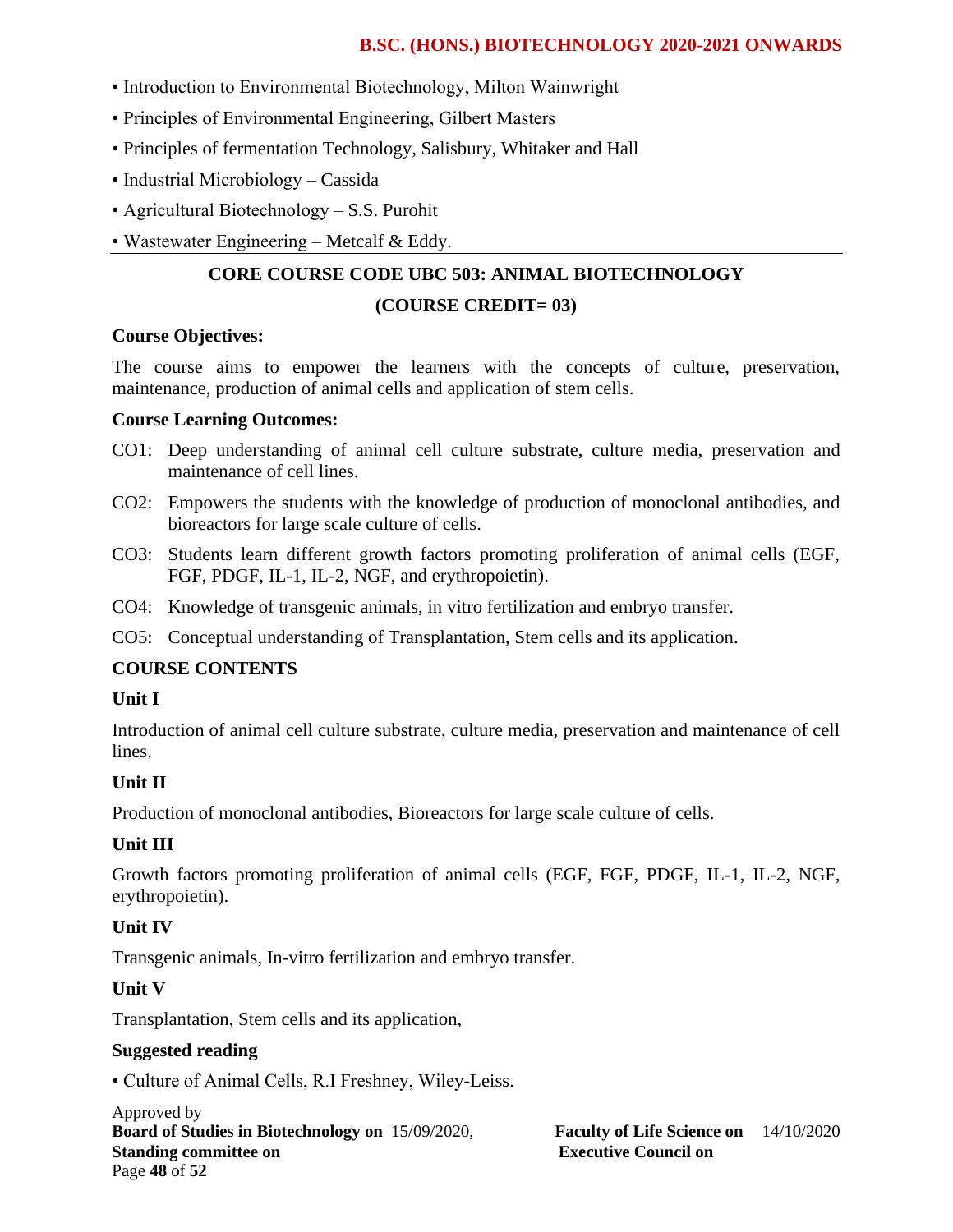- Animal Cell Culture A Practical approach, J.R.W. Masters, Oxford.
- Animal Cell Culture Techniques, M. Clynes, Springer Verlag.
- Cell Culture Lab Fax, M. Butler and M. Dawson, Bios scientific Publications Ltd.
- Cell Growth and Division A Practical approach, R. Basega, IRL Press.
- Comprehensive Biotechnology, Moo-Young, Alan T. Bullm Howard Dalton, Panima Publication.

# **ELECTIVE COURSE CODE UBE 501: ENTREPRENEURSHIP & IPR (COURSE CREDIT= 03)**

**\_\_\_\_\_\_\_\_\_\_\_\_\_\_\_\_\_\_\_\_\_\_\_\_\_\_\_\_\_\_\_\_\_\_\_\_\_\_\_\_\_\_\_\_\_\_\_\_\_\_\_\_\_\_\_\_\_\_\_\_\_\_\_\_\_\_\_\_\_\_\_\_**

### **Course Objectives:**

The course imparts necessary knowledge and skills required for organizing and carrying out entrepreneurial activities, developing the ability of analyzing and understanding business situations.

### **Course Learning Outcomes:**

- CO1: Understanding entrepreneurship, human behavior, business ethics, performance appraisal and (SWOT) analysis
- CO2: Knowledge of Market survey techniques with principles of product selection and development.
- CO3: Deciphering marketing and sales management; its characteristics and techniques.
- CO4: Understanding financial institutions, incentives and statements; books of accounts.
- CO5: Application of technical feasibility of project, plant layout and process planning of product. QC, CPM, PERT for establishing SSI.

# **COURSE CONTENTS**

# **Unit I**

Need, scope and characteristics of entrepreneurship management of self and understanding human behaviour, business ethics, performance appraisal, and (SWOT) analysis.

# **Unit II**

Market survey techniques, Criteria for the principles of product selection and development.

# **Unit III**

Marketing & Sales Management- (a) Nature of product and market strategy (b) Packaging and advertising (c) After Sales Service (d) Pricing techniques.

# **Unit IV**

Financial institutions, financial incentives, books of accounts and financial statements.

# **Unit V**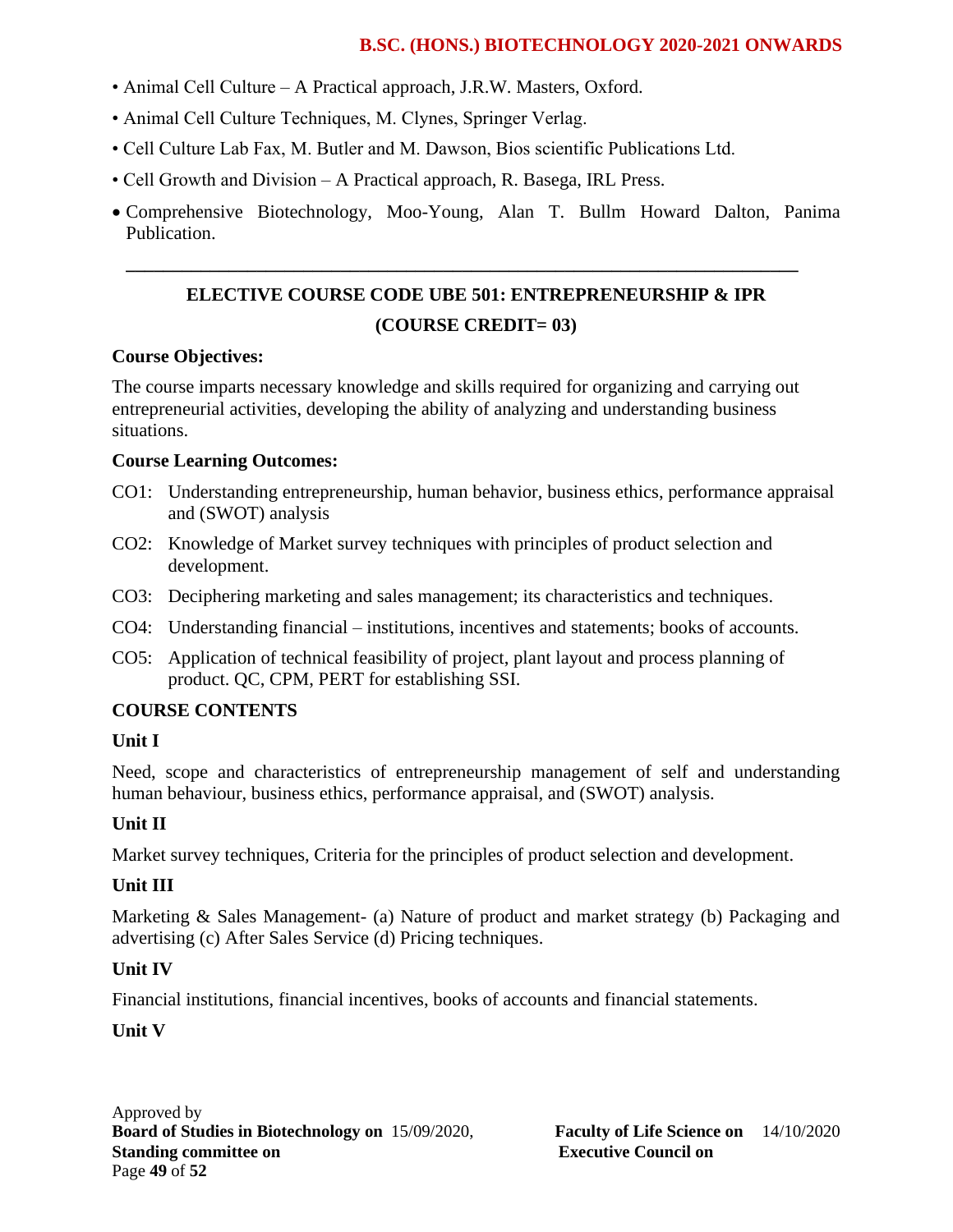Technical feasibility of the project, plant layout & process planning for the product, Quality Control, Critical Path Method (CPM) and Project Evaluation Review Techniques (PERT) as planning tools for establishing SSI.

#### **Suggested reading**

- Entrepreneurship: New Venture Creation, David H. Holt
- Patterns of Entrepreneurship : Jack M. Kaplan

• Entrepreneurship and Small Business Management: C.B. Gupta, S.S. Khanka, Sultan Chand & Sons.

# **ELECTIVE COURSE CODE UBE 502: GENETICS & GENOMICS II (COURSE CREDIT= 03)**

### **Course Objectives:**

This course aims to provide an insight and understanding of functional genomics, system biology, population genetics, and developmental biology. This course also introduces learners to bioinformatics.

#### **Course Learning Outcomes:**

- CO1: Knowledge of genetic analysis and mapping in Bacteria and Bacteriophages.
- CO2: Understanding of transposable element; prokaryotic, composite. Eukaryotic and uses of transposons.
- CO3: Conceptualize the mechanism of developmental biology and embryonic development of different model; Drosophila melanogaster Sachharomyces cerevisiae, Caenorhabditis elegans, Arabidopsis thaliana, and Xenopus laevis.
- CO4: Understand different biological database that provide information about protein and nucleic acid, sequence similarity and alignment; Gene feature identification. Understanding of Gene Annotation and analysis of transcription and translation; Posttranslational analysis and Protein interaction.
- CO5: Knowledge of genetic analysis, system biology, functional genomics, forward and reverse genetics. Understanding of population and evolutionary genetics.

#### **COURSE CONTENTS**

#### **Unit I**

Genetic Analysis and Mapping in Bacteria and Bacteriophages: Conjugation; Transformation; Transduction, Recombination.

# **Unit II**

Genome Dynamics-Transposable genetic elements, Eukaryotic Viruses: Prokaryotic transposable elements- IS elements, Composite transposons, Tn-3 elements; Eukaryotic transposable elements- Ac-Ds system in maize and P elements in Drosophila; Uses of transposons; Eukaryotic Viruses.

Approved by **Board of Studies in Biotechnology on** 15/09/2020, **Faculty of Life Science on** 14/10/2020 **Standing committee on Executive Council on Executive Council on** Page **50** of **52**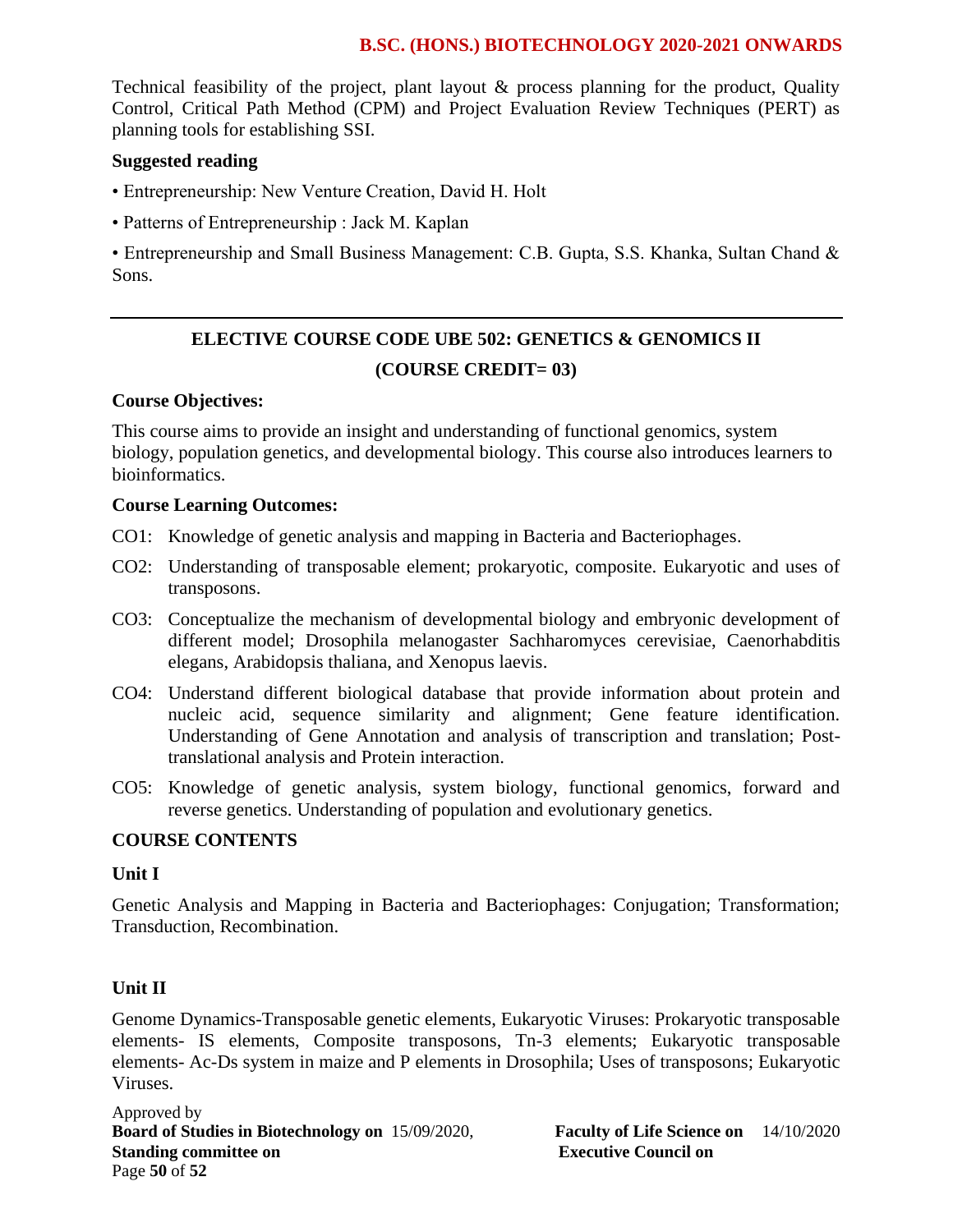#### **Unit III**

Developmental Genetics and Model System: Study of model systems in developmental genetics-Drosophila melanogaster Sachharomyces cerevisiae, Caenorhabditis elegans, Arabidopsis thaliana, and Xenopus laevis.

#### **Unit IV**

Genomics, Bioinformatics and Proteomics: Genomes of bacteria, Drosophila and Humans; Human genome project; Evolution and Comparative Genomics. Introduction to Bioinformatics, Gene and protein databases; Sequence similarity and alignment; Gene feature identification. Gene Annotation and analysis of transcription and translation; Post-translational analysis-Protein interaction.

#### **Unit V**

Genomic Analysis- Dissection of Gene Function: Genetic analysis using mutations, forward genetics, genomics, reverse genetics, RNAi, functional genomics and system biology. Population Genetics: Allele frequencies, Genotype frequencies, Hardy-Weinberg Law, role of natural selection, mutation, genetic drift.Evolutionary Genetics: Genetic variation and Speciation.

#### **Practicals**

1. Genomic DNA isolation from E.coli (without plasmid).

2. Restriction enzyme digestion of genomic DNA from E.coli.

3. Isolation of plasmid DNA and genomic DNA together from E.coli. and restriction enzyme digestion.

4. Restriction enz yme digestion (EcoRI) of genomic and plasmid DNA (obtained from Expt.3).

5. Estimation of size of a DNA fragment after electrophoresis using DNA markers.

6. Construction of Restriction digestion maps from data provided.

7. Demonstration of DNA fingerprinting.

#### **Suggested reading**

• Gardner, E.J., Simmons, M.J., Snustad, D.P. (2006). Principles of Genetics. VIII Edition John Wiley & Sons.

• Snustad, D.P., Simmons, M.J. (2009). Principles of Genetics. V Edition. John Wiley and Sons Inc.

• Klug, W.S., Cummings, M.R., Spencer, C.A. (2009). Concepts of Genetics. IX Edition. Benjamin Cummings.

• Russell, P. J. (2009). iGenetics- A Molecular Approach. III Edition. Benjamin Cummings.

• Glick, B.R., Pasternak, J.J. (2003). Molecular Biotechnology- Principles and Applications of recombinant

#### DNA. ASM Press, Washington

• Pevsner, J. (2009). Bioinformatics and Functional Genomics. II Edition. John Wiley & Sons.

• Griffiths, A.J.F., Wessler, S.R., Lewontin, R.C. and Carroll, S.B. IX Edition. Introduction to Genetic Analysis.

#### Approved by **Board of Studies in Biotechnology on** 15/09/2020, **Faculty of Life Science on** 14/10/2020 **Standing committee on** <br>**Executive Council on Executive Council on** Page **51** of **52**